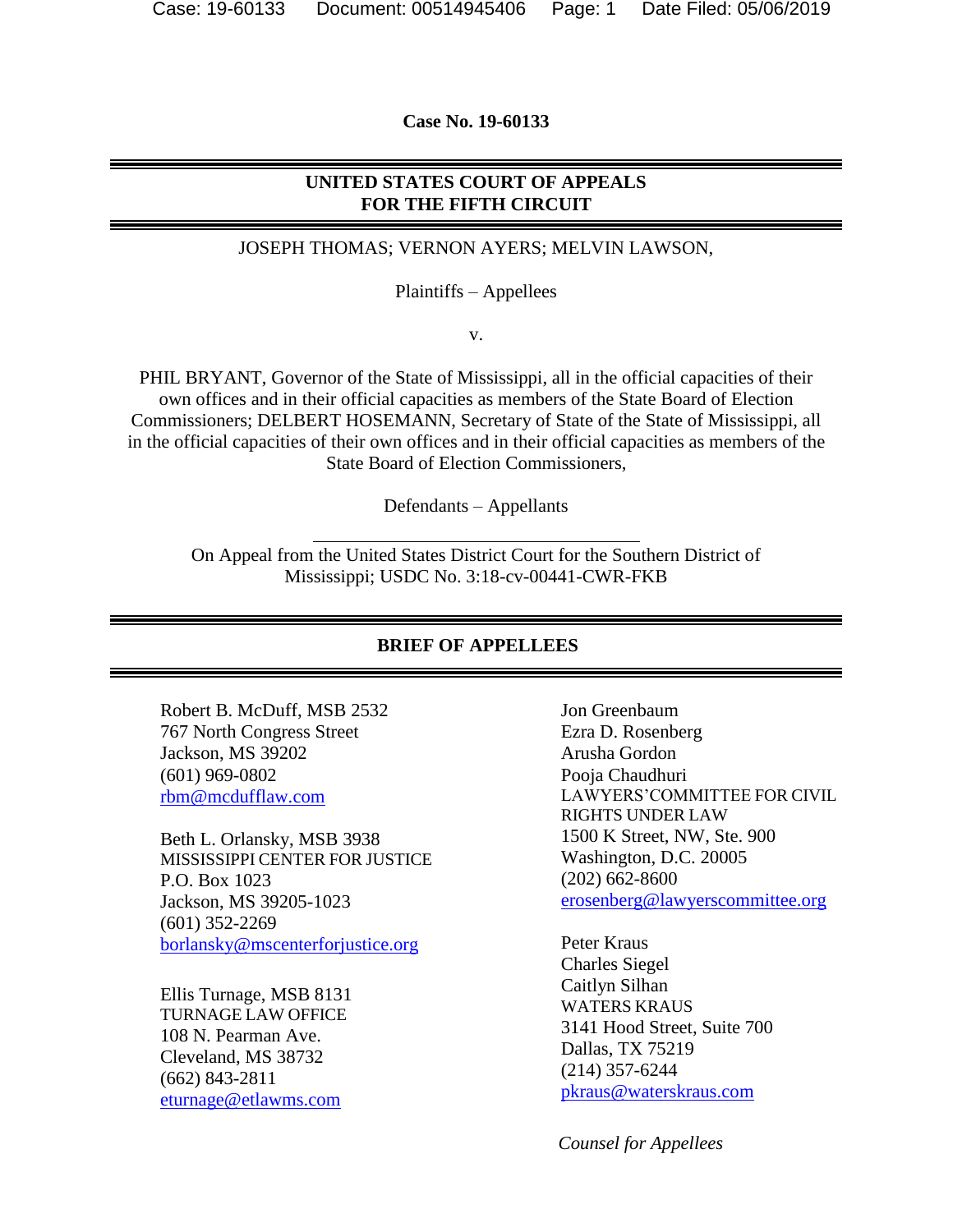JOSEPH THOMAS, *et al.,* Plaintiffs-Appellees, v. No. 19-60133

PHIL BRYANT, *et al.*, Defendants-Appellants.

# **CERTIFICATE OF INTERESTED PERSONS**

The undersigned counsel of record certifies that the following listed persons as described in the fourth sentence of 5th Cir. Rule 28.2.1 have an interest in the outcome of this case. These representations are made in order that the judges of this Honorable Court may evaluate possible disqualification or recusal.

- 1. Joseph Thomas, Appellee
- 2. Vernon Ayers, Appellee
- 3. Melvin Lawson, Appellee
- 4. Robert B. McDuff, Lead Counsel for Appellees
- 5. Beth L. Orlansky, Mississippi Center for Justice, Counsel for Appellees
- 6. Jon Greenbaum, Lawyers' Committee for Civil Rights Under Law, Counsel for Appellees
- 7. Ezra D. Rosenberg, Lawyers' Committee for Civil Rights Under Law, Counsel for Appellees
- 8. Arusha Gordon, Lawyers' Committee for Civil Rights Under Law, Counsel for Appellees
- 9. Pooja Chaudhuri, Lawyers' Committee for Civil Rights Under Law, Counsel

i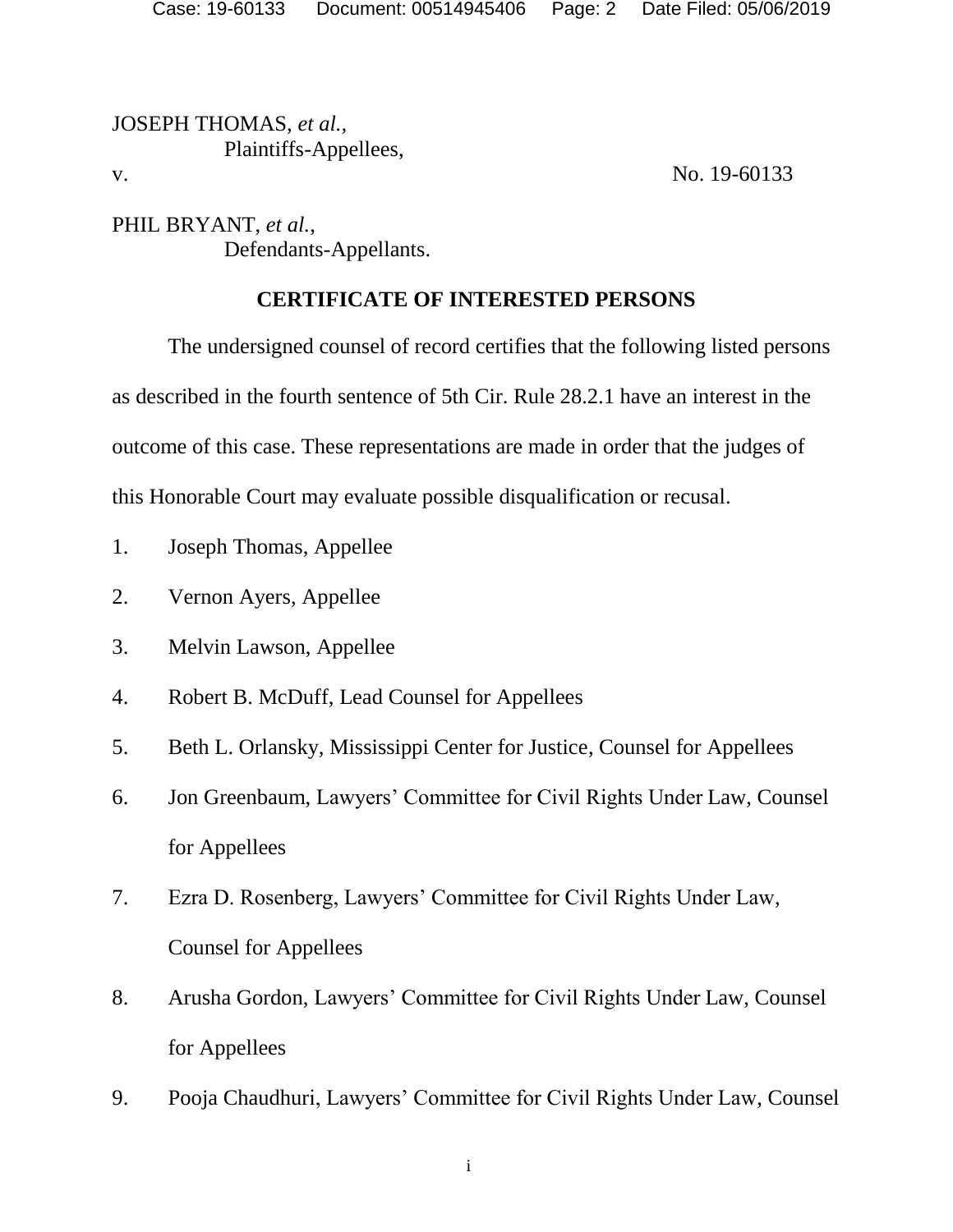for Appellees

- 10. Ellis Turnage, Turnage Law Office, Counsel for Appellees
- 11. Peter Kraus, Waters Kraus, Counsel for Appellees
- 12. Charles Siegel, Waters Kraus, Counsel for Appellees
- 13. Caitlyn Silhan, Waters Kraus, Counsel for Appellees
- 14. Phil Bryant, Governor of Mississippi, Appellant
- 15. Delbert Hosemann, Secretary of State of Mississippi, Appellant
- 16. Michael B. Wallace, Wise Carter Child & Caraway P.A., Counsel for Appellants
- 17. Charles E. Cowan, Wise Carter Child & Caraway P.A., Counsel for Appellants
- 18. T. Russell Nobile, Wise Carter Child & Caraway P.A., Counsel for Appellants
- 19. Tommie S. Cardin, Butler Snow LLP, Counsel for Appellants
- 20. B. Parker Berry, Butler Snow LLP, Counsel for Appellants
- 21. Jim Hood, Attorney General of Mississippi
- 22. Douglas T. Miracle, Counsel for the Office of the Mississippi Attorney General

Respectfully submitted,

 *s/Robert B. McDuff*  May 6, 2019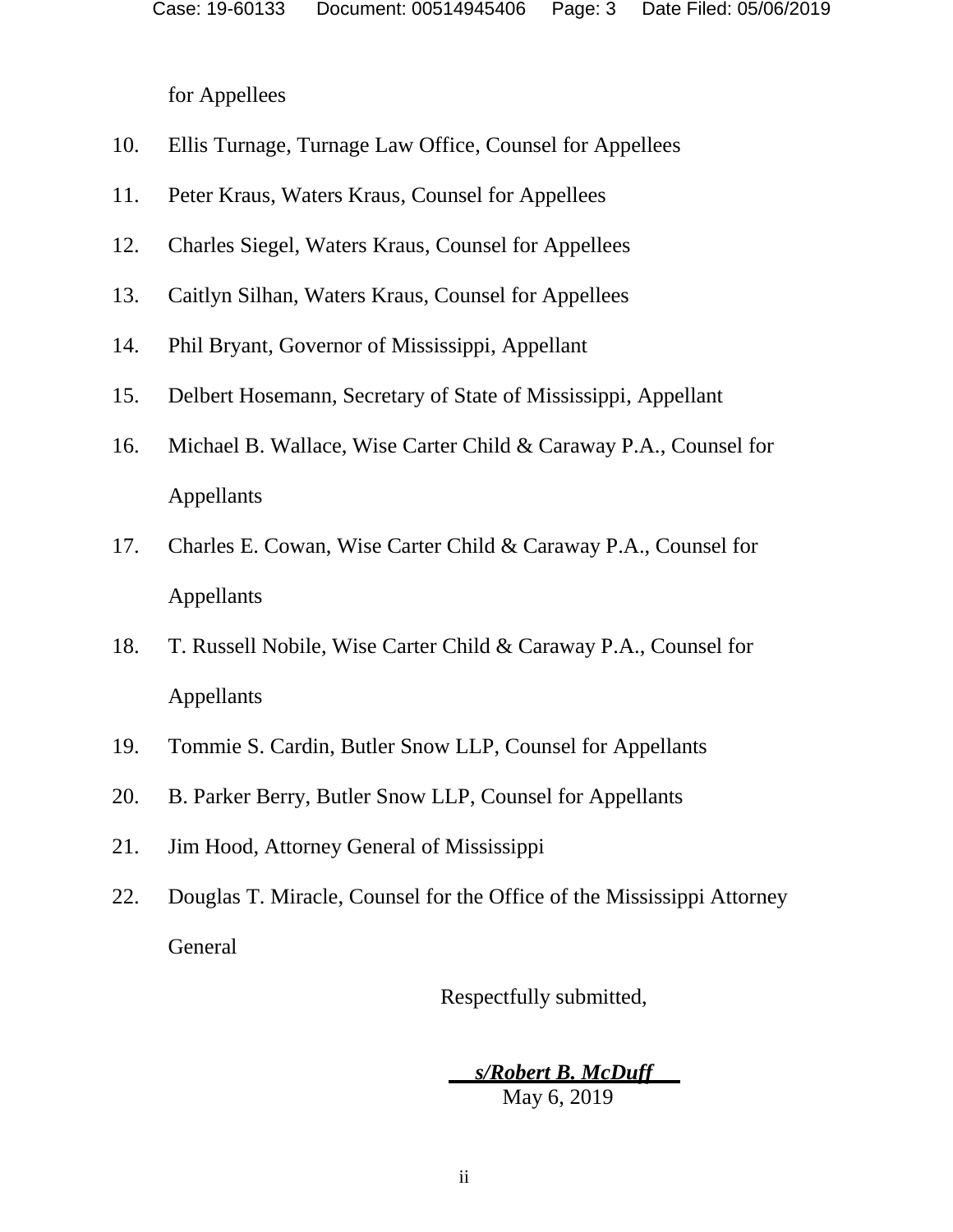# **STATEMENT REGARDING ORAL ARGUMENT**

This case already has been set for oral argument on June 11, 2019.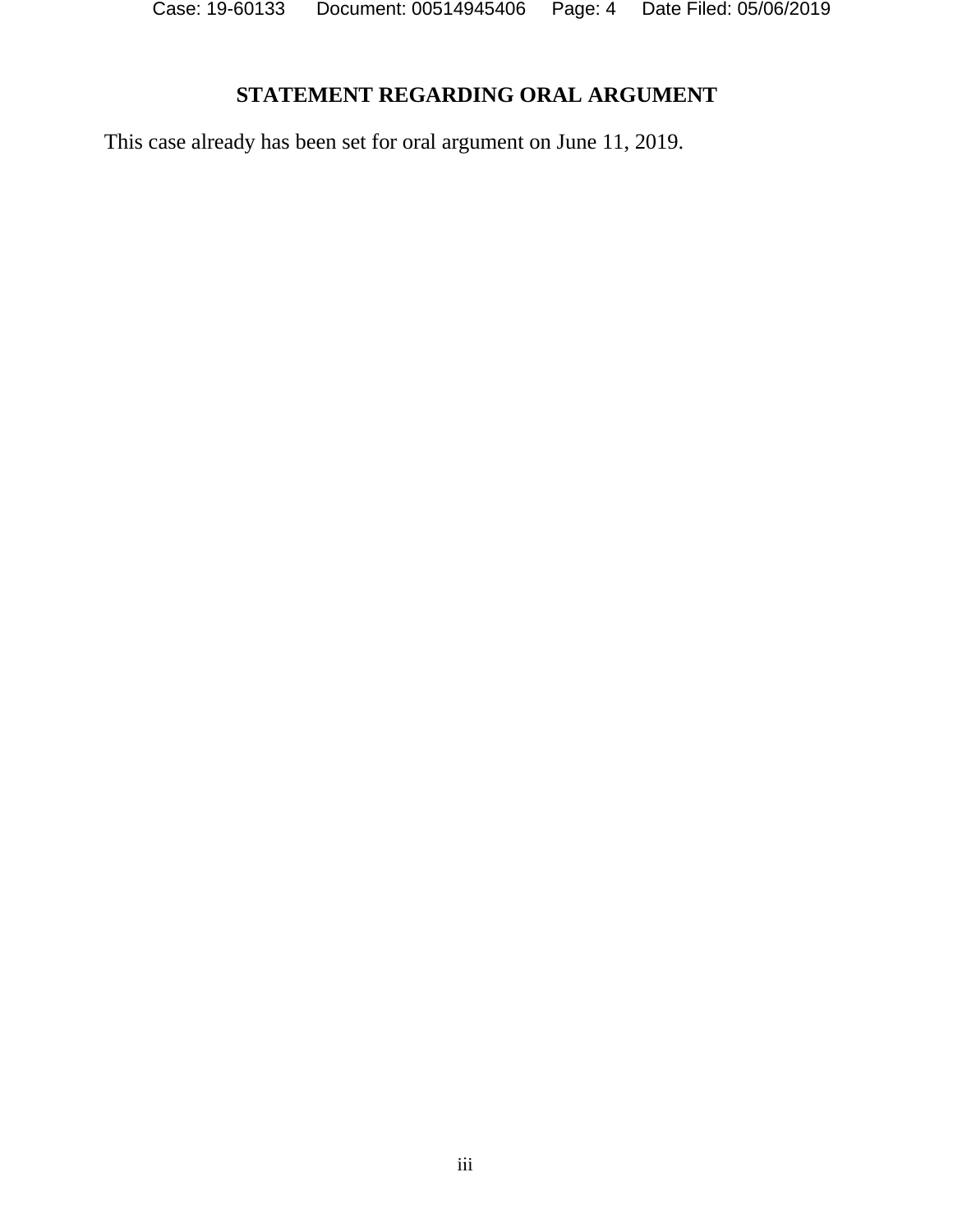# **TABLE OF CONTENTS**

| A.                                                                            |
|-------------------------------------------------------------------------------|
| <b>B.</b>                                                                     |
| $\mathcal{C}$ .                                                               |
| Post-Liability Proceedings in the District Court and This Court18<br>D.       |
|                                                                               |
|                                                                               |
| I. 28 U.S.C. § 2284(a) Does Not Require Convening a Three-Judge Court in This |
| A. Even Assuming 28 U.S.C. § 2284(a) Applies, Defendants Waived Their         |
| B. The Plain Language of 28 U.S.C. § 2284(e) Limits Three-Judge Courts to     |
| C. No Canon of Statutory Construction Supports Defendants'                    |
| D. The Legislative History Does Not Support Defendants' Contention that       |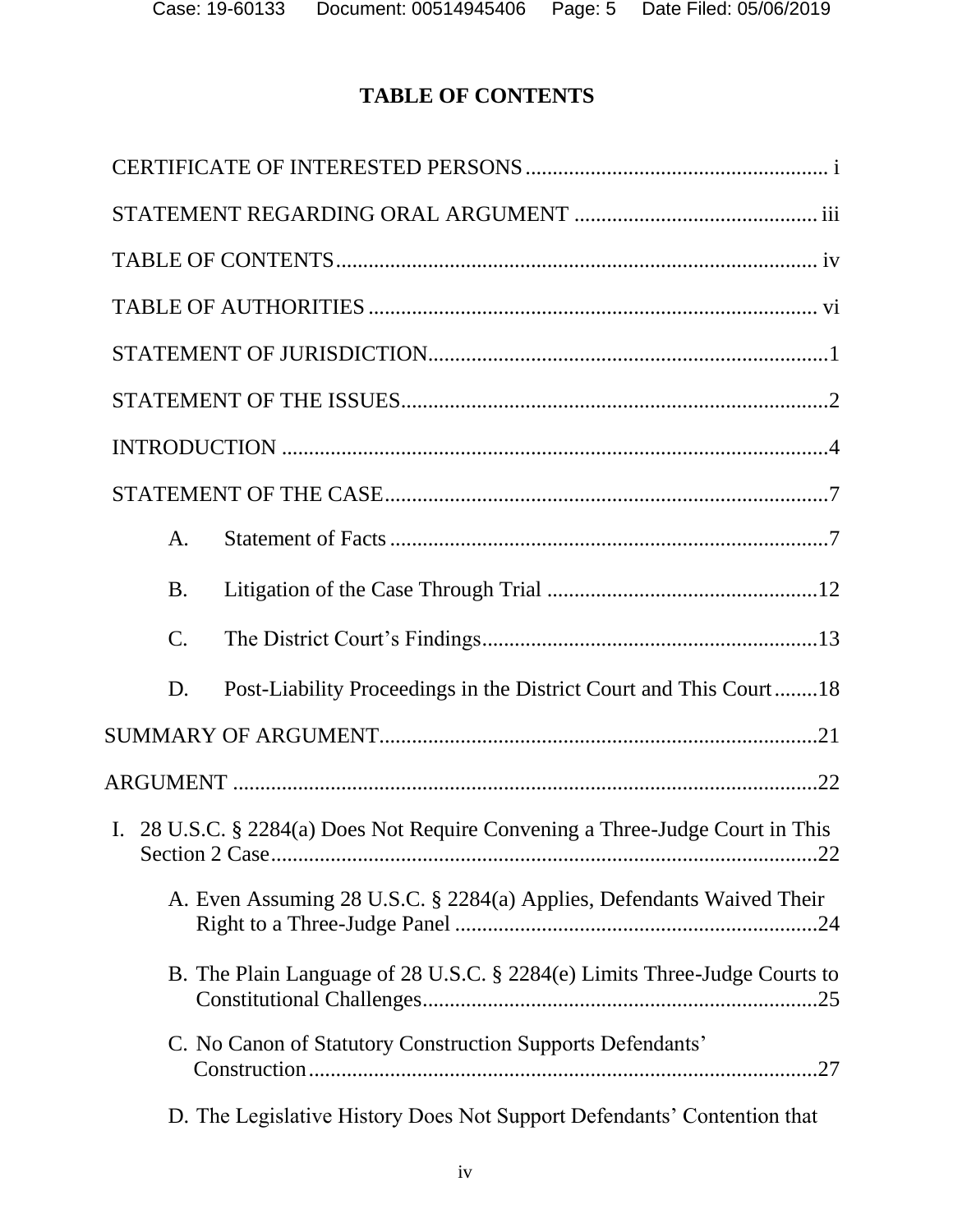| Congress Intended Three-Judge Courts to Hear Statutory Challenges to the |  |
|--------------------------------------------------------------------------|--|
| Apportionment of State Legislative Bodies but Single Judges to Hear      |  |
|                                                                          |  |

# II. The Trial Court Did Not Abuse Its Discretion or Commit Clear Error in Rejecting Defendants' Laches Defense.........................................................32 A. Broad Rules as Urged by Defendants Have No Place in the Doctrine of Laches and District Courts that Decline to Dismiss on Laches Grounds Should Not Be Reversed Absent Extreme Facts that Do Not Exist Here .33 B. The District Court's Finding that Defendants Were Not Unduly Prejudiced by Any Delay Was Not Clearly Erroneous................................................36 III. Contrary to Defendants' Contention, There Is No *Per Se* Rule Against Section 2 Claims in Bare Majority-Minority Districts, and the District Court Committed No Error in Its Finding Regarding Turnout Differentials .........44 A. No *Per Se* Rule Prohibits Section 2 Claims in Bare Majority-Minority Districts.....................................................................................................45 B. The District Court's Finding Regarding Turnout Differentials Is Not Clearly Erroneous and, Even if It Were, Proof of Depressed Political Participation Is Not Essential to a Section 2 Claim .................................49 IV. Any Claim of Error Regarding Remedy Is Moot Because the Mississippi Legislature Exercised Its Prerogative and Adopted the Plan that Is To Be Used for the Election .....................................................................................54 V. In Response to the Amicus Argument, the District Court Explained that It Examined the African-American Representation Gap Solely to Demonstrate that No Affirmative Defense of Proportional Representation Existed..........55 CONCLUSION........................................................................................................55 CERTIFICATE OF SERVICE ................................................................................58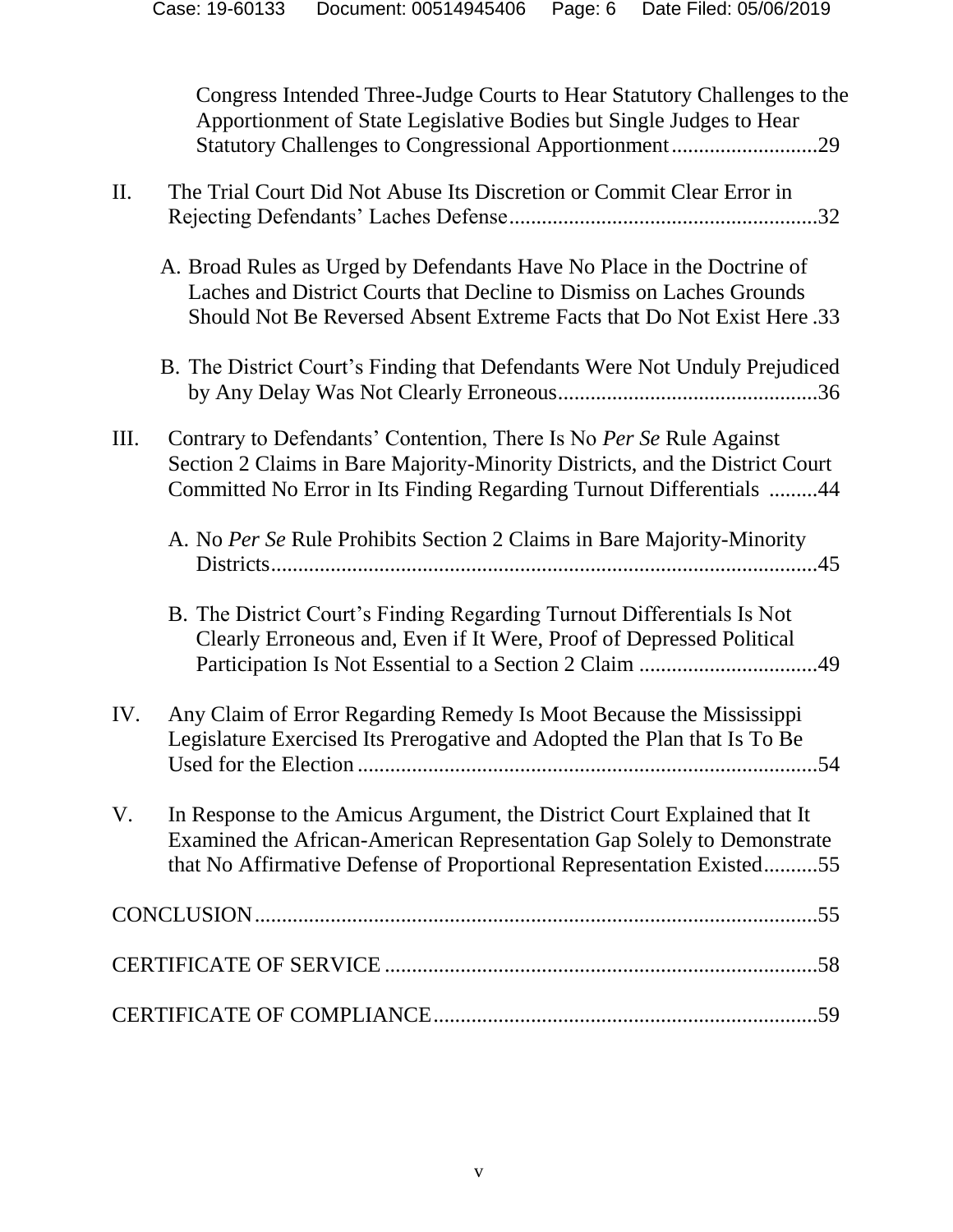# **TABLE OF AUTHORITIES**

# **CASES**

| Ariz. Minority Coal. for Fair Redistricting v. Ariz. Indep.<br><i>Redistricting Comm'n, 366 F. Supp. 2d 887 (D. Ariz. 2005)</i> 34, 37, 39 |
|--------------------------------------------------------------------------------------------------------------------------------------------|
|                                                                                                                                            |
|                                                                                                                                            |
| <i>Bone Shirt v. Hazeltine, 336 F. Supp. 2d 976 (D.S.D. 2004) </i> 9                                                                       |
|                                                                                                                                            |
|                                                                                                                                            |
| Chestnut v. Merrill, 2019 WL 1376480 (N.D. Ala. Jan. 28, 2019)  34                                                                         |
| City of El Paso, Tex. v. El Paso Entm't Inc.,                                                                                              |
|                                                                                                                                            |
| Envt'l Def. Fund, Inc. v. Alexander, 614 F.2d 474 (5th Cir. 1984)  36                                                                      |
|                                                                                                                                            |
|                                                                                                                                            |
|                                                                                                                                            |
| Jeffers v. Clinton, 730 F. Supp. 196 (E.D. Ark. 1989)  42, 43                                                                              |
|                                                                                                                                            |
|                                                                                                                                            |
| Kingman Park Civic Ass'n v. Williams,                                                                                                      |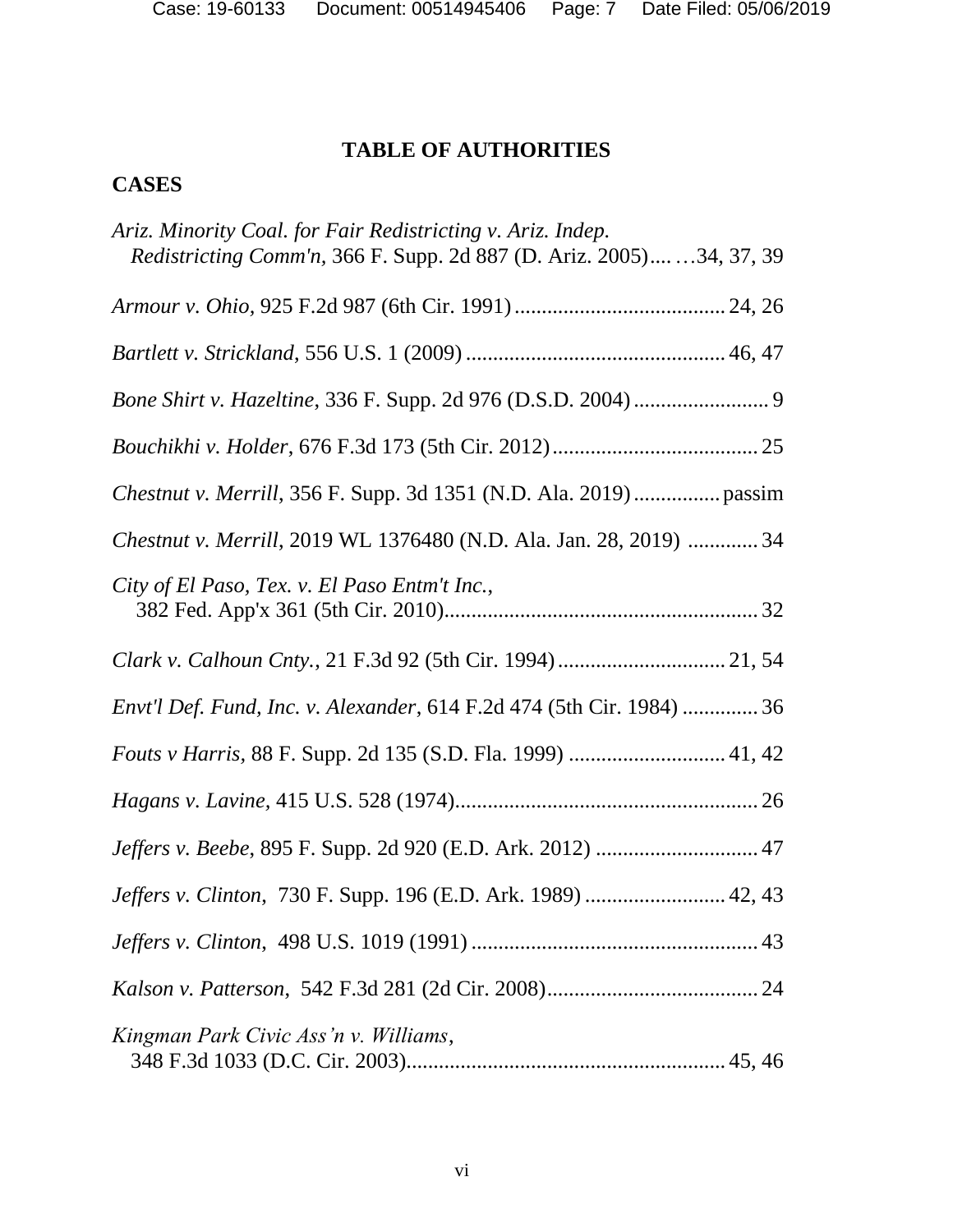| <i>MacGovern v. Connolly, 637 F. Supp. 111 (D. Mass. 1986)  passim</i>  |
|-------------------------------------------------------------------------|
|                                                                         |
|                                                                         |
| Maxwell v. Foster, 1999 WL 33507675 (W.D. La. Nov. 24, 1999) 39         |
| Meek v. Metro Dade Cnty., 908 F.2d 1540 (11th Cir. 1990) 46             |
| Md. Citizens for a Representative Gen. Assembly v. Governor of Md.,     |
| Moore v. Leflore Cty. Bd. of Election Comm'rs,                          |
| Mo. State Conf. of the NAACP v. Ferguson-Florissant Sch. Dist.,         |
|                                                                         |
|                                                                         |
| Nat'l Ass'n of Gov't Emps. v. City Pub. Serv. Bd. of San Antonio, Tex., |
|                                                                         |
|                                                                         |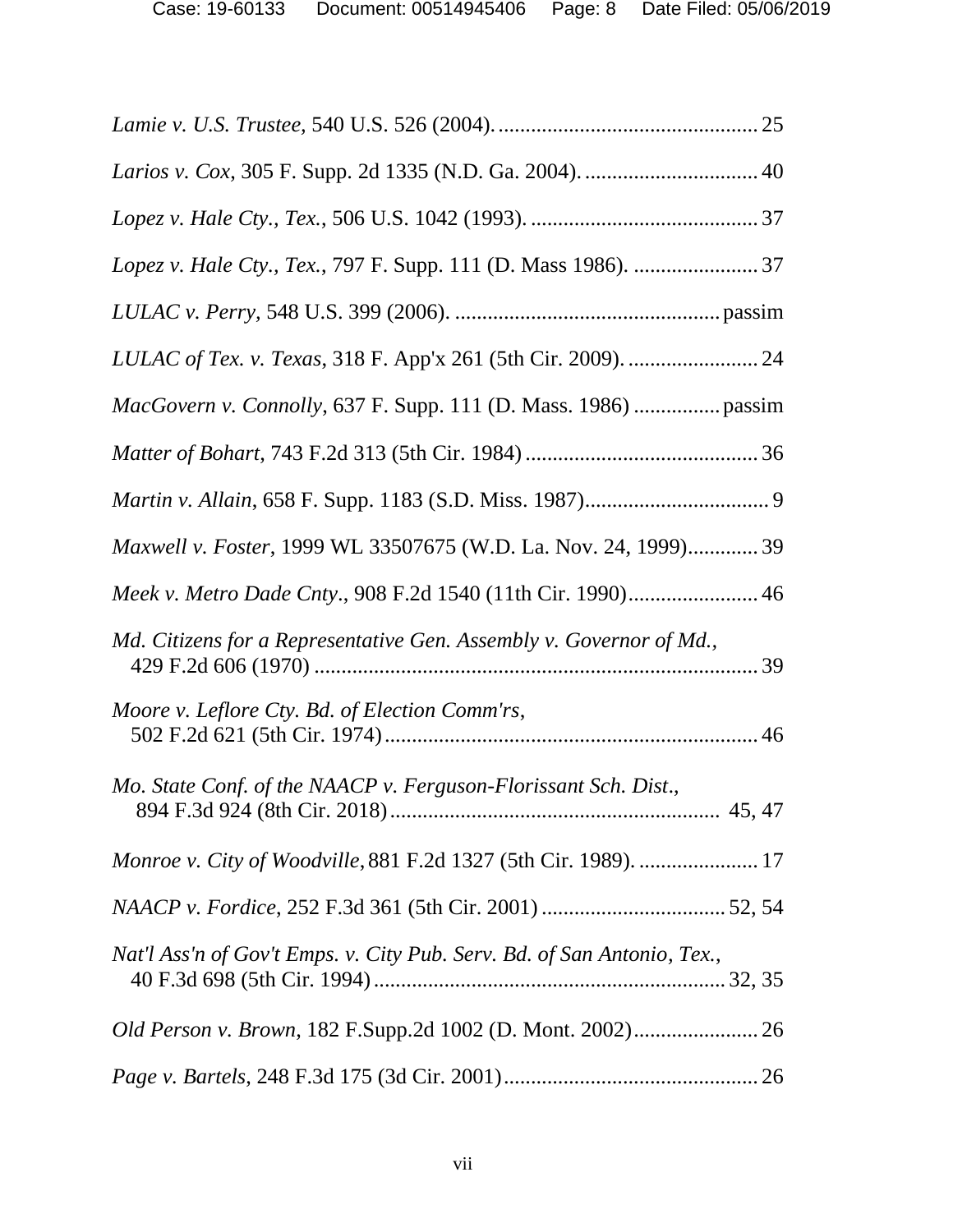| Retractable Techs, Inc. v. Becton Dickinson & Co.,       |
|----------------------------------------------------------|
|                                                          |
| Rural W. Tenn. African-Am. Affairs Council v. Sundquist, |
| Save Our Wetlands, Inc. v. U.S. Army Corps. of Eng'rs,   |
|                                                          |
|                                                          |
|                                                          |
|                                                          |
|                                                          |
| U.S. ex rel. Vaughn v. United Biologics, L.L.C.,         |
|                                                          |
|                                                          |
|                                                          |
|                                                          |
| <b>STATUTES</b>                                          |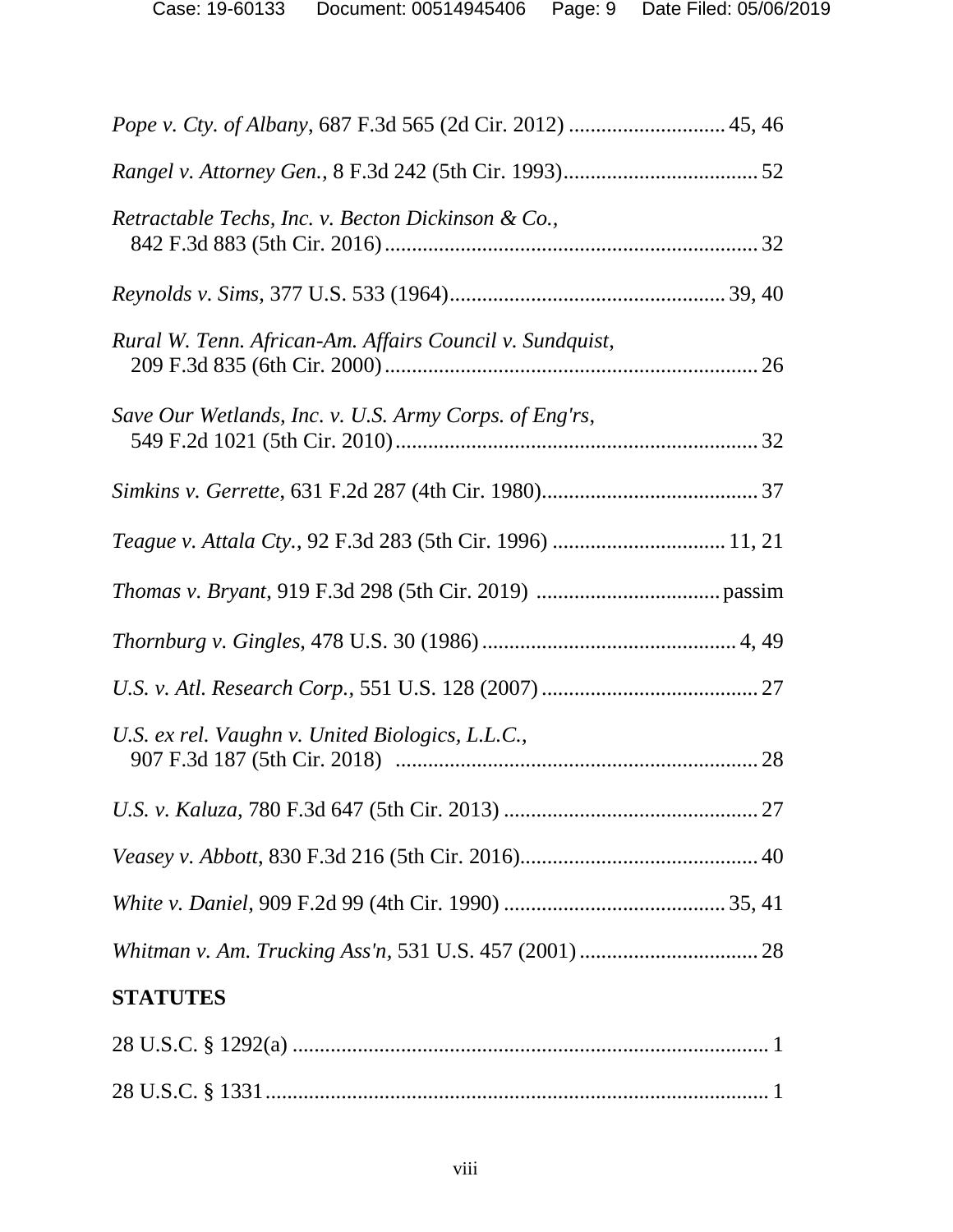# **SECONDARY SOURCES**

| Antonin Scalia & Bryan A. Garner, Reading Law: The Interpretation of Legal |  |
|----------------------------------------------------------------------------|--|
| 17A Charles Alan Wright et al., Federal Practice & Procedure               |  |
|                                                                            |  |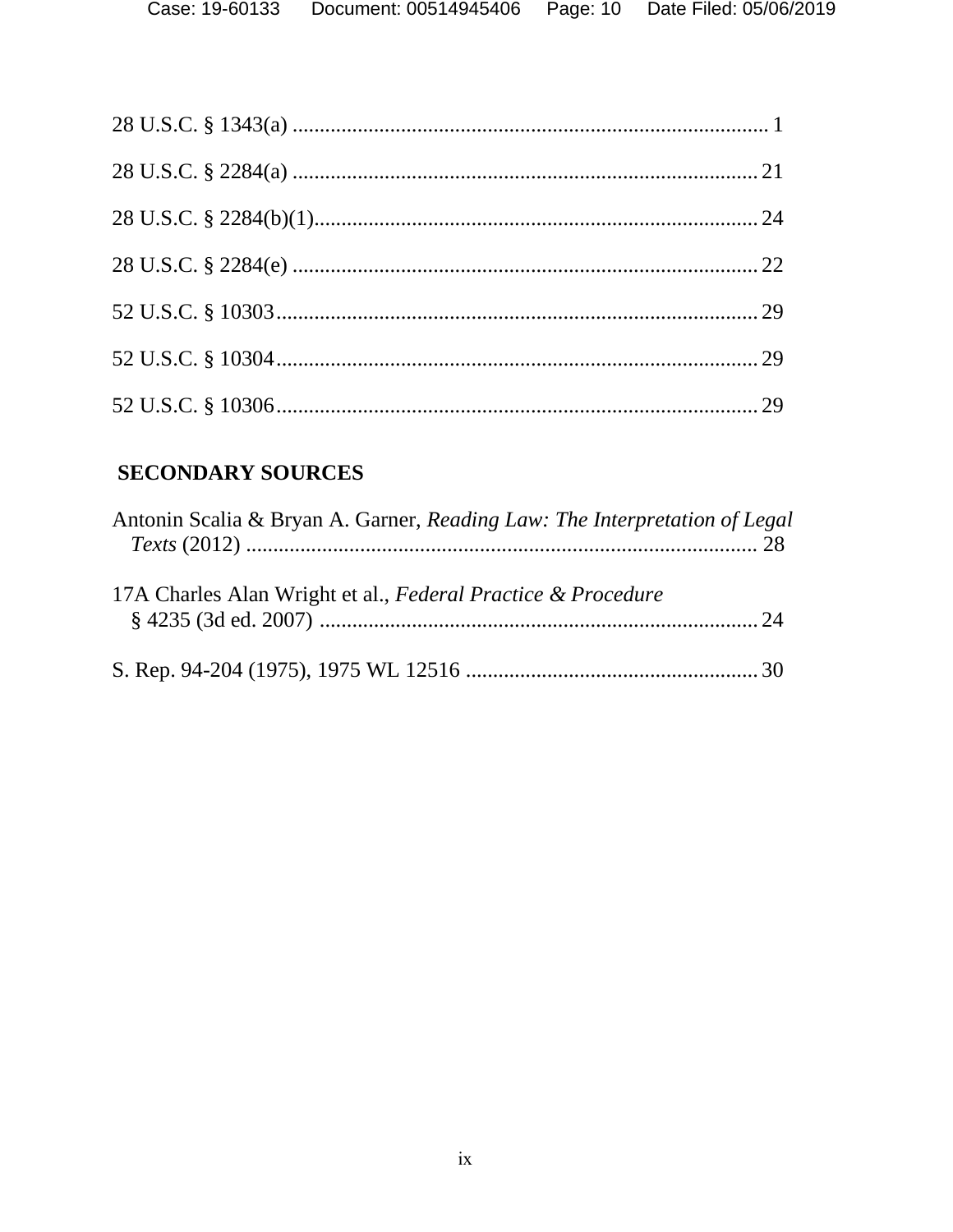Case: 19-60133 Document: 00514945406 Page: 11 Date Filed: 05/06/2019

# **STATEMENT OF JURISDICTION**

This Court has jurisdiction of this appeal from a final judgment of the district court under 28 U.S.C. 1292(a)(1). The district court had jurisdiction under 28 U.S.C. 1331 and 1343(a).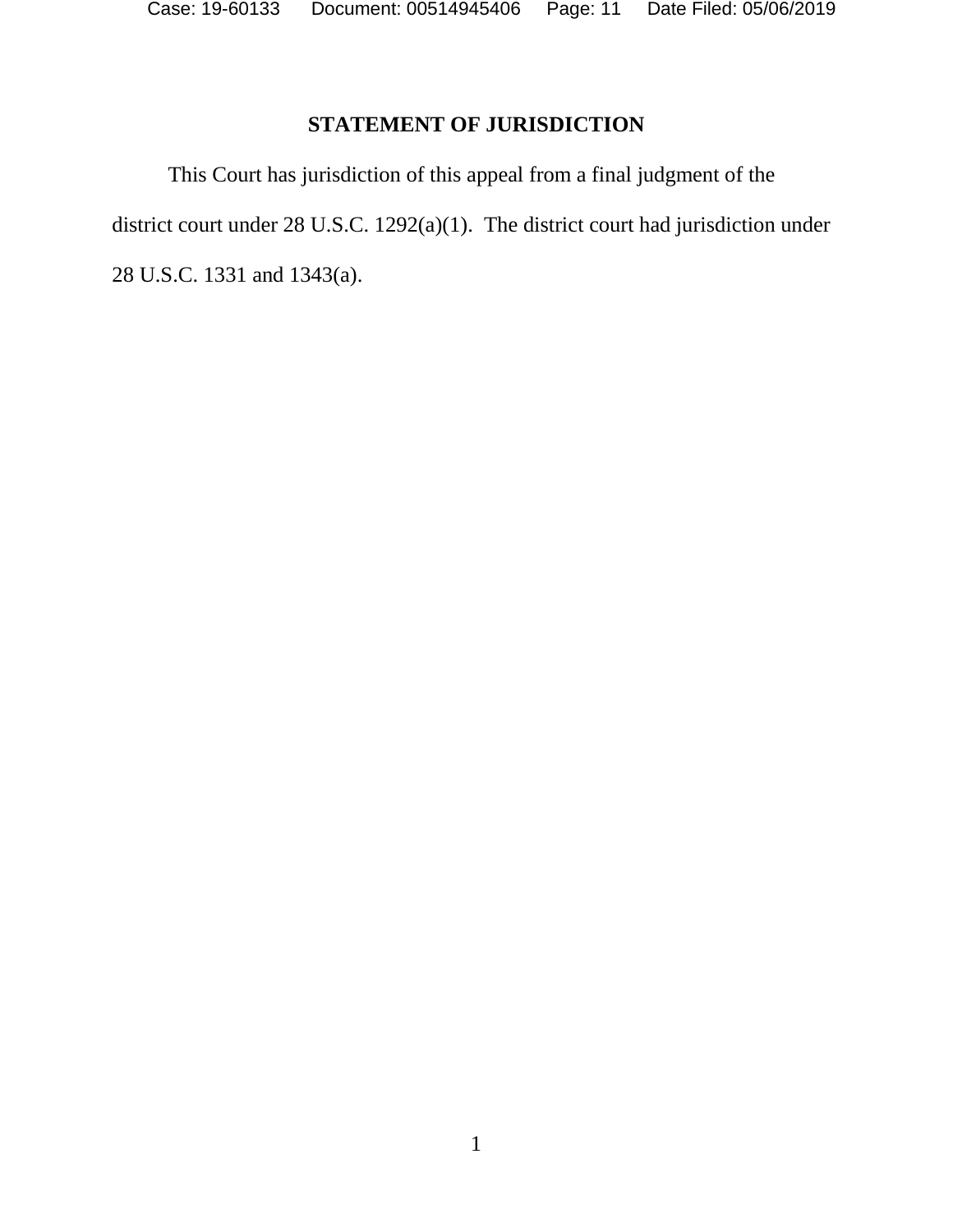#### **STATEMENT OF THE ISSUES**

1. Does the word "constitutionality" in the three-judge court provision of 28 U.S.C. § 2284(a) apply to both "the apportionment of congressional districts" and "the apportionment of any statewide legislative body," or does it modify only "the apportionment of congressional districts" so that purely Section 2 Voting Rights Act challenges are heard by single-judges for congressional districts but threejudge courts for statewide legislative bodies?

2. In this Voting Rights Act challenge to a single state senate district where the Complaint was filed 13 months before the election and where the district court made a factual finding that the timing of the case caused no undue prejudice, is that finding clearly erroneous and did the district court abuse its discretion to such an extent that the case should be dismissed on laches grounds?

3. Under Section 2 of the Voting Rights Act, is there an absolute prohibition on any minority vote dilution challenge when the district contains a majority-minority voting age population irrespective of how slim the majority is and whether that population can elect candidates of choice?

4. Did the district court commit clear error in finding that African-American turnout was lower than white turnout in the last four state senate elections in District 22, and if so, would that be sufficient to reverse the district court's liability finding?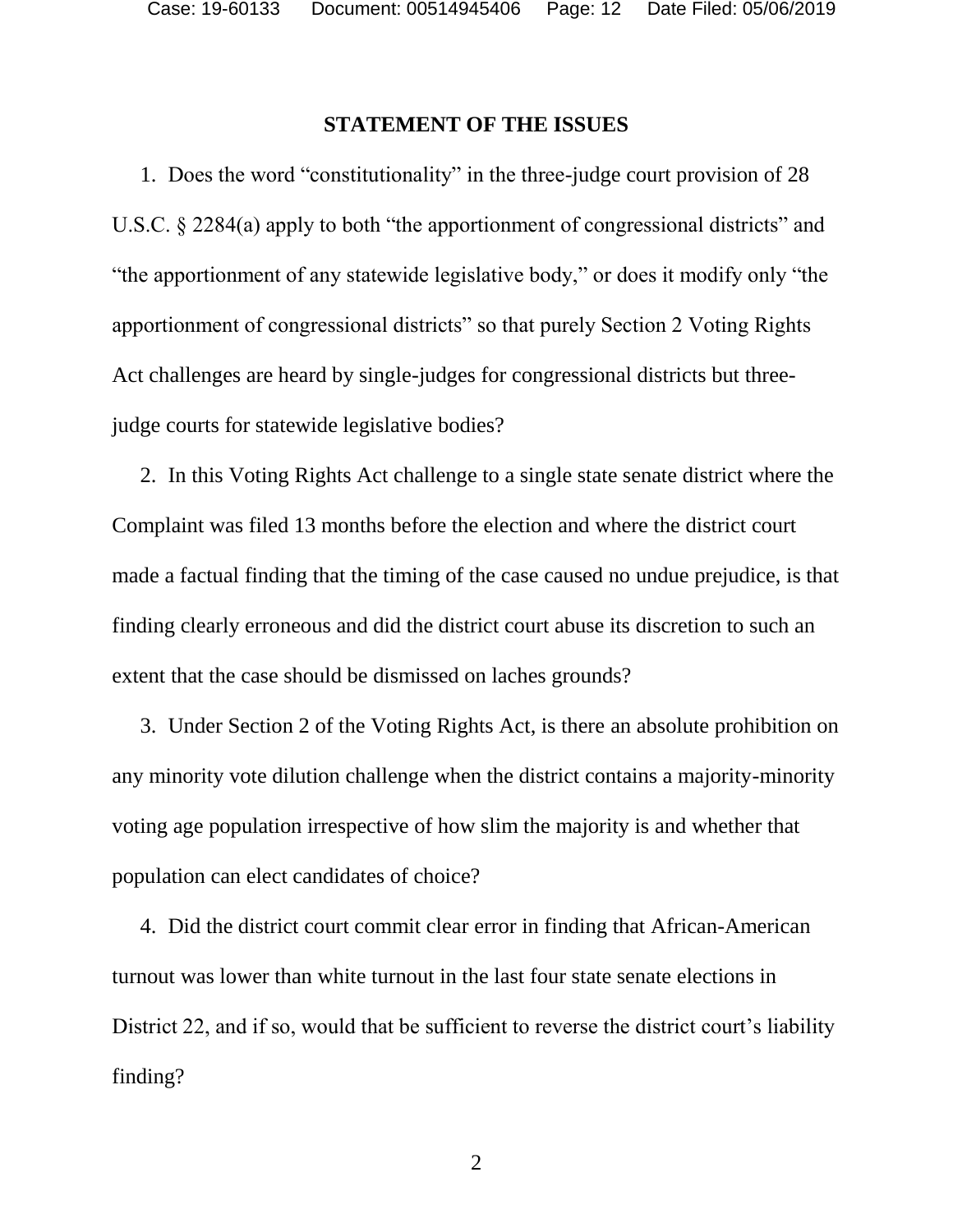5. Is the district court's ruling on remedy moot now that the legislature adopted a remedial plan for the upcoming election?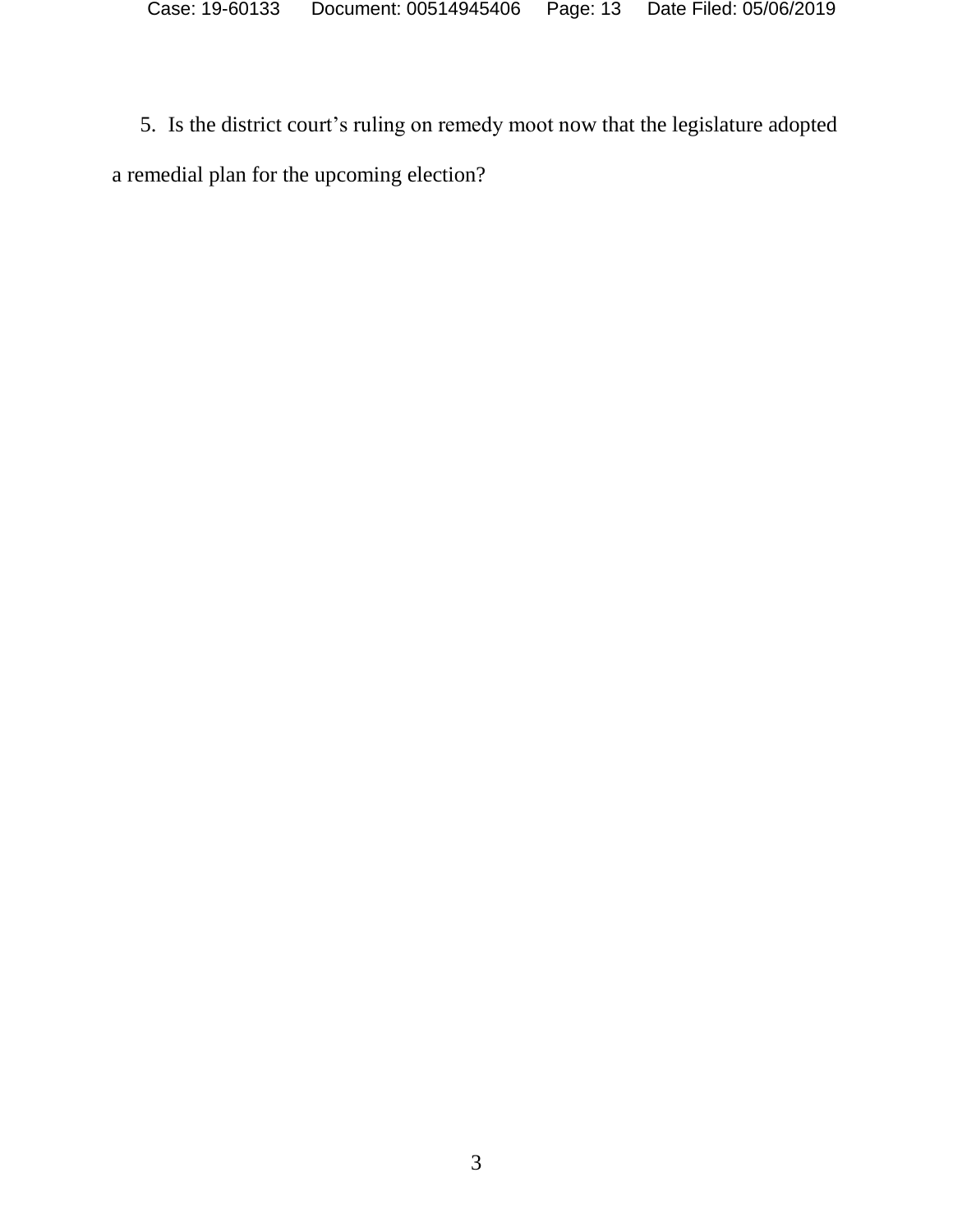#### **INTRODUCTION**

Vote dilution cases under Section 2 of the Voting Rights Act are proven by meeting the three preconditions set forth in *Thornburg v. Gingles*, 478 U.S. 30 (1986), and demonstrating that the totality of the circumstances establish that minority voters have less opportunity than others to elect candidates of their choice. In this claim involving one Mississippi legislative district, Senate District 22, the candidates of choice of African-American voters lost in every state senate election from 2003 to the present and also lost within District 22 in every statewide election since 2003 involving African-American and white candidates. ROA.363– 64. The district court correctly concluded that though District 22 is presently 50.77 percent in black voting age population (BVAP), "white bloc voting in District 22 defeats the African-American community's candidate of choice." ROA.382–83. The court also noted that "although African-American voters in District 22 are already sufficiently numerous and geographically compact as to constitute a majority, the District could be redrawn to increase the BVAP by at least 10 additional percentage points" with plans that "satisfy traditional redistricting criteria" and "show that the BVAP can be increased without impairing the District's compactness." ROA.364; ROA.367; ROA.380. This could be done, said the court, simply by redrawing District 22 and one adjacent district, leaving the other 50 state senate districts undisturbed. ROA.387.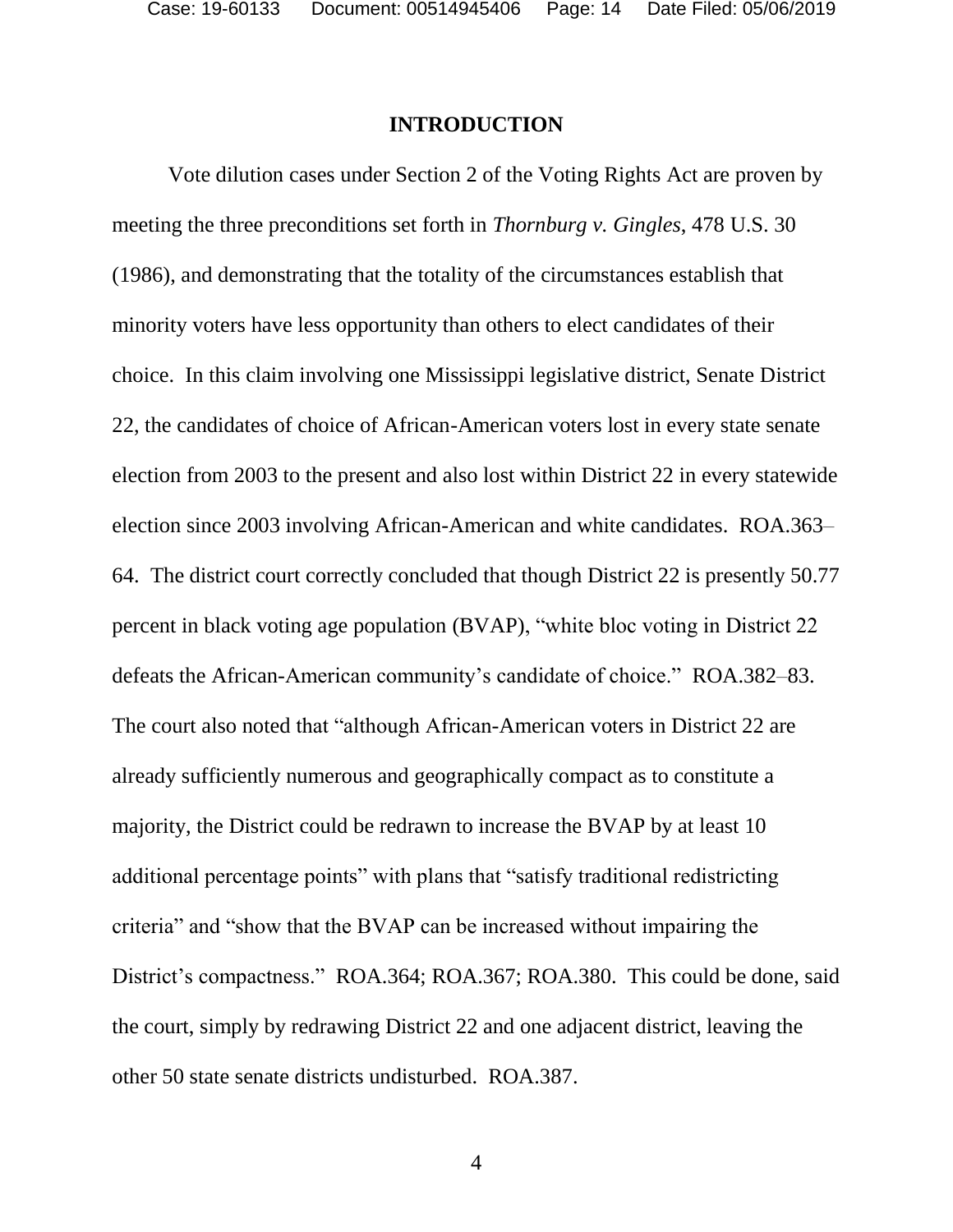This showing of the Section 2 preconditions under *Gingles* was bolstered by Plaintiffs' evidence on the Senate factors. ROA.383–86. This included the district court's agreement with Plaintiffs' expert's conclusion, based on ecological inference analysis, that "[o]n average, white turnout is 10.2 percentage points higher than black turnout" in the last four state senate elections in District 22. ROA.363. Moreover, the court found that African-Americans are underrepresented in the Mississippi legislature. ROA. 385–86. After a comprehensive review, the court found that "plaintiffs have established District 22's lines result in African-Americans having less opportunity than other members of the electorate to elect the State Senator of their choice." ROA.386.

After this Court's stay panel denied Defendants' stay motion on liability, ROA.557–58, but explicitly gave the legislature time to adopt its own plan (a point emphasized by the district court even after it adopted an interim remedial plan), the legislature easily did so on March 26 with a plan that shifted five precincts from District 22 to 13 and three precincts from 13 to 22 such that the BVAP was increased from 50.8 to 58.1 percent in District 22 and decreased from 69.3 to 61.8 percent in District 13. ROA.617; ROA.621. No party challenged the plan and it is in place for the upcoming election. Candidates from both parties have qualified for the August primaries in Districts 13 and 22.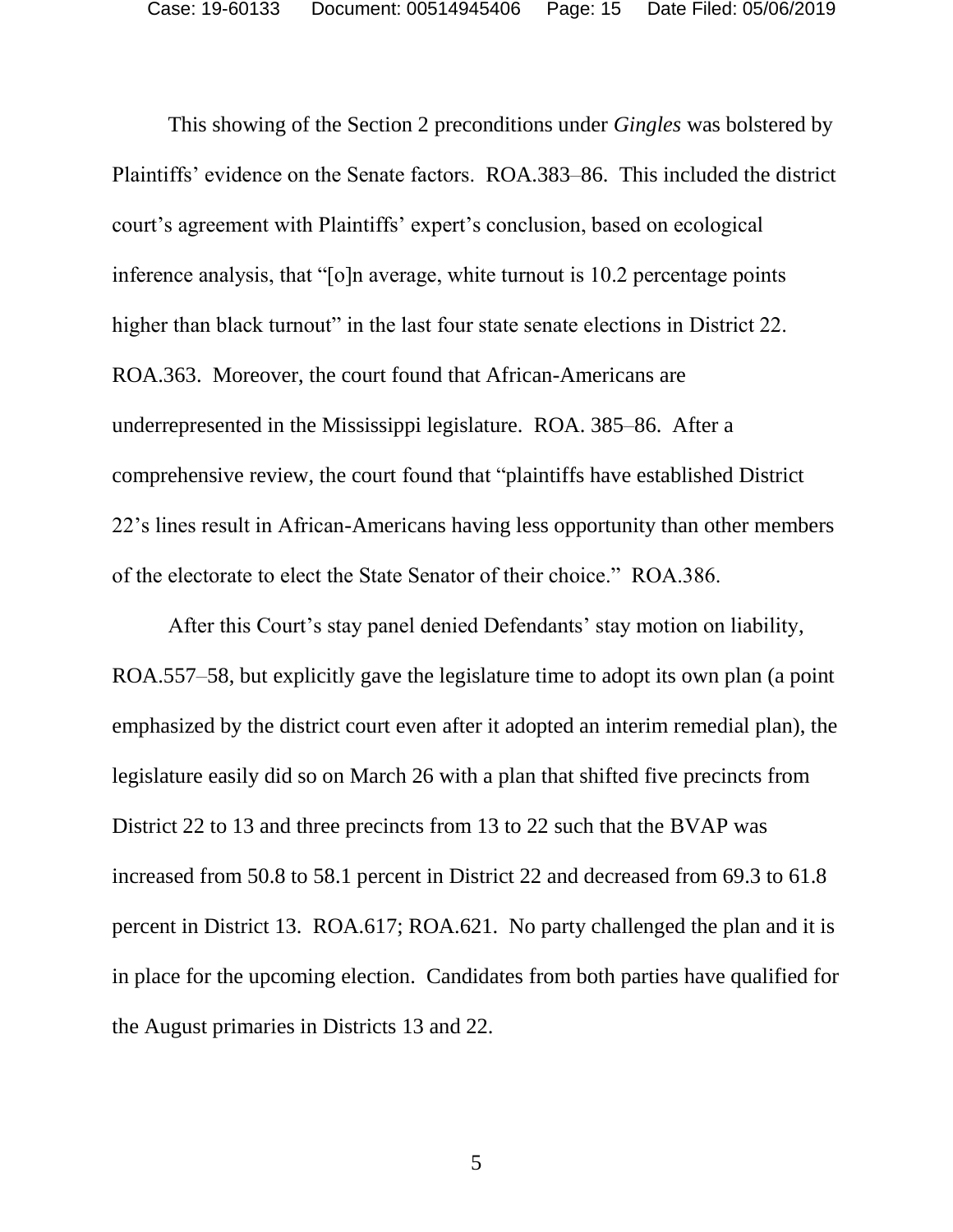Defendants do not dispute that African-American candidates of choice lost within District 22 in the last four state senate elections and in the last seven blackwhite statewide elections (2003–2015) due to white bloc voting. Instead, this appeal is largely about bars they say should be imposed to preclude merits review. Br. at 8. They contend a three-judge court was required even though a commonsense reading of the statute is against them and no court has adopted their reasoning. *Id.* They claim laches should be invoked even though the case was filed thirteen months before the primary election and the district court, which is charged with weighing the equities around laches, found no undue prejudice. *Id.* at 8–9. They claim there is an absolute prohibition on vote dilution challenges to all majority-minority districts, even though the Supreme Court has recognized that "it may be possible for a citizen voting-age majority to lack real electoral opportunity," *LULAC v. Perry*, 548 U.S. 399, 428 (2006), and this Court has repeatedly rejected such a prohibition.

Defendants' only real merits-based contention on appeal is that the district court erred by not blindly accepting statewide, self-reporting census data on voter participation in even numbered years. Br. at 29. But there was no error, much less clear error, in the district court's agreement with Plaintiffs' expert that the better data was from his ecological inference measurements based on actual turnout at the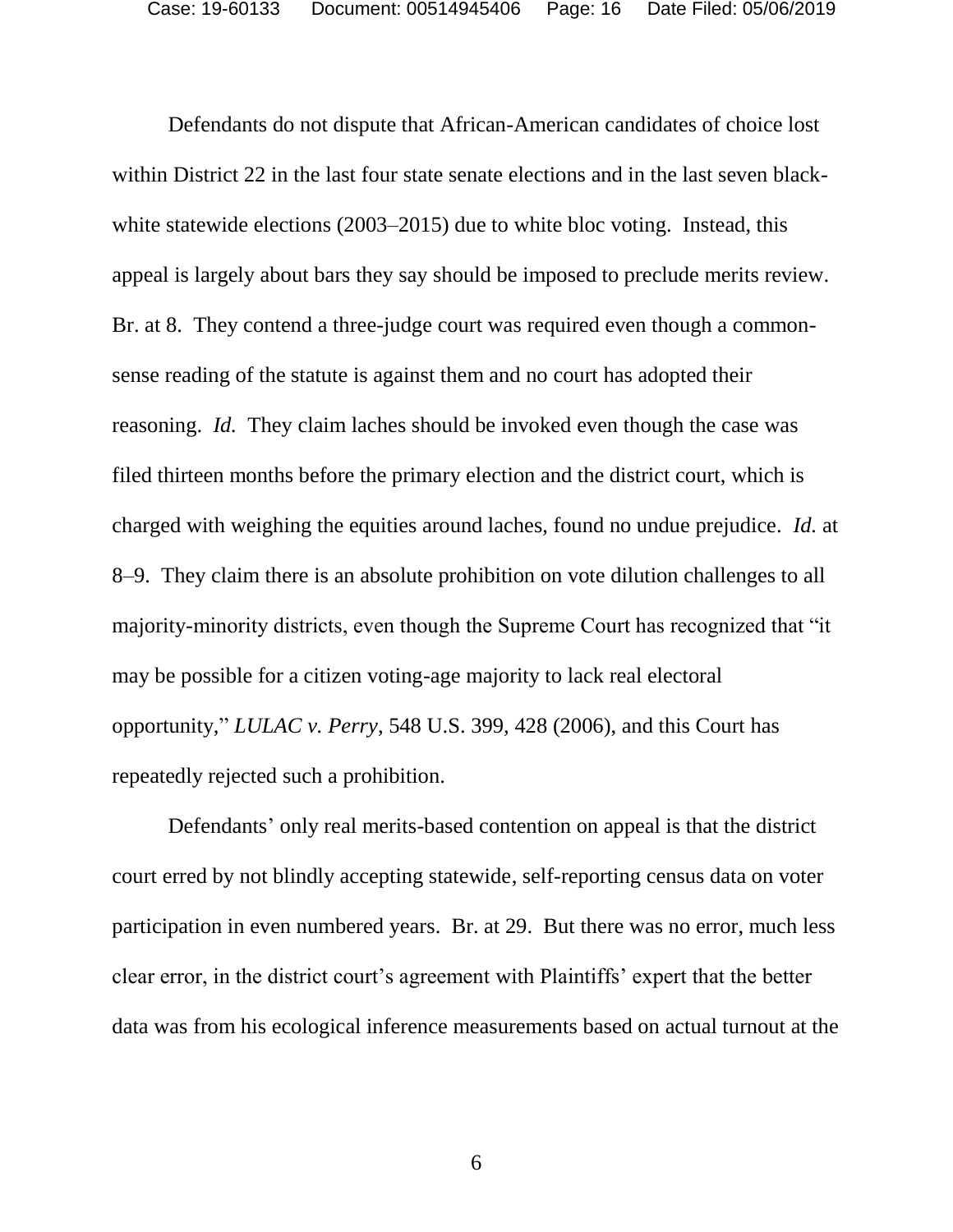precincts in this particular senate district in the quadrennial state office elections in odd-numbered years.

#### **STATEMENT OF THE CASE**

#### A. Statement of Facts

African-Americans comprise 35 percent of Mississippi's voting age population (VAP). ROA.1295. The Mississippi Senate consists of 52 members who run concurrently from separate districts every four years, with an election this year. ROA.371. In the 2012 senate redistricting plan challenged in this action, 15 (28.9 percent) of the 52 senate districts are majority African-American in VAP. ROA.371, 385–86. There are 13 African-American members of the Mississippi Senate (25 percent), all of whom are from districts that are at least 55.1 percent in BVAP. ROA.1295. The two majority-black districts in the 2012 plan that are under 55 percent BVAP, District 29 and District 22, have white representatives. ROA.371; ROA.386 n.77.

Only one of those districts, District 22, is challenged here. It was "the second-largest senate district in Mississippi, encompassing 2,166 square miles and spanning more than 100 miles from tip to toe." ROA.359. The challenged district included six counties, "all of Sharkey County and parts of Bolivar, Washington, Humphreys, Yazoo, and Madison Counties." ROA.371.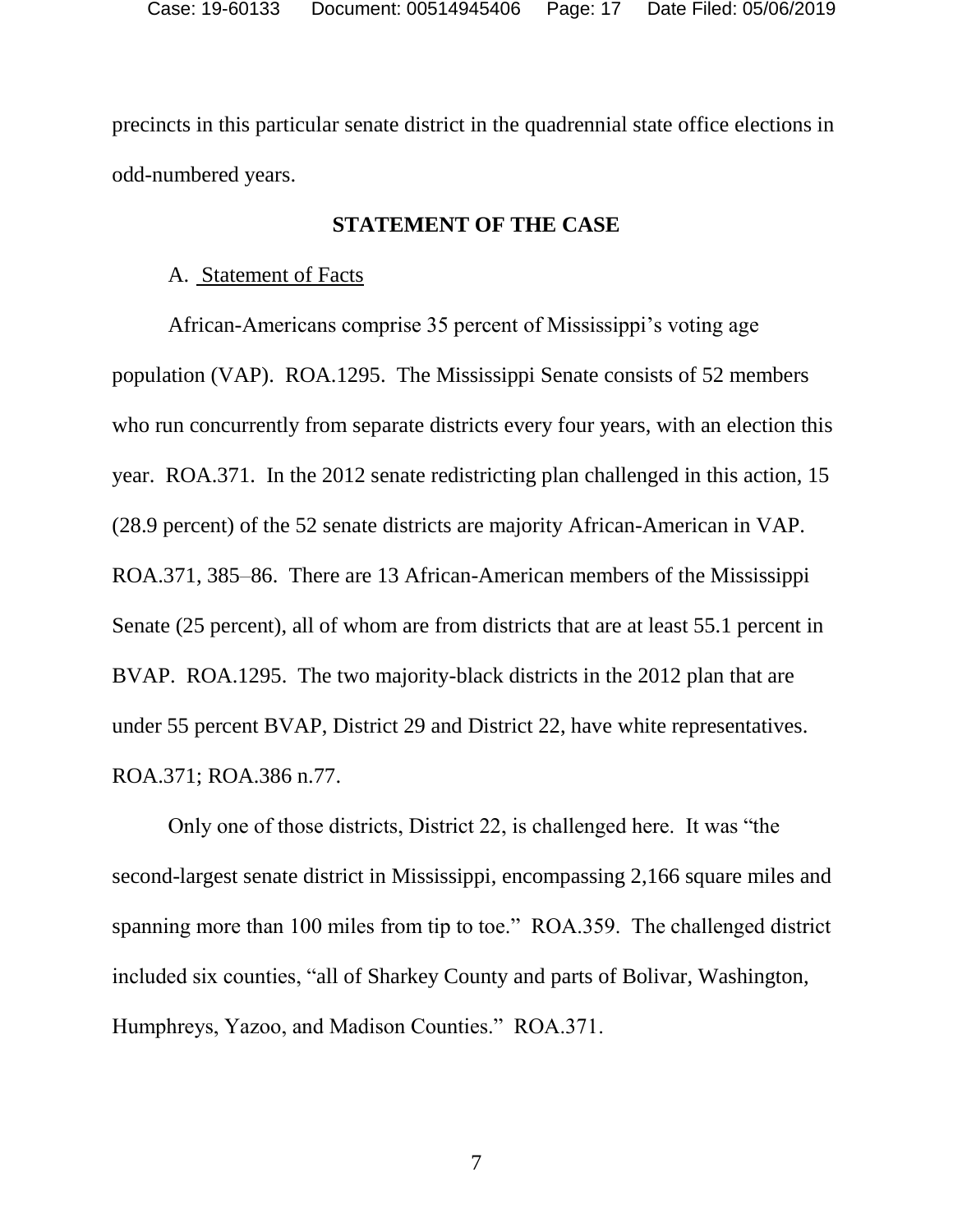All of these counties are located in the Mississippi Delta except Madison County. ROA.360–61. The Mississippi Delta has some of the richest soil in the nation. ROA.361. Before the soil could be used, the Delta's hardwood forests of trees needed to be cleared, initially by slaves, and after the Civil War, by emancipated slaves. *Thomas v. Bryant*, 919 F.3d 298, 301 (5th Cir. 2019). As a result, the land in the Delta was worked by tens of thousands of African-American laborers for the benefit of a small number of white landowners. ROA.361. At the beginning of the twentieth century, almost 90 percent of the population of the Delta was African-American. ROA.361. They suffered appalling poverty. ROA.361; *Thomas*, 919 F.3d at 301. Though many African-Americans moved from the Delta, it has remained majority African American. ROA*.*361; ROA.563– 64.

Flowing from this history, African-Americans are depressed socioeconomically compared to whites in the Delta region. ROA.361. In District 22, these socioeconomic differences are dramatic, as demonstrated by the following Table:

|                            | AfricanAmericans | Whites   |
|----------------------------|------------------|----------|
| Poverty Rate               | 41.2%            | 8.8%     |
| Median Household<br>Income | \$23,741         | \$66,736 |

**SOCIO-ECONOMIC PROFILE OF DISTRICT 22**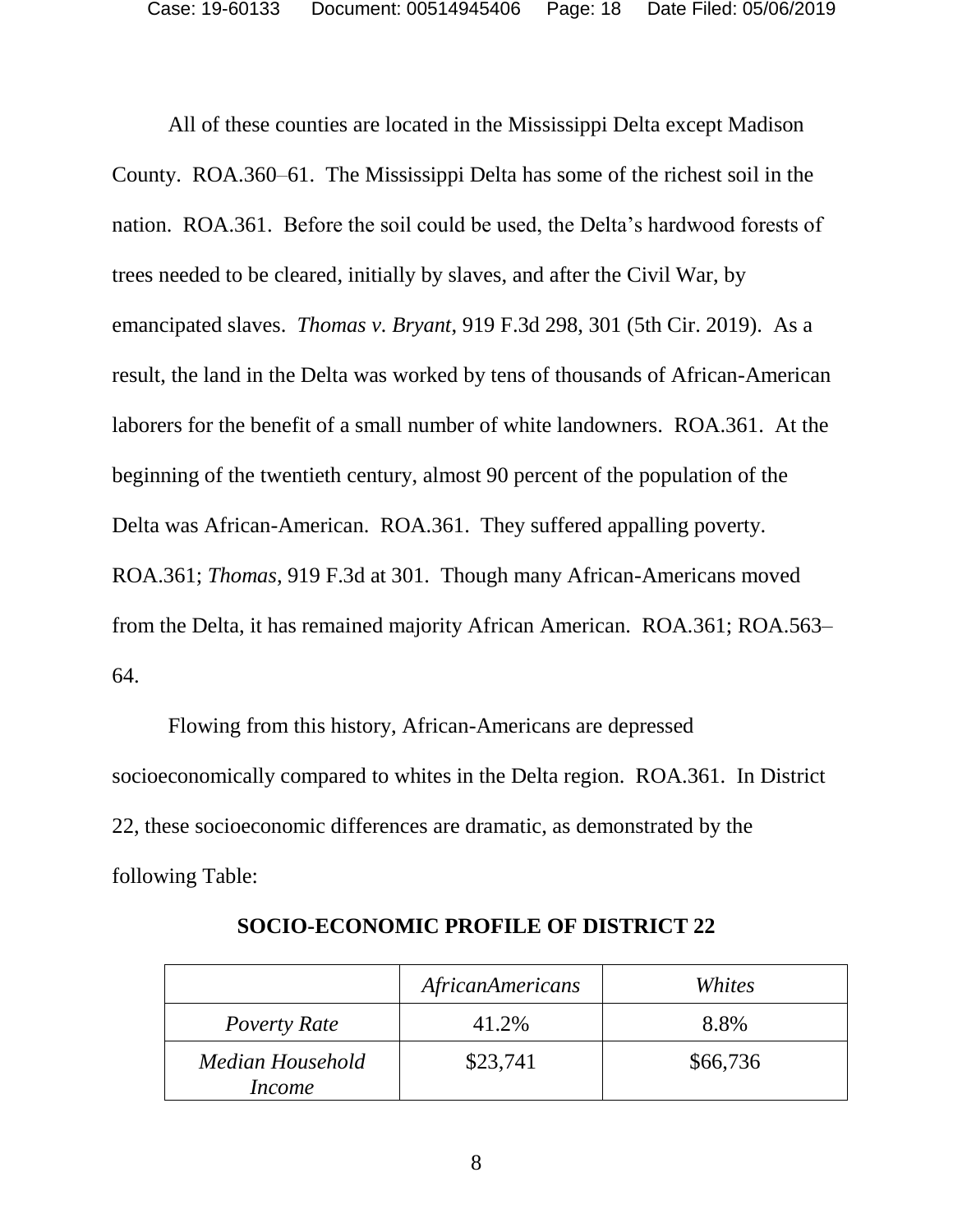| <b>SNAP Participation</b>                            | 40.3%    | 4.3%     |
|------------------------------------------------------|----------|----------|
| <b>High School Dropout</b><br>Rate                   | 28.7%    | 9.8%     |
| <b>Bachelor's Degree</b><br><i><b>Attainment</b></i> | 14.0%    | 38.6%    |
| Median Full-time Wage                                | \$20,256 | \$40,485 |
| <b>Adults Without Health</b><br><i>Insurance</i>     | 29.1%    | 11.5%    |

ROA.368.

African-Americans in Mississippi, including in the Delta, have also suffered from a long history of discrimination in relation to the right to vote, a fact Defendants acknowledged at trial. ROA.383 n.70. One of the legacies of this discrimination is a pattern of racially polarized voting that infects elections throughout Mississippi. *See Martin v. Allain*, 658 F. Supp. 1183, 1194 (S.D. Miss. 1987) ("racial polarization of voters exists throughout the State of Mississippi"). This pattern is apparent in the area encompassed by Senate District 22.

Using the standard technique of ecological inference, Plaintiffs' expert Dr. Maxwell Palmer analyzed the last four senate elections in District 22 (2003, 2007, 2011, and 2015) and the results from seven exogenous general statewide elections between black and white candidates from those same election cycles in District 22. ROA.362–63; ROA.1069. In each contest, Dr. Palmer found that voting was racially polarized; African-American voters were politically cohesive; and the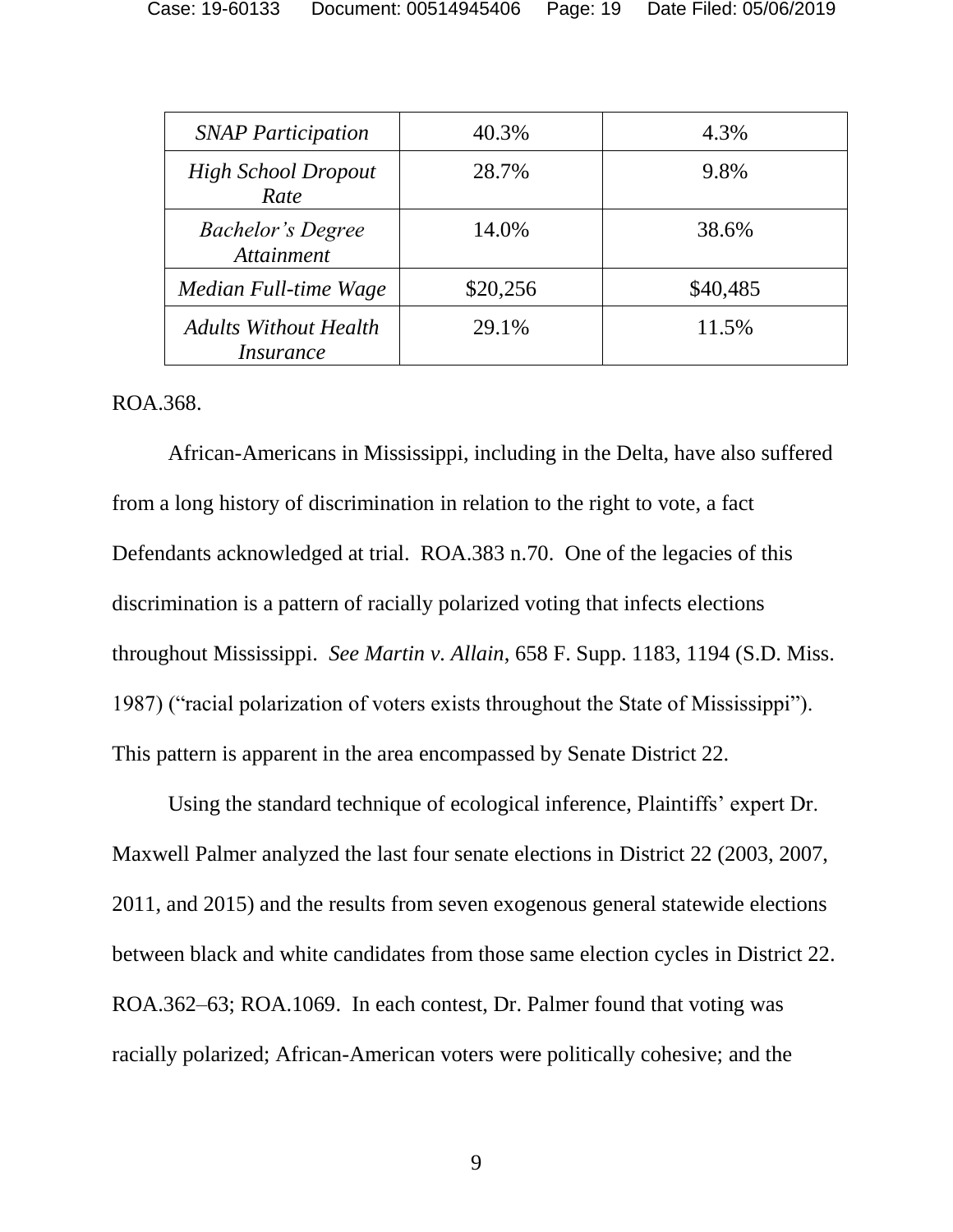candidates preferred by African-American voters lost each time as a result of white

bloc voting. ROA.363; ROA.1069–70.

The following tables summarize Dr. Palmer's results:

# **EI Estimates for General Elections in Senate District 22**

| District 22          | <b>Estimated Black</b> | <b>Estimated Non-</b>  | <b>Actual Vote</b>     |
|----------------------|------------------------|------------------------|------------------------|
| <b>Election Year</b> | Vote Percentage        | <b>Black Vote</b>      | Percentage for         |
|                      | for Black-             | Percentage for         | <b>Black-Preferred</b> |
|                      | Preferred              | <b>Black-Preferred</b> | Candidate(s)           |
|                      | Candidate(             | Candidate(s)           |                        |
|                      |                        |                        |                        |
| 2003                 | 87.7%                  | 14.4%                  | 44.3%                  |
| 200 T                | 86.1%                  | 8.0%                   | 41.3%                  |
| 2011                 | 82.5%                  | $16.2\%$               | $-6.1\%$               |
|                      |                        | $.4\%$                 |                        |

### **EI Estimates in Senate District 22 for Statewide Exogenous Elections**

| <b>District</b> |                       | Estimated         | <b>Estimated Non-</b>  | Actual     |
|-----------------|-----------------------|-------------------|------------------------|------------|
| 22              |                       | <b>Black Vote</b> | <b>Black Vote</b>      | Vote       |
| Election        | Position              | Percentage        | Percentage for         | Percentage |
| Year            |                       | for Black-        | <b>Black-Preferred</b> | for Black- |
|                 |                       | Preferred         | Candidate              | Preferred  |
|                 |                       | Candidate         |                        | Candidate  |
| 2003            | Lieutenant            | 87.7%             | 10.4%                  | 43.9%      |
|                 | Governor              |                   |                        |            |
| 2003            | Treasurer             | 91.8%             | 19.0%                  | 49.1%      |
| 2007            | Commissioner of       | 86.0%             | 12.6%                  | 49.0%      |
|                 | Insurance             |                   |                        |            |
| 2011            | Governor              | 85.6%             | 9.3%                   | 47.8%      |
| 2015            | Governor              | 82.4%             | 7.7%                   | 36.7%      |
| 2015            | Commissioner of       | 88.3%             | 9.1%                   | 41.8%      |
|                 | Agriculture           |                   |                        |            |
| 2015            | Secretary of<br>State | 90.5%             | 8.7%                   | 42.1%      |

ROA.1083.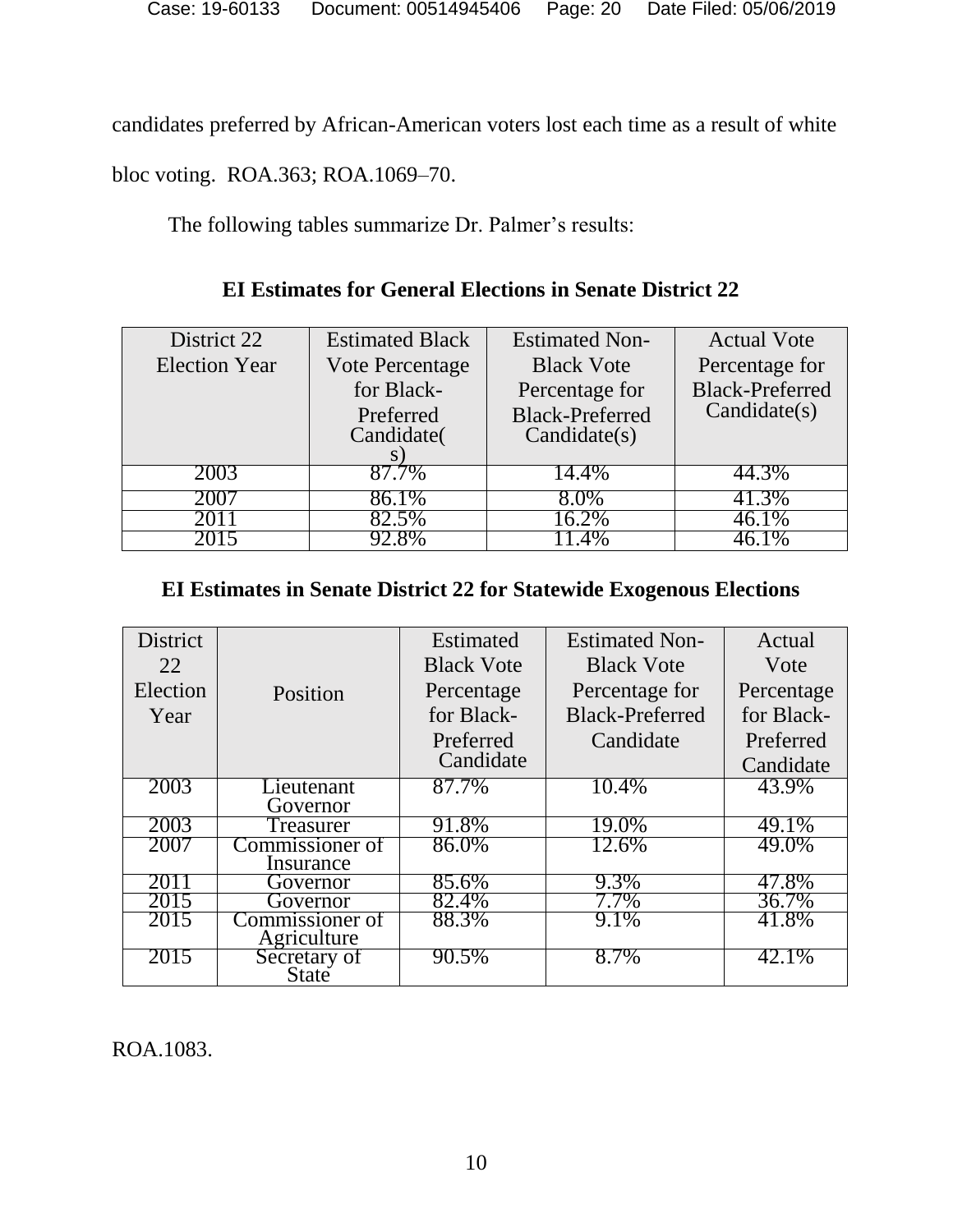As the courts have recognized, socioeconomic differences and the history of discrimination touching the right to vote are correlated with depressed minority voter participation. ROA.384; *Teague v. Attala Cty.,* 92 F.3d 283, 294 (5th Cir. 1996). In the last four elections in District 22, Dr. Palmer's analysis showed that white turnout was, on average, 10.2 percentage points higher than African American turnout, and the disparity was statistically significant in three of the four elections. ROA.363–64; ROA.1071.

| ear! | <b>Estimated Black VAP</b><br>Percentage Voting<br>in Election | <b>Estimated Non-Black</b><br>VAP Percentage Voting in<br>Election |
|------|----------------------------------------------------------------|--------------------------------------------------------------------|
| 2003 | 34.7%                                                          | 45.0%                                                              |
| 2007 | 24.7%                                                          | 39.3%                                                              |
|      | 31.3%                                                          | 39.3%                                                              |
|      |                                                                |                                                                    |

**EI Estimates for Voter Participation in Elections for Senate District 22**

ROA.363; ROA.1083.

The candidates of choice of African-American voters lost the 2003, 2007, and 2011 elections due to white bloc voting. ROA.1083. The district used in those elections had a 49.82 percent BVAP as of the 2010 census. ROA.993. When the legislature adopted the 2012 plan, it increased that figure from 49.82 to 50.77 percent, barely making it into the list of majority-minority VAP districts. ROA.993–94. This one percentage point increase, however, did not change the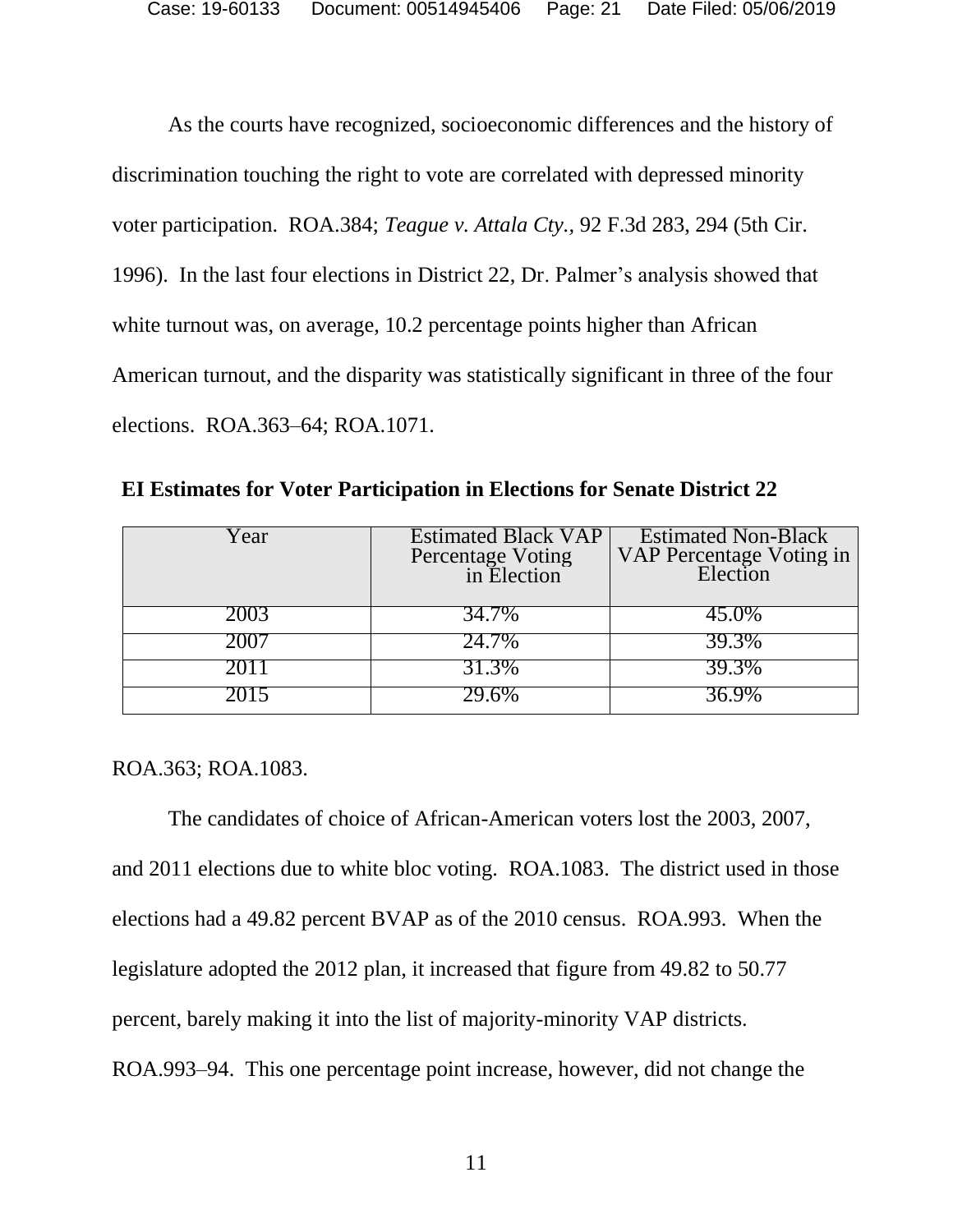fact that African-American voters could not elect their candidate of choice in District 22, as confirmed by the 2015 election. ROA.362.

#### B. Litigation of the Case Through Trial

Plaintiffs Joseph Thomas, Melvin Lawson, and Vernon Ayers filed this action on July 9, 2018, alleging that Senate District 22, as drawn in the 2012 Mississippi Senate redistricting plan, diluted African American voting strength in violation of Section 2 of the Voting Rights Act. ROA.20–29; ROA.357.

Thomas is a registered voter in District 22. ROA.21. Thomas had run for election in District 22 in 2015, the one election held under the challenged plan. ROA.21. He lost in the general election. ROA.21. He knew that it would be an "uphill battle" to defeat the white candidate given the demographics of District 22, but he "ran hard" and spent a "quite a bit" of this own money attempting to win. ROA.358. Thomas had previously won election to the Senate from District 23 in 2003 but lost reelection in 2007. ROA.357–58. Lawson is a life-long resident of the Delta and a registered voter in District 22. ROA.359, ROA.823. He has worked on several political campaigns. ROA.827. He testified that holding the state senate elections in years where there are no presidential or congressional elections depressed African-American turnout because there are fewer transportation options on odd-year election days. ROA.359; ROA.825–26. Ayers is a registered voter in District 22. ROA.359.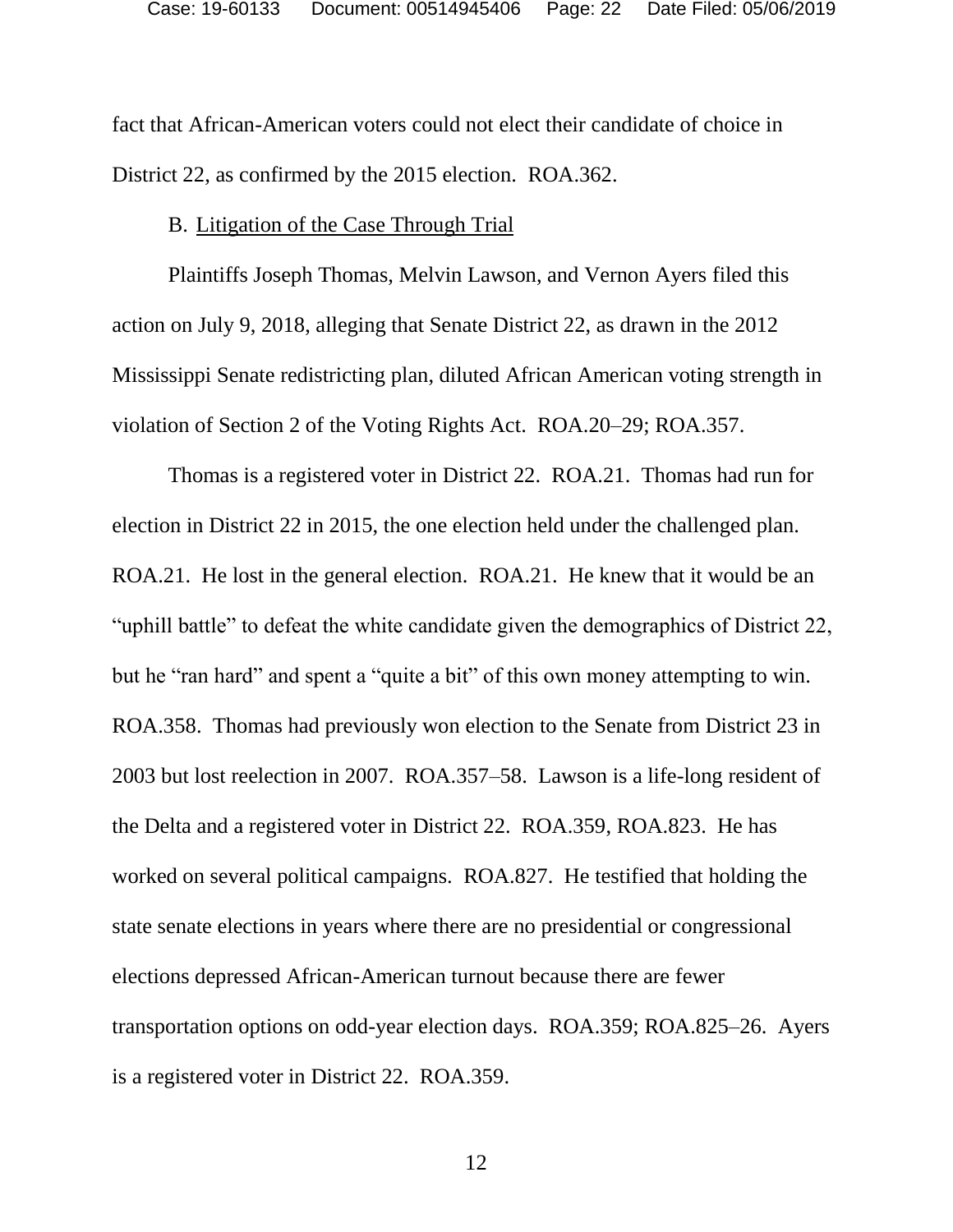Plaintiffs filed this action against Mississippi's Governor, Secretary of State, and Attorney General, the three members of the State Board of Election Commissioners. ROA.21–22; ROA.359.

After filing an answer, ROA.76–83, Defendants moved for summary judgment on September 4, 2018, claiming they were not proper defendants and that the case was barred on statute of limitations and laches grounds. ROA.134–56. Two weeks before trial began, Defendants suddenly filed a motion to convene a three-judge court or dismiss the case. ROA.243–45. The district court denied that motion two days before trial. ROA.331–35.

The case was tried on February 6 and 7, 2019. ROA.355–56. On February 13, 2019, the district court issued an Order, advising that it had found liability with a more detailed opinion to follow. ROA.355–56. The district court stated it was entering this Order as soon as possible to give the legislature time to enact a remedial plan. ROA.355-56.

C. The District Court's Findings.

On February 16, 2019, the district court issued its Memorandum Opinion and Order. The court found that Defendants were properly named. ROA.374–75. With respect to laches, the court held that Plaintiffs Lawson and Ayers had no prior basis to believe that they had a legal claim. ROA.377. More important, the court found that "[t]he evidence in our case weighs against a finding of undue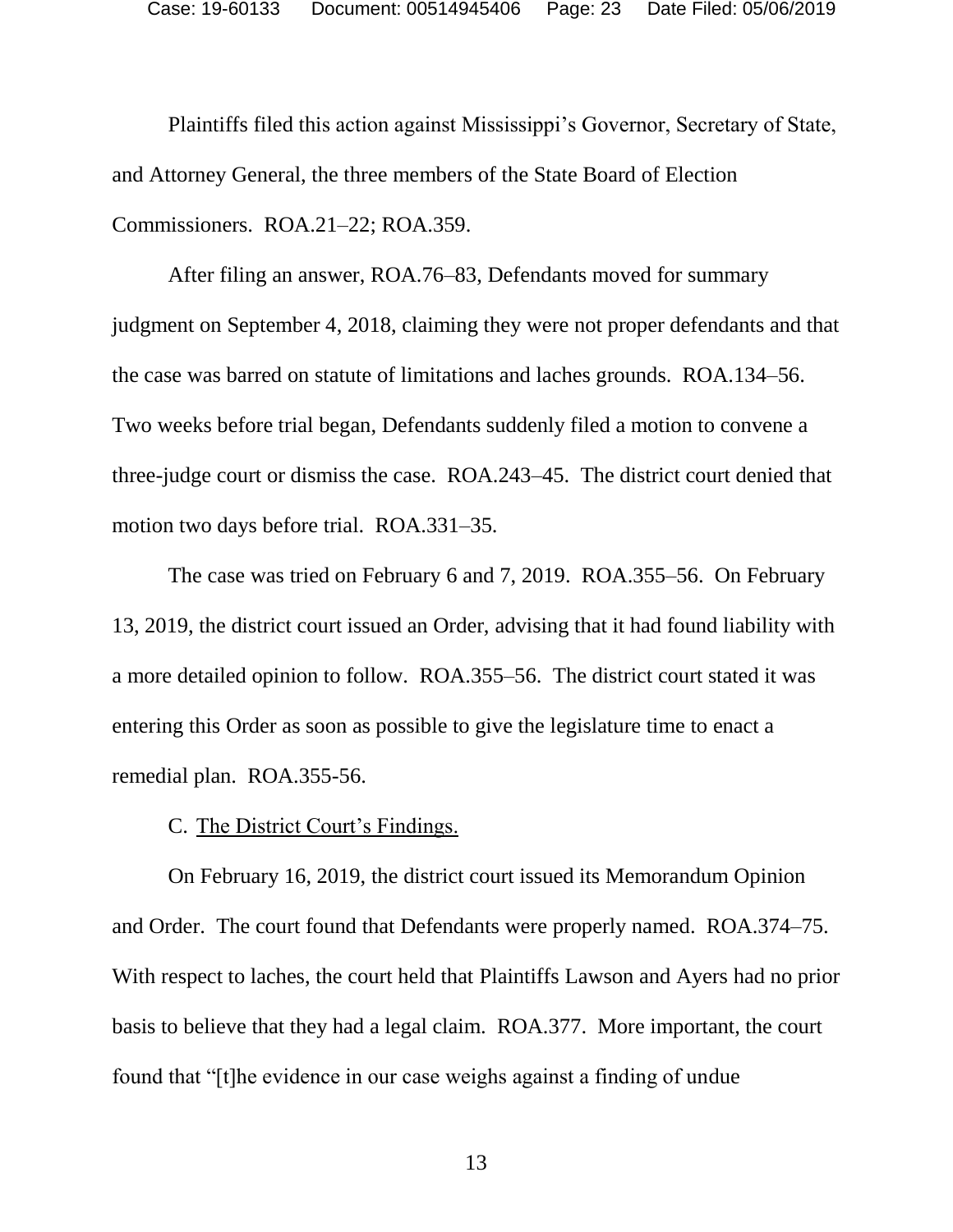prejudice," noting that the case had been filed "16 months before the 2019 general election, 13 months before the primaries, and eight months before the qualification deadline." ROA.379. The court concluded that "[t]his timeframe is more than enough to litigate [Plaintiffs'] single-district, single-count claim." ROA.379.

Moving to the merits, the district court noted that Defendants did not contest the first *Gingles* precondition. ROA.379. The court found that District 22 already was majority-minority and Plaintiffs' illustrative districting plans demonstrated that the BVAP could be increased without impairing compactness. ROA.380.<sup>1</sup>

The district court also found that Plaintiffs satisfied the second and third *Gingles* preconditions. ROA.382–83. The court relied on Dr. Palmer's unrebutted analysis in the state senate elections from 2003–2015—which demonstrated that in the last four senate elections in District 22 and in the results in District 22 from seven exogenous general statewide elections between black and white candidates—white bloc voting routinely defeated the candidates of choice of African-American voters. ROA.362–63; ROA.382–83.

Defendants' expert Dr. Peter Morrison did not contest that Plaintiffs satisfied the second *Gingles* precondition or that voting is racially polarized. ROA.379–80.

<sup>1</sup> Defendants' expert Peter Morrison did not dispute that each of Plaintiffs' Illustrative Plans was acceptable in terms of population deviation, compactness and contiguity, and also testified he had no grave concerns that any of the plans subordinated traditional redistricting principles. ROA.961–62.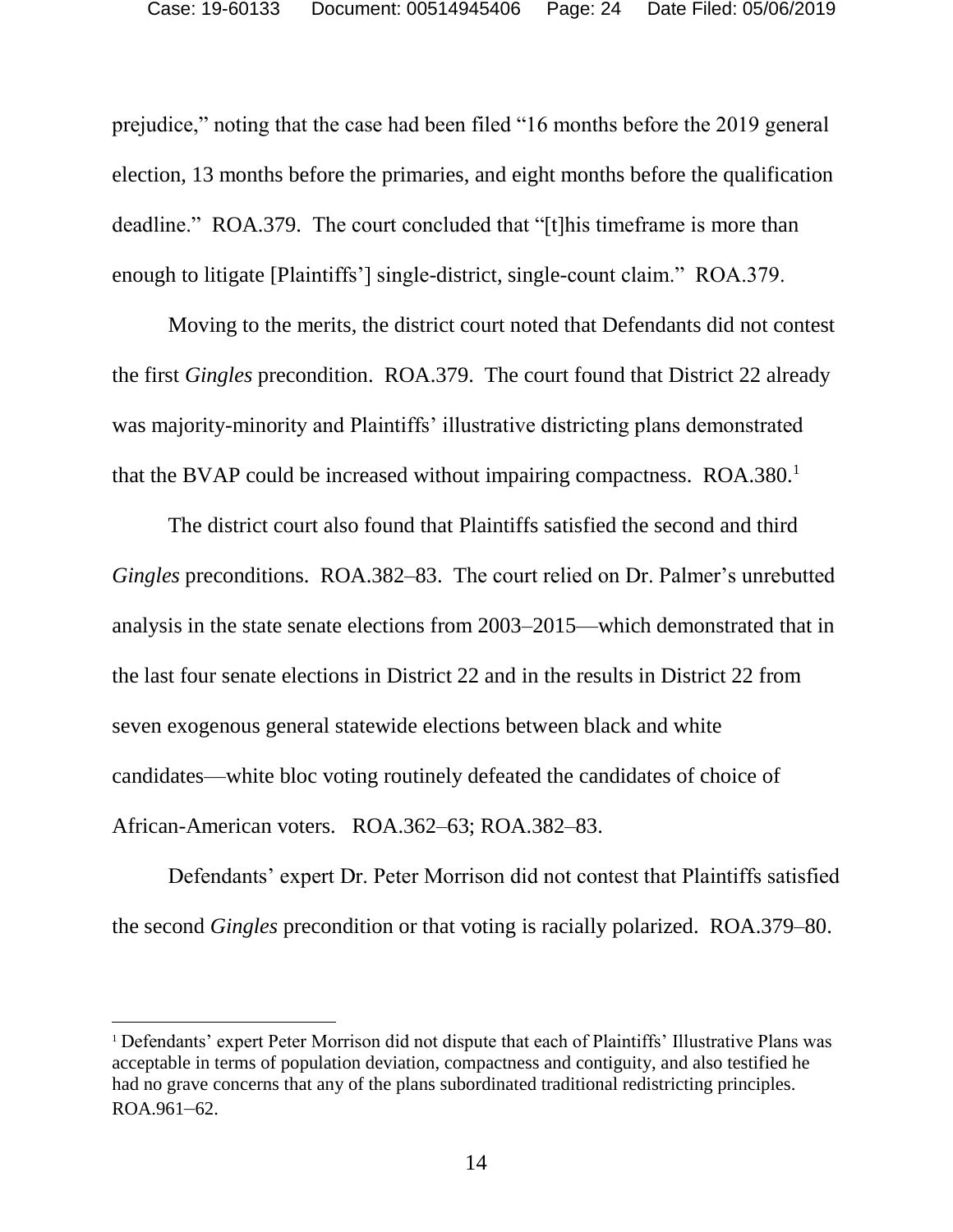Dr. Morrison did not contest the soundness of Dr. Palmer's analysis, his use of ecological inference analysis, or his reported results. ROA.380. Instead, Dr. Morrison contended that the success of African-American candidates of choice in local elections in the various counties within District 22 somehow rebutted their lack of success in senate and statewide elections within District 22. ROA.381. Dr. Morrison attempted to rebut Plaintiffs' evidence on the third *Gingles* precondition by looking at the results of various county and sub-county elections within the counties contained wholly or partially in District 22. ROA.381. The district court found that Dr. Morrison's "methods were unreliable and led him to incorrect facts." ROA.380. Among the flaws the district court found were that the elections Dr. Morrison included were all from areas with higher African-American percentages than that of District 22; that he inaccurately coded a candidate's race or a winning candidate as a losing candidate on several occasions; that he lacked evidence that some candidates were preferred by African-American voters and instead he assumed that African-American voters preferred African-American candidates; and that he included uncontested elections, which he admitted on cross-examination only indirectly shed light on the third *Gingles* precondition. ROA.380–81; ROA.384–85; ROA.941–64.

Dr. Morrison also used Census survey data from even-year federal elections to assert that black turnout exceeded white turnout in Mississippi. ROA.381. On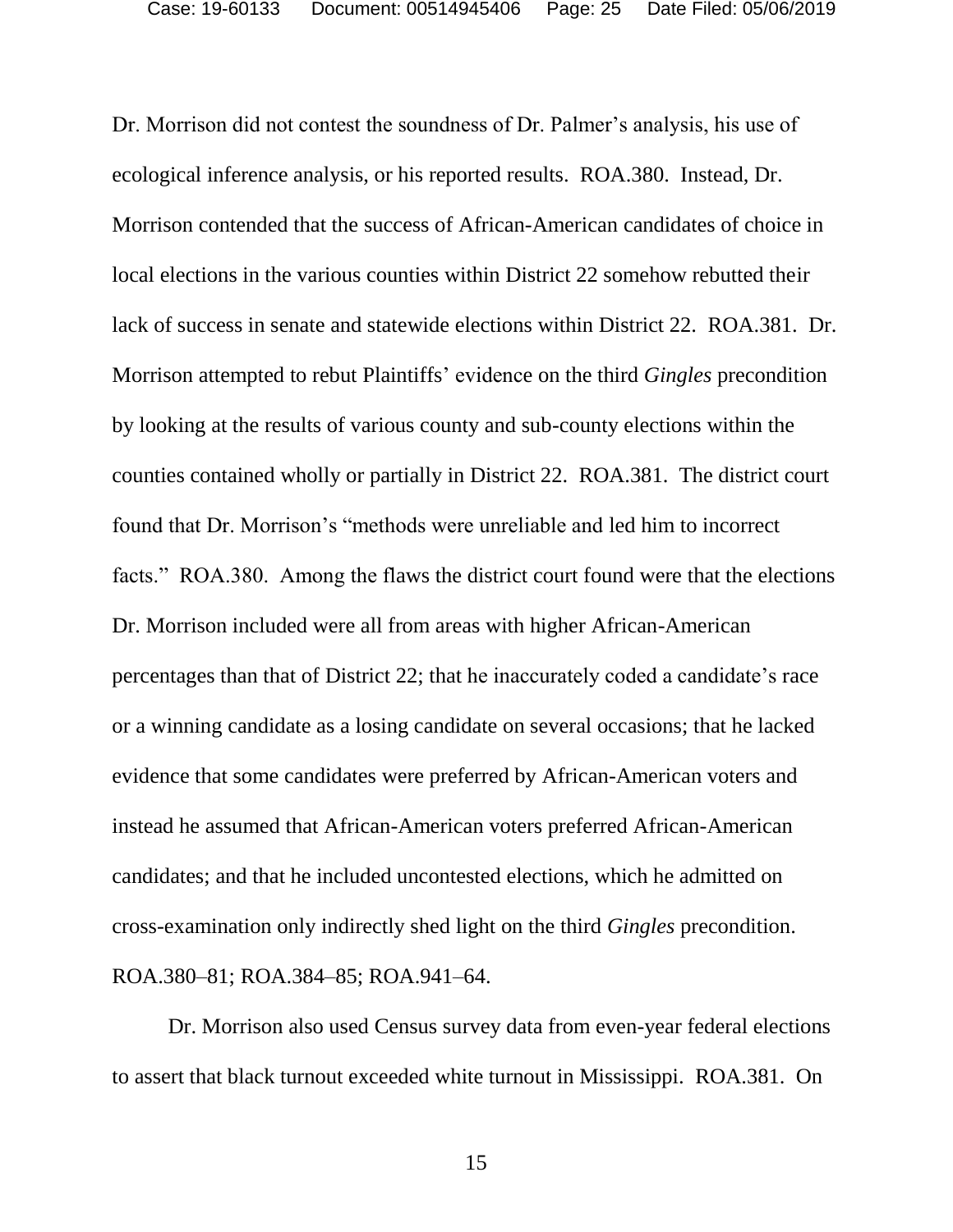cross-examination, he admitted that the data he reported from the Census was statewide, as opposed to limited to District 22; that he did not look at voter turnout in the odd-numbered state election years, and that the Census explicitly cautions that survey respondents overreport their voting behavior. ROA.381; ROA.960–62. After hearing both experts' testimony on this subject, the district court found that Morrison sought to "minimize the on-the-ground realities" by relying on the surveys, which "look at the wrong jurisdiction [statewide as opposed to District 22 specific], the wrong election years, and rely upon known issues with self-reported voting surveys—issues that EI [ecological inference], in contrast, seeks to overcome." ROA.384.

After concluding that Plaintiffs proved all three *Gingles* preconditions, the district court examined the Senate factors, part of the overall totality of circumstances test. ROA.383–85. The district court found that Plaintiffs satisfied Senate factor one regarding the history of discrimination; factor two regarding racially polarized voting; factor five regarding socioeconomic disparities and depressed political participation; and factor seven regarding the election of minority officials. ROA.383–85.

Regarding Senate factor seven, the district court noted that African-American candidates had consistently been defeated in District 22 elections and African-Americans comprise a disproportionally low number of senators, "[i]n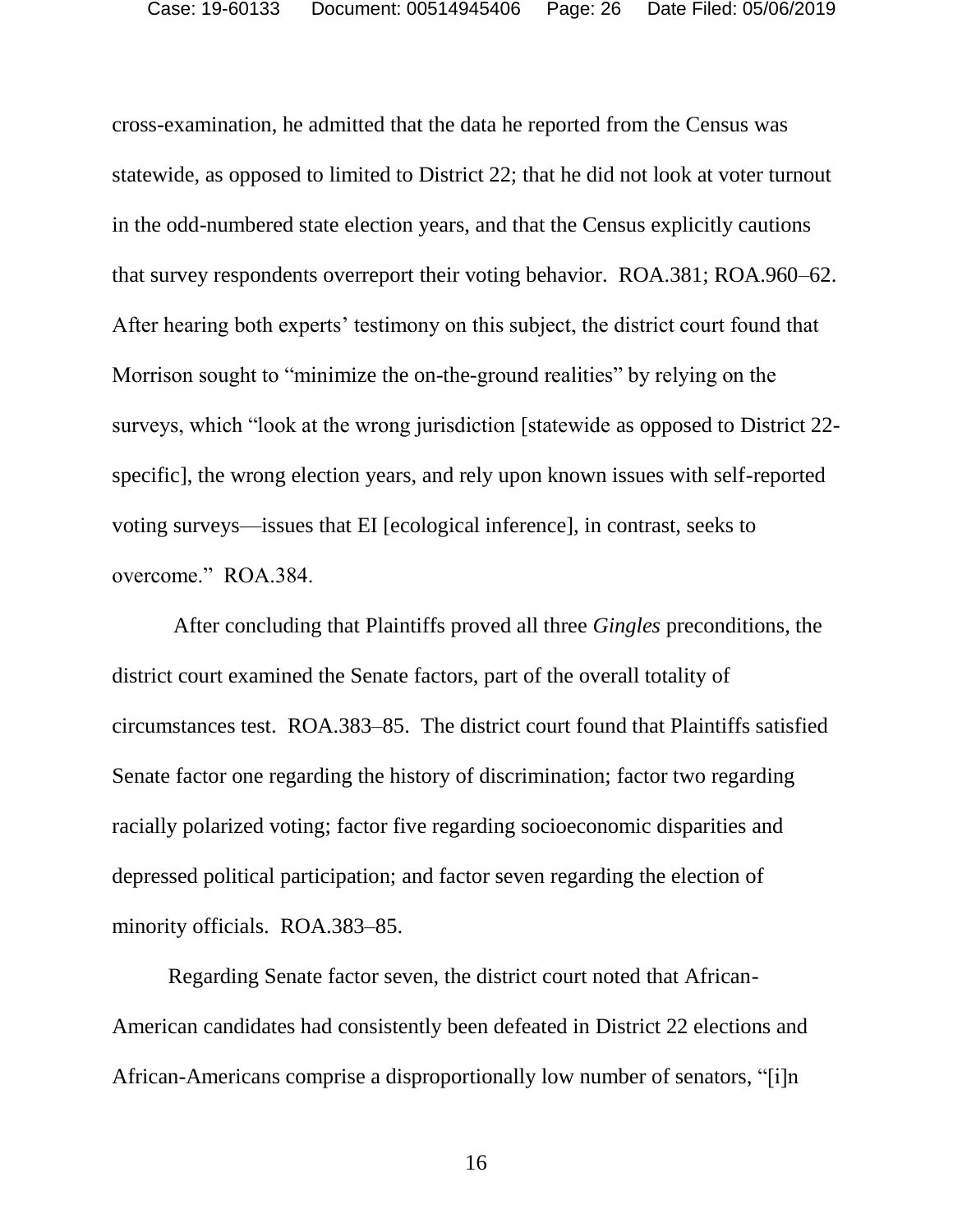plain English, Mississippi's Senate is much whiter than Mississippi." ROA.385– 86.<sup>2</sup> The district court rejected Defendants' attempt to "reframe the issue and look at local offices in District 22" because these local candidates had succeeded in districts with a higher BVAP than that of District 22, and their success said little about the ability of African-American candidates to win across District 22. ROA.385.

"Having satisfied the three *Gingles* preconditions," said the district court, "and given the persuasive evidence on Senate Factors one, two, five, and seven, the plaintiffs have established that District 22's lines result in African-Americans having less opportunity than other members of the electorate to elect the State Senator of their choice." ROA.386.

Finally, as pertaining to liability, the district court rejected Defendants' argument that, as a matter of law, Plaintiffs were precluded from challenging a district with a majority-black VAP. ROA.386–87. The district court cited this Court's decision in *Monroe v. City of Woodville, Miss*., 881 F.2d 1327, 1329 (5th Cir. 1989), which rejected the same argument based on "[u]nimpeachable authority from our circuit." ROA.386–87.

l

<sup>2</sup> The district court specifically noted that this representation gap in the Senate was not sufficient to establish Section 2 liability and specifically noted there is no right to proportional representation. ROA.385. The court simply engaged in the analysis to demonstrate there was no affirmative defense based on the existence of proportional representation. ROA.385–86.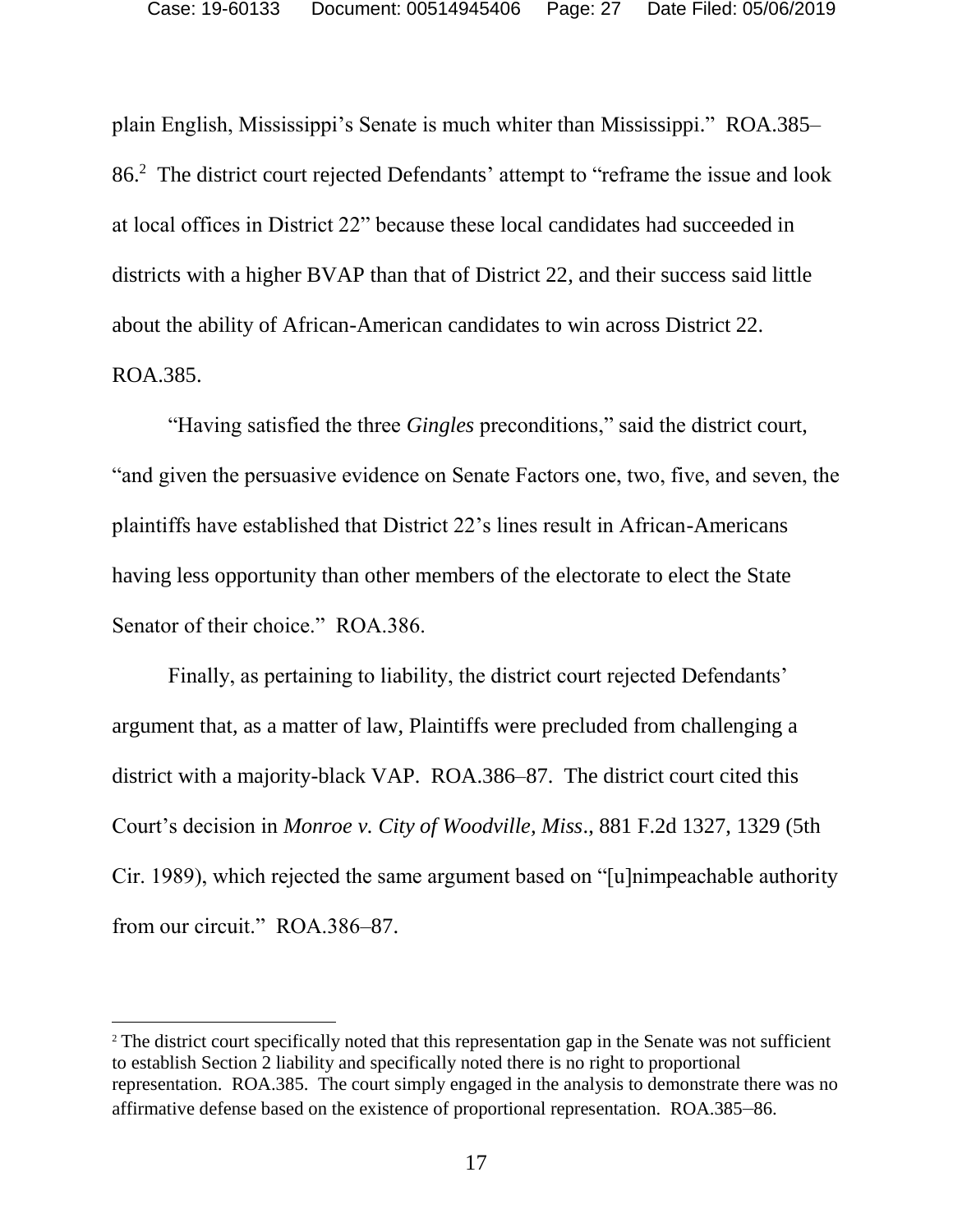After finding liability, the district court said it would give the legislature the first opportunity to redraw District 22. ROA.387.

#### D. Post-Liability Proceedings in the District Court and This Court

On February 19, three days after the district court issued its Memorandum Opinion and Order and before Judgment was entered, the Governor and Secretary of State, but not the Attorney General, filed a Notice of Appeal and filed a Motion to Stay Order Pending Appeal in the district court. ROA.389–91. On February 25, Defendants filed an Emergency Motion for Stay of Order in this Court. *See* Doc. 00514849400 (19-60109).

Plaintiffs also moved that same day in the district court to have the candidate qualifying deadline extended by two weeks in District 22 and adjoining District 23, the only other affected district in their Illustrative Plans 1 and 2. ROA.448–52. The district court asked Defendants to report the next day on the legislature's progress. ROA.437.

That next day, the Governor and Secretary of State opposed the motion to extend the qualifying deadline and stated that the Senate leadership had authorized them to state that it would like the opportunity to enact a remedial plan if the motions to stay were denied. ROA.468–72.

Later that day, the district court denied the Motion to Stay. ROA.474–80. With the legislature having taken no action, the district court extended the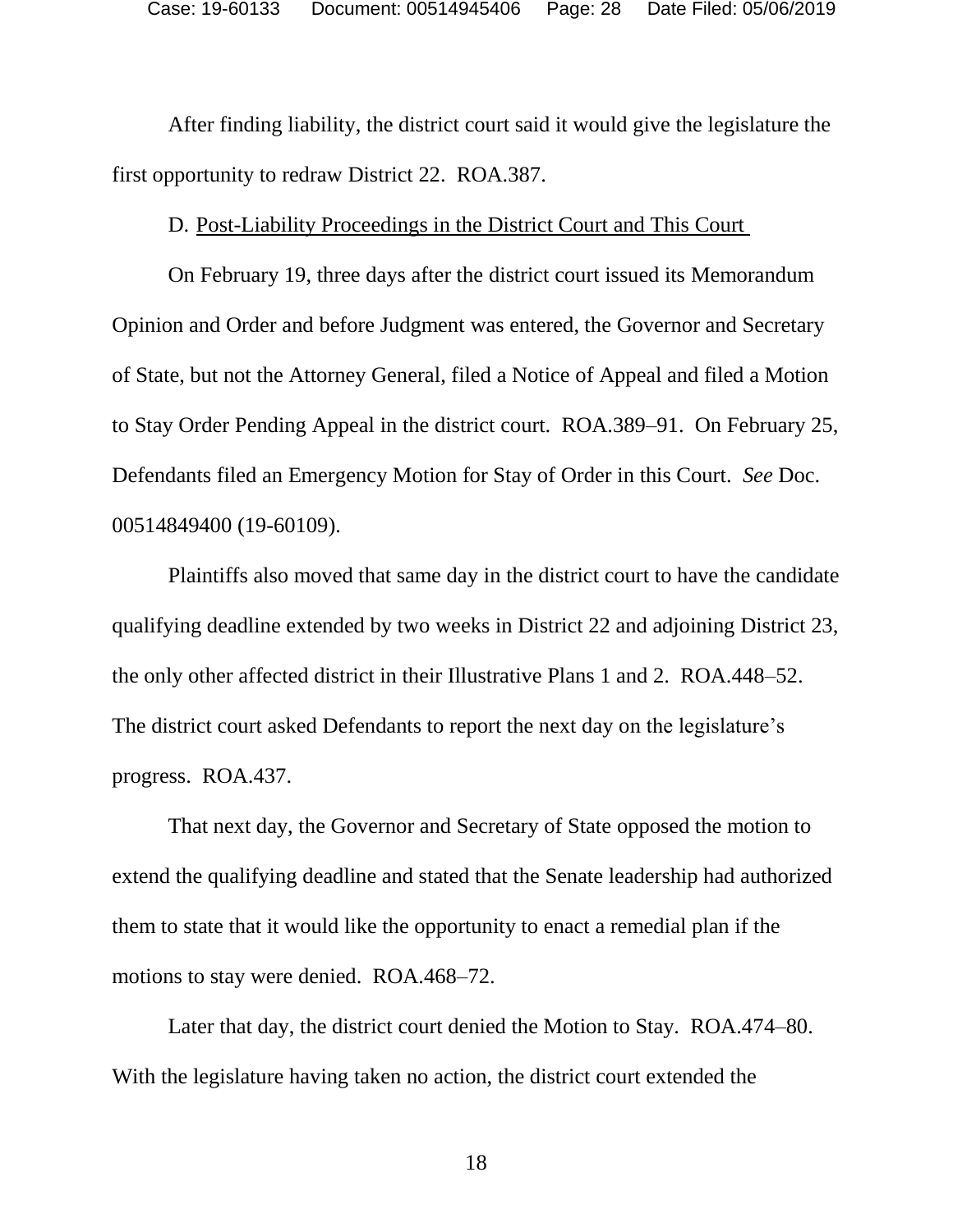qualifying deadline to March 15 and ordered Plaintiffs' Illustrative Plan 1 into effect. ROA.473. The court separately entered its Final Judgment that day. ROA.481.

On February 27, Defendants filed a second Notice of Appeal, ROA.484, and on February 28, they filed a Motion for Stay of Final Judgment Pending Appeal in the district court. ROA.490–93. Also on February 28, a motions panel of this Court dismissed the original appeal because of the intervening judgment. ROA.501–03.

 At a March 4 hearing on Defendants' Motion for Stay of Final Judgment Pending Appeal, the district court confirmed that the legislature still could adopt its own plan. ROA.1045–48. On March 6, the district court denied this second motion for stay. ROA.550.

 On March 8, Defendants filed an Emergency Motion for Stay of Judgment in this Court. Doc. 00514864509 (19-60133). On March 15, a divided motions panel of this Court granted the motion in part and denied the motion in part. ROA.557–58. The majority stated that "there is not a strong likelihood that Defendants will succeed in overturning the liability finding on appeal." ROA.558. The majority granted the motion "only based on the need to give the legislature and Governor an opportunity to remedy the Section 2 violation." ROA.558. The majority gave the legislature until April 3 to enact a remedial plan and extended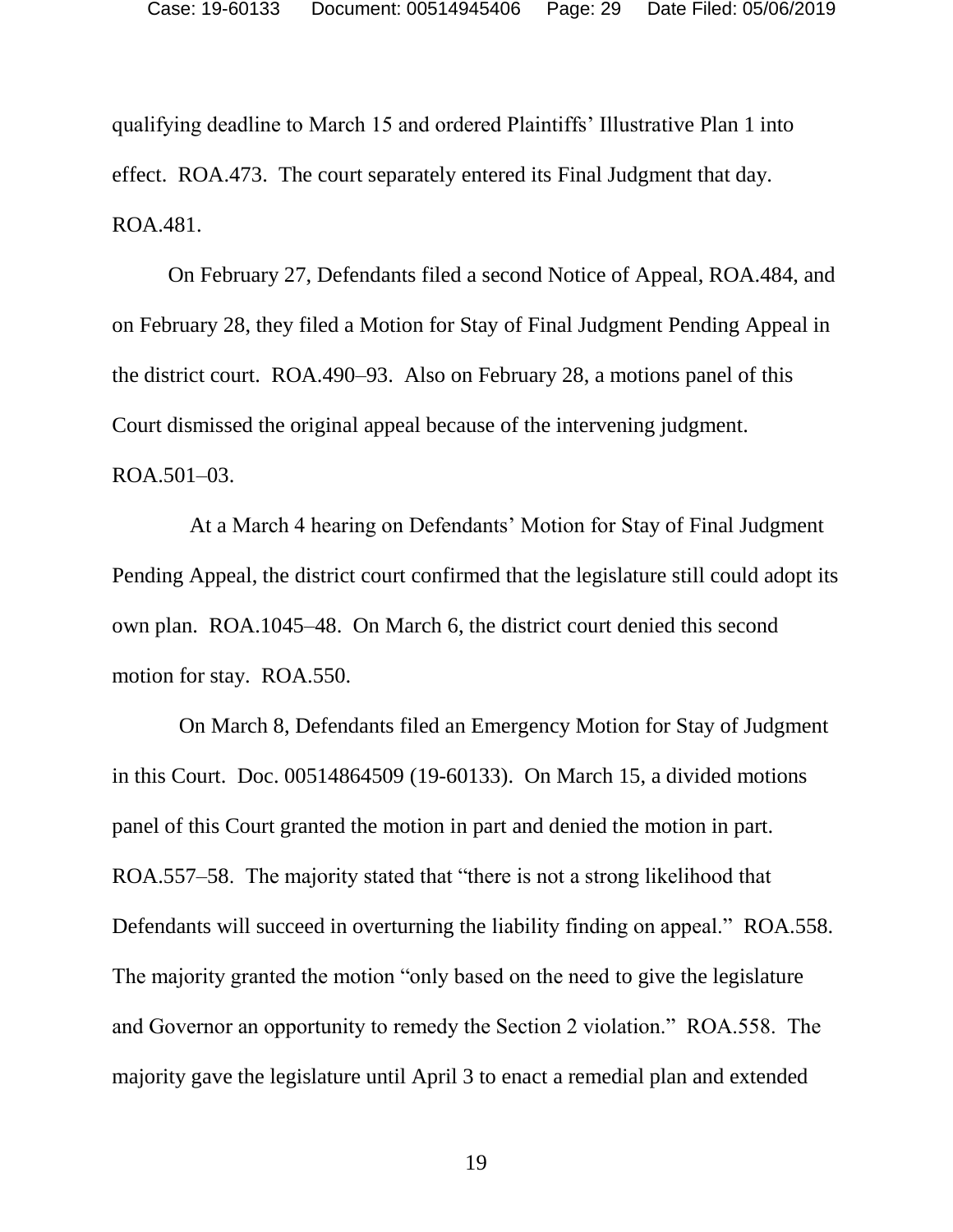the candidate filing deadline to April 12. ROA.558. The panel issued its opinions on March 22 and amended opinions on March 25. ROA.562–606; *Thomas*, 919 F.3d at 301.

The legislature adopted a remedial plan on March 26. Only Districts 13 and 22 are affected by the remedial plan. ROA.609. Three precincts were moved from District 13 to District 22 (all in Sunflower County) and five precincts were moved from District 22 to District 13 (all in Bolivar County). ROA.609; ROA.617; ROA.621.

Under the new plan, District 13 has a BVAP of 61.48 percent and District 22 has a BVAP of 58.13 percent. ROA.638–39. The plan makes District 22 much more compact and reduces its geographic size. While the plan splits the City of Indianola, it reunites the City of Cleveland so that there is no increase in municipal splits. ROA.608–10. Neither side has expressed any issues with the remedial plan. According to the Secretary of State's website, six Democratic and two Republican candidates have qualified in District 22 and six Democratic and one Republican candidate have qualified in District 13. *See* [http://www.sos.ms.gov/Elections-](www.sos.ms.gov/Elections-Voting/Documents/QualifyingForms/2019%20Candidate%25%2020Qualifying%20List.pdf)[Voting/Documents/QualifyingForms/2019%20Candidate%](www.sos.ms.gov/Elections-Voting/Documents/QualifyingForms/2019%20Candidate%25%2020Qualifying%20List.pdf)  [20Qualifying%20List.pdf.](www.sos.ms.gov/Elections-Voting/Documents/QualifyingForms/2019%20Candidate%25%2020Qualifying%20List.pdf)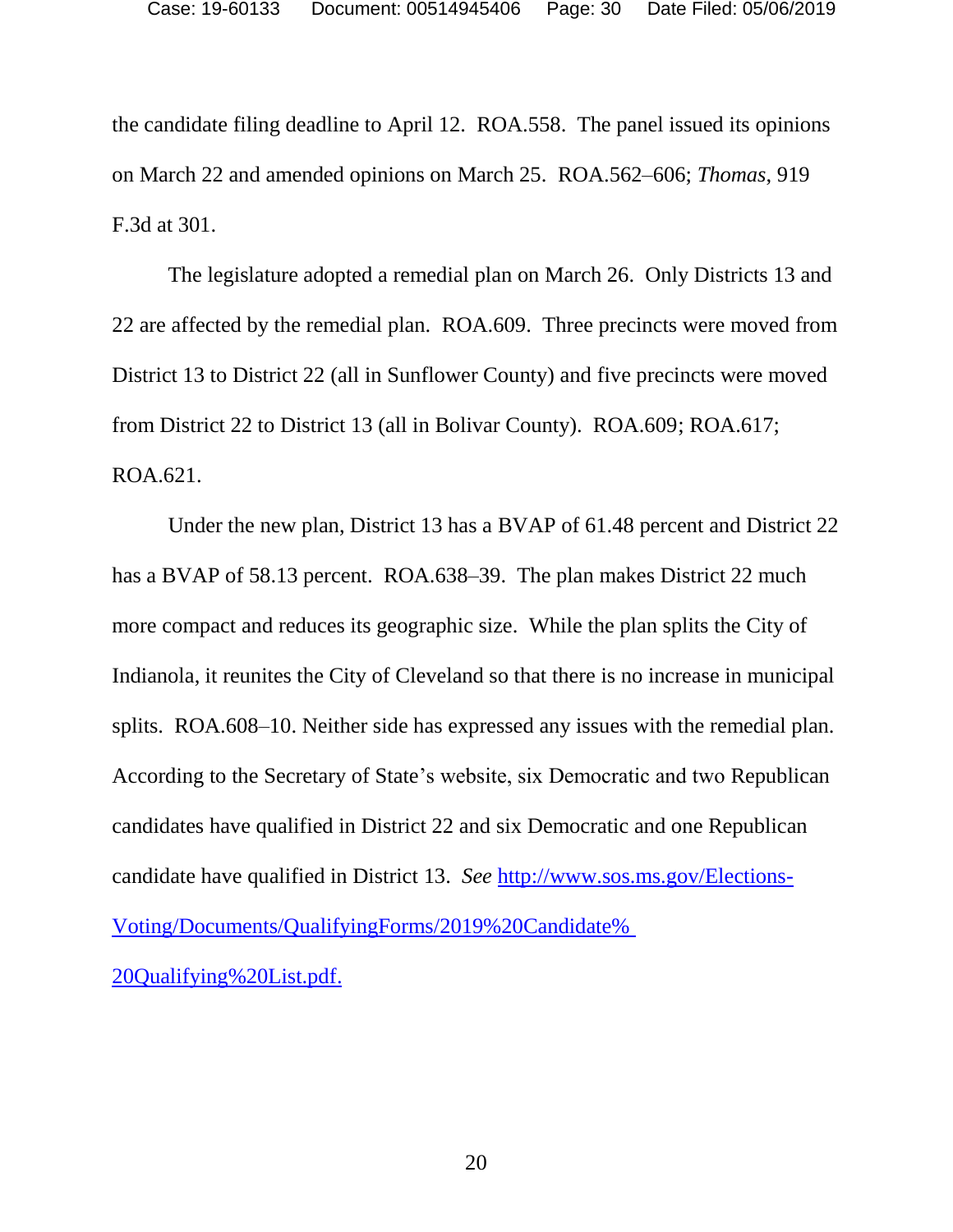#### **SUMMARY OF ARGUMENT**

This Court has stated that rare is the case that Plaintiffs establish the three *Gingles* preconditions and do not ultimately prevail. *Teague*, 92 F.3d at 293; *Clark v. Calhoun Cty.*, 21 F.3d 92, 97 (5th Cir. 1994). Defendants do not contest Plaintiffs have satisfied the first and second *Gingles* preconditions, and their arguments on the third precondition are limited and unavailing. For the most part, Defendants leave unaddressed most of the district court's findings on the Senate factors. This case presents a clear-cut Section 2 violation.

As a result, Defendants are left with presenting unpersuasive collateral arguments for reversal. First, they contend that the district court erred in not convening a three-judge court under 28 U.S.C. § 2284(a), although their argument is contrary to statutory language and has never been adopted by any court in the decades the statute has been in effect, and would lead to the nonsensical result of three-judge courts hearing purely Section 2 state legislative claims but single judges hearing such congressional redistricting claims. Br. at 16–22. Second, they claim that the district court erred in not finding laches—an argument this court reviews for abuse of discretion—even though they cannot show how they were unduly prejudiced by the timing of the filing of the case or that the district court committed clear error in finding no undue prejudice. Br. at 22–32. Third, they claim that this action is barred because African-Americans are a slight voting age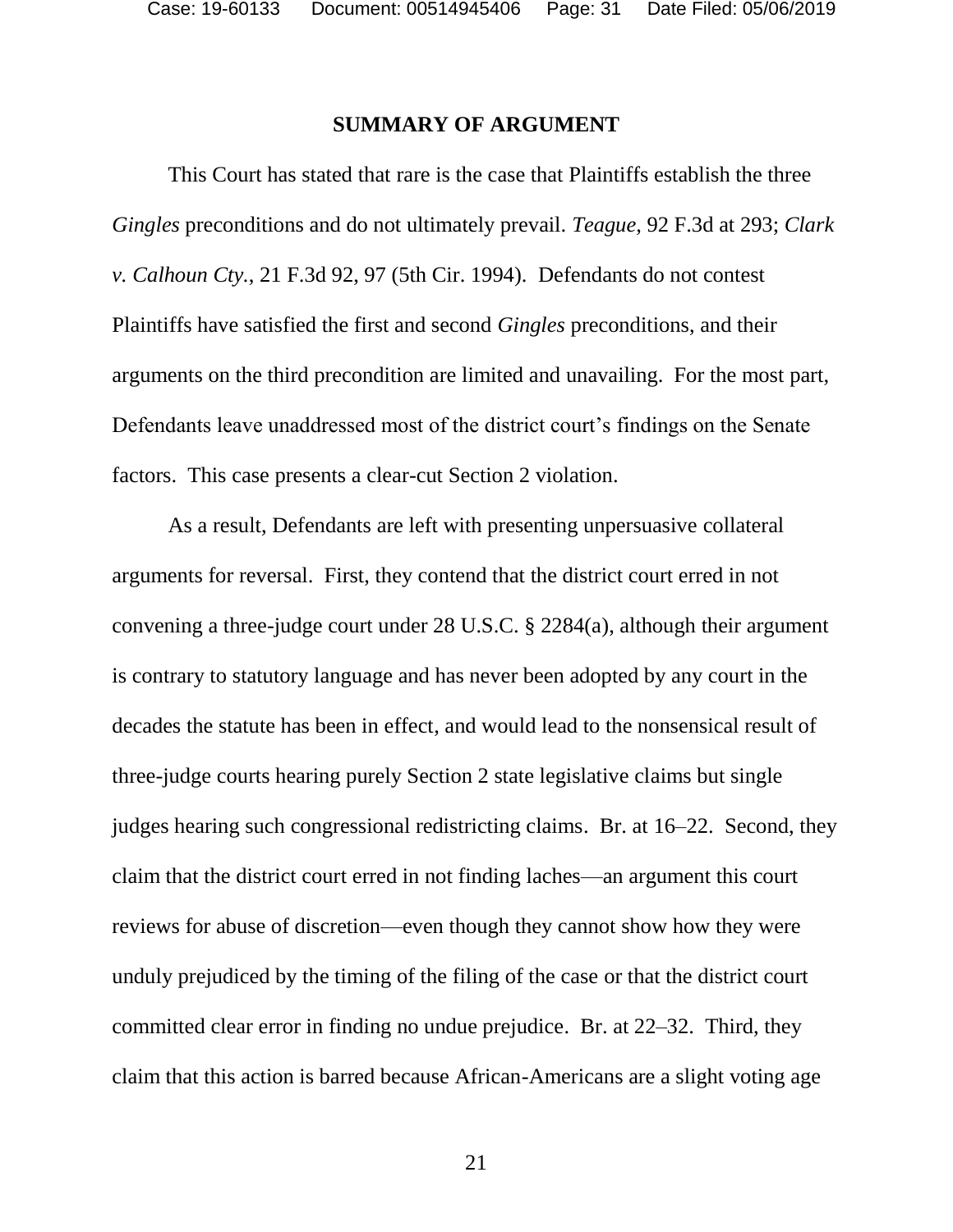majority in the challenged District 22, and because, according to them, African-Americans do not have depressed political participation compared to whites. Br. at 33–40. The United States Supreme Court said that majority-minority populations can, in some circumstances, lack real electoral opportunity, and this Court and other courts have held that minorities can bring vote dilution cases when they are a majority in eligible voter population. In fact, the district court properly found that the African-American participation is lower than white participation in District 22, and even if that was not the case, it would not bar suit. ROA.384. Fourth, they claim that the district court erred in imposing a remedy prematurely. Br. at 48–51. This claim is moot because the legislature adopted a plan that no party challenged. Fifth, amicus Judicial Watch's claim regarding the district court's comments about the representation gaps is based on a complete misreading of the district court's opinion. *See* Doc. 514931443 (19-60133).

#### **ARGUMENT**

# **I. 28 U.S.C. § 2284(a) Does Not Require Convening a Three-Judge Court in This Section 2 Case**

This is a legal claim subject to de novo review. Two weeks before trial, Defendants first raised the issue that Plaintiffs' claims should be tried by a threejudge panel pursuant to 28 U.S.C. § 2284(a). ROA.246–54. The district court and the motions panel of this Court soundly rejected Defendants' tortured construction of the statute. ROA.331–35. A number of state legislative redistricting Section 2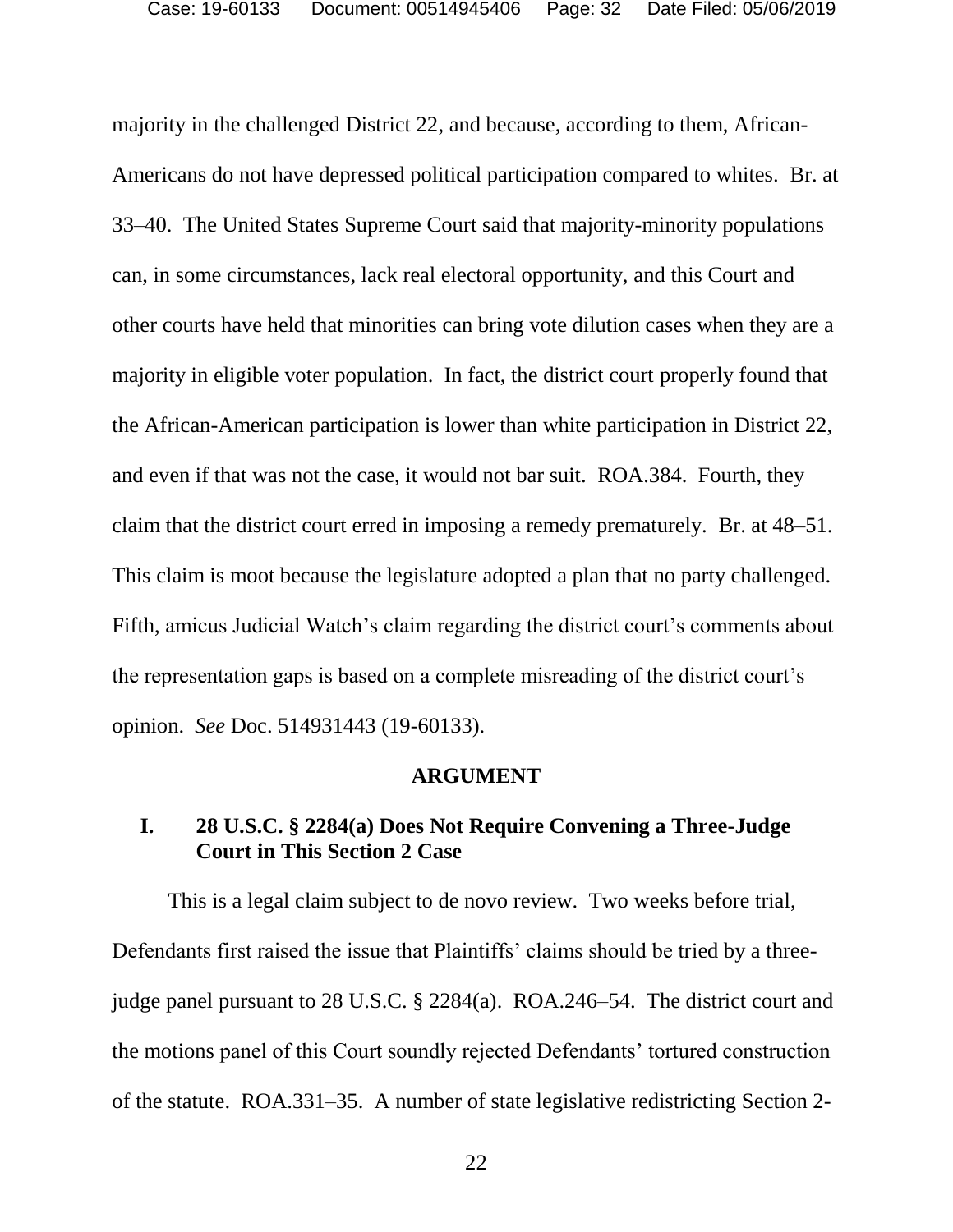only cases have been tried to a single judge but never in front of three judges. There is no basis in the statute's language, its legislative history, or any applicable canons of statutory construction for this Court to rule otherwise. Moreover, Defendants' construction would mean that state legislative redistricting cases brought solely under Section 2 would be heard by three-judge courts while similar congressional redistricting cases would be heard by single judges, a nonsensical result. *See Thomas*, 919 F.3d at 307.

Indeed, Defendants have changed their position repeatedly. They believed for several months that their case was properly before a single judge. Then, in their district court motion, Defendants said that "[a]s matter of English grammar, this sentence [§ 2248] has two *equally plausible* meanings, depending on the nature of the word 'apportionment' the second time it is used." ROA.248 (emphasis added). Now on appeal, heading I-A of their brief states that "[t]he *plain and unambiguous language* of 28 U.S.C. § 2248 mandates that a three-judge court shall be convened to hear challenges to the apportionment of any statewide legislative body." Br. at 12 (emphasis added). Thus, for Defendants, a singlejudge case became a three-judge case and allegedly ambiguous language became allegedly unambiguous.<sup>3</sup>

l

<sup>&</sup>lt;sup>3</sup> Amicus Judicial Watch claims that Plaintiffs may have raised only a Section 2 claim as a means of forum shopping. Amicus Br. at 7. That is untrue. A constitutional claim is much more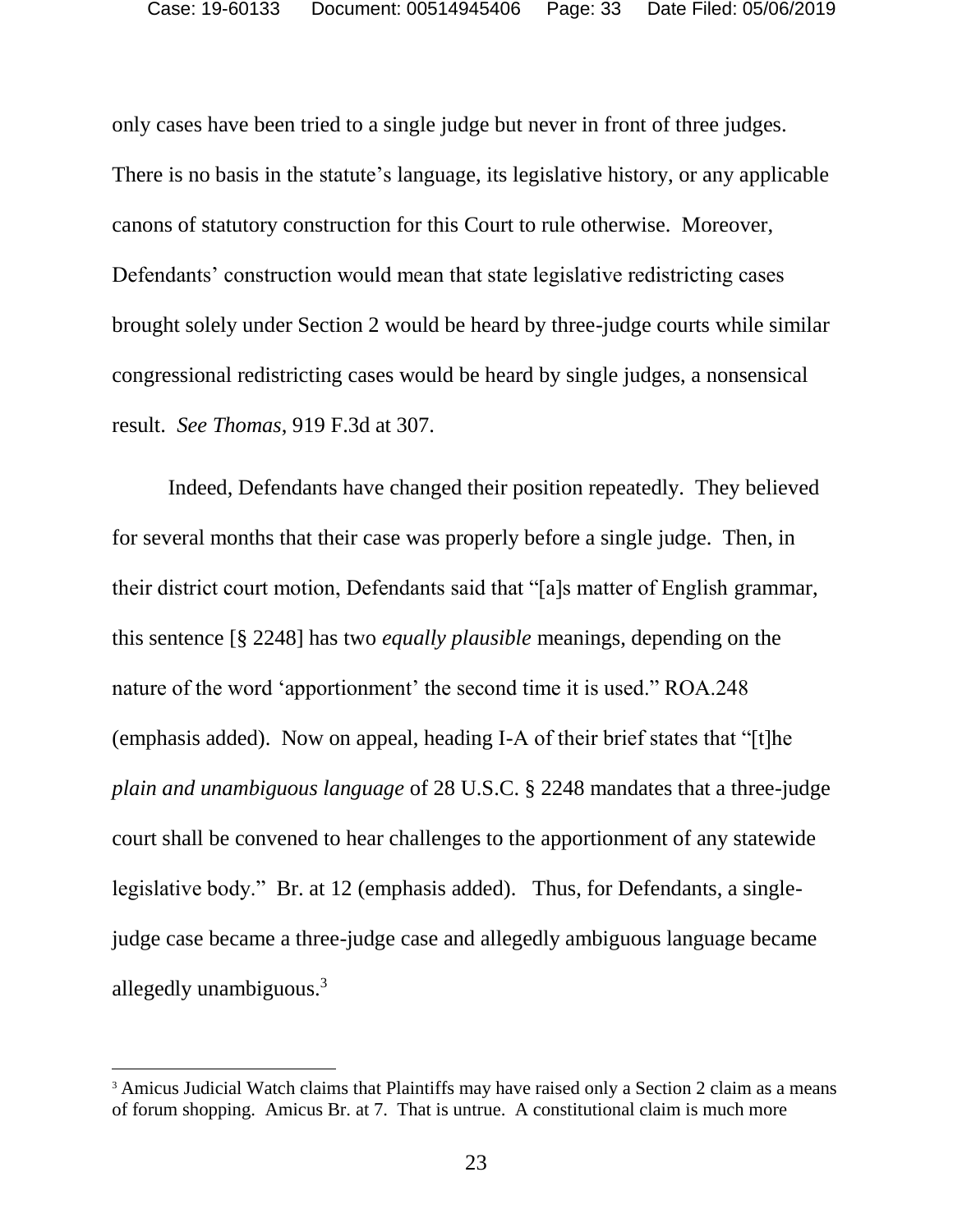# A. Even Assuming 28 U.S.C. § 2284(a) Applies, Defendants Waived Their Right to a Three-Judge Panel

Although as the motions panel acknowledged, the issue is not free from doubt, the requirement of a three-judge panel set forth in Section 2284(a) is not jurisdictional. Therefore, Defendants' failure to request a three-judge panel until two weeks before trial constituted a waiver.

There is no controlling precedent on the issue of whether the requirement is jurisdictional, although courts that have considered the issue (including this Court in a non-binding decision) have ruled that Section 2284 is jurisdictional. *See LULAC of Tex. v. Texas*, 318 F. App'x 261, 264 (5th Cir. 2009); *Kalson v. Patterson*, 542 F. 3d 281, 287 (2d Cir. 2008); *Armour v. Ohio*, 925 F. 2d 987, 989  $(6th Cir. 1991)$  (en banc);<sup>4</sup> However, these decisions do not square with the statutory language that triggers the procedure for convening a three-judge court "[u]pon the filing of a request for three judges."  $28 \text{ U.S.C.}$  §  $2284(b)(1)$ . As the motions panel observed, "[t]hat does not sound jurisdictional." *Thomas*, 919 F.3d at 304. Accordingly, Defendants' delay waived any right they may have to a threejudge court.

l

difficult to prove and is unnecessary in this case. Moreover, judicial assignment is random and no forum considerations militated one way or the other.

<sup>&</sup>lt;sup>4</sup> The leading federal court procedure treatise questions whether Section 2284 is jurisdictional. *See* 17A Charles Alan Wright et al., *Federal Practice & Procedure* § 4235, at 206–08 (3d ed. 2007).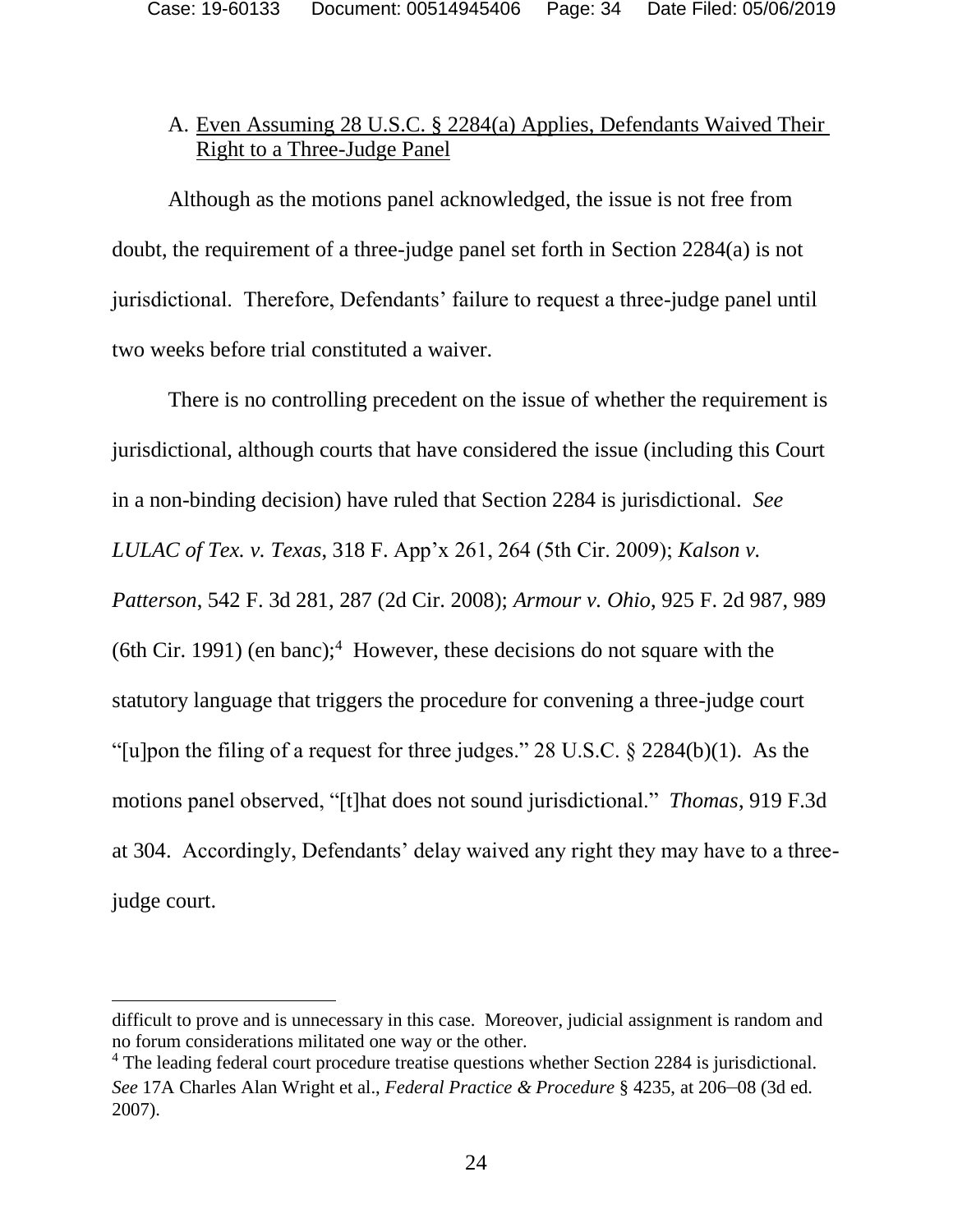However, in the event this Court finds the requirement jurisdictional and thus not waivable, Plaintiffs will brief the issue of whether the statute requires a

three-judge court in this case.

# B. The Plain Language of 28 U.S.C. § 2284(e) Limits Three-Judge Courts to Constitutional Challenges

The starting point of this Court's analysis, of course, is the statute's plain

language. *Lamie v. U.S. Trustee*, 540 U.S. 526, 530 (2004).

Section 2284(a) states in pertinent part:

A district court of three judges shall be convened when otherwise required by Act of Congress, or when an action is filed challenging the constitutionality of the apportionment of congressional districts or the apportionment of any statewide legislative body.

The plain language of a statute is construed to express its ordinary

meaning. *Bouchikhi v. Holder*, 676 F.3d 173, 177 (5th Cir. 2012). The

statute's plain language provides that only constitutional challenges to

apportionment, whether of congressional districts or of any statewide

legislative body, are subject to three-judge review unless "otherwise

required by Act of Congress." 28 U.S.C. § 2284(a).

This plain, common sense meaning of Section 2284 is confirmed by Defendants' delay in raising the issue. As the motions panel stated: "At the outset of this lawsuit, it was not obvious to Defendants (*or* Plaintiffs or the district judge for that matter) that its exclusively statutory claims required a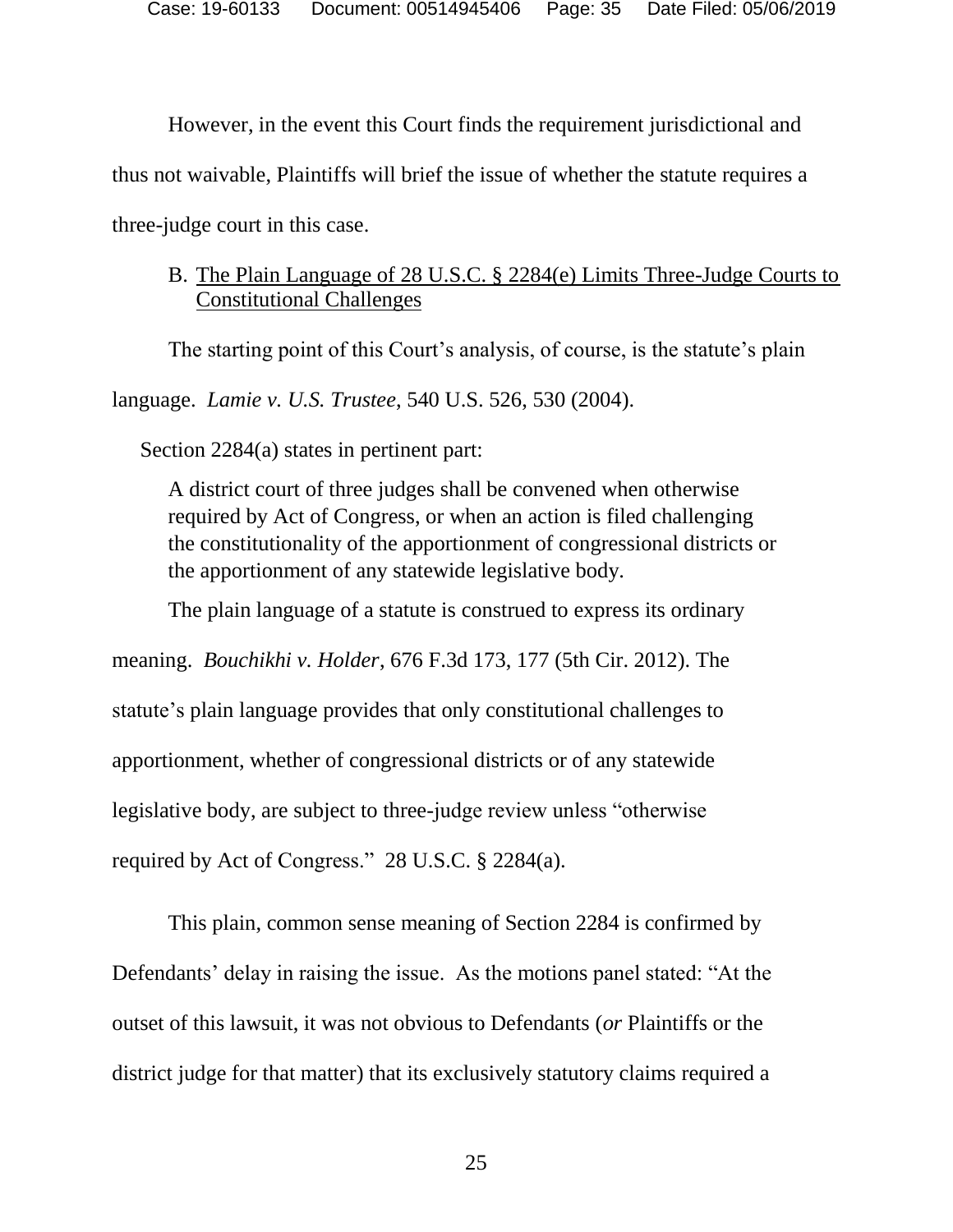three-judge court." *Thomas*, 919 F.3d at 304. Even more telling, as the motions panel also found, "no reported case has ever used a three-judge panel for a case challenging district lines only under Section 2 of the Voting Rights Act." *Id. See Rural W. Tenn. African-American Affairs Council v. Sundquist*, 209 F.3d 835, 838 (6th Cir. 2000); *Armour*, 925 F.2d at 989 (stating the jurisdictional test for Section 2284 as whether "there exists a non-frivolous *constitutional* challenge to the apportionment of a statewide legislative body") (emphasis added); *Chestnut v. Merrill*, 356 F. Supp. 3d 1351, 1354 (N.D. Ala. 2019); *Bone Shirt v. Hazeltine*, 336 F. Supp. 2d 976, 980 (D. S.D. 2004); *Old Person v. Brown*, 182 F. Supp. 2d 1002, 1003 (D. Mont. 2002). There is no contrary authority.<sup>5</sup>

Finally, as the motions panel also observed, "[b]efore this year, it apparently had never dawned on a judge or party in a Section 2-only state redistricting case that a three-judge panel might be required. And that is because the most straightforward reading of the three-judge statute is that it

<sup>5</sup> The one case Defendants cite is *Page v. Bartels*, 248 F.3d 175 (3d Cir. 2001). Br. at 19. *Page*  simply held that "when a single district judge is presented with *both* types of claims, he or she may not resolve the Voting Rights Act issues in isolation while reserving the constitutional claims to a three-judge district court." *Id.* at 190. (Emphasis added.) Plaintiffs did not allege a constitutional claim here, so the case is inapposite. Moreover, there is reason to question the correctness of *Page. See Hagans v. Lavine*, 415 U.S. 528, 543–44 (1974) (affirming singlejudge consideration of statutory claim and three-judge court consideration of constitutional claim under former 28 U.S.C. § 2281 as appropriate procedure to follow when both statutory and constitutional claims were pled).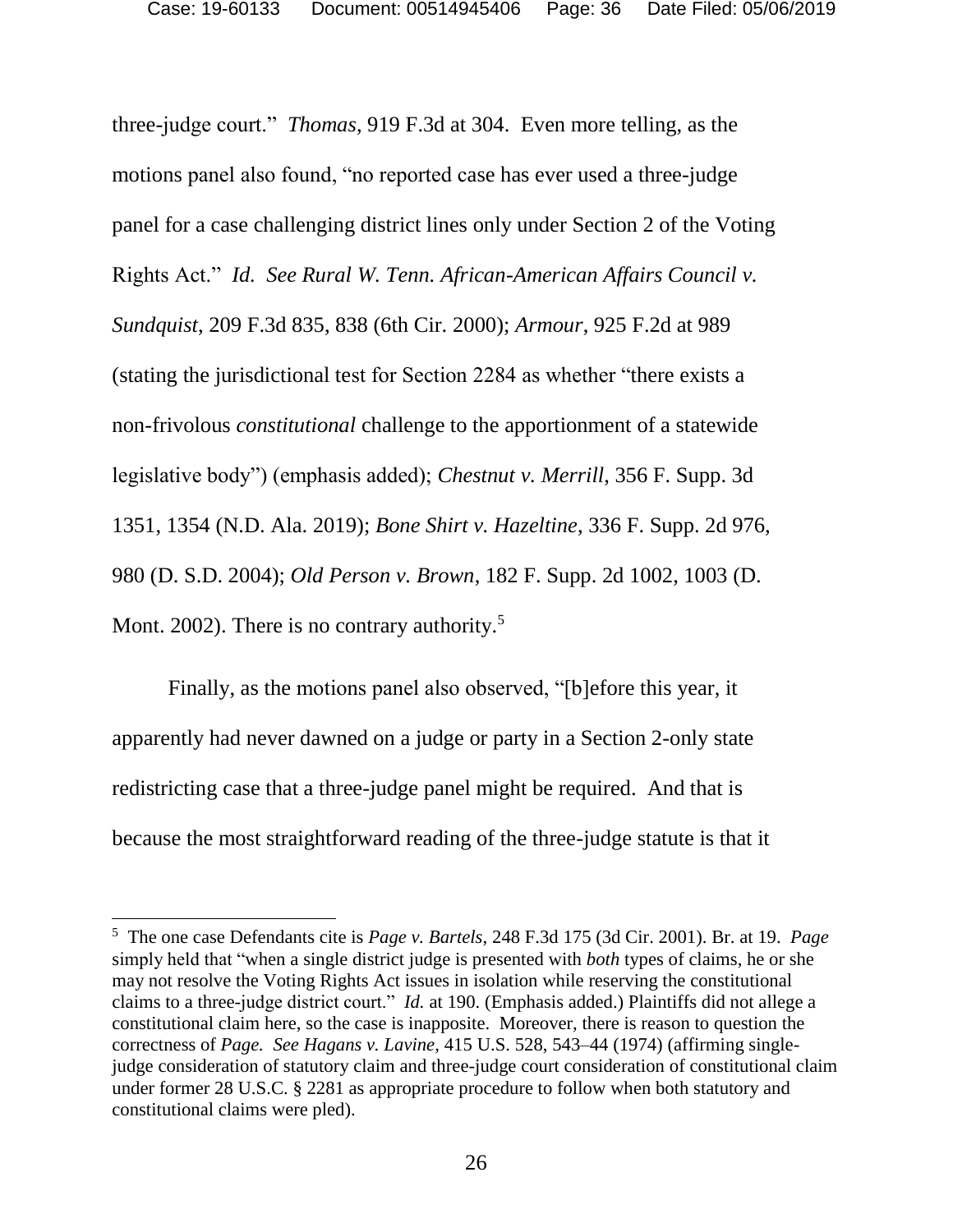applies only when the 'constitutionality' of apportionment is being challenged." *Thomas*, 919 F.3d at 305.

# C. No Canon of Statutory Construction Supports Defendants' **Construction**

Defendants' attempt to apply canons of statutory construction in the face of the plain language of the statute is futile. $6$  Plaintiffs argue that the second use of "the apportionment of" before the phrase "any statewide legislative body" results in needless surplus words. Br. at 14, 25. However, as Justice Thomas has explained and the motions panel repeated, "In any event, our hesitancy to construe statutes to render language superfluous does not require us to avoid surplusage at all costs. It is appropriate to tolerate a degree of surplusage rather than adopt a textually dubious construction that threatens to render the entire provision a nullity." *U.S. v. Atl. Research Corp.*, 551 U.S. 128, 137 (2007); *see Thomas*, 919 F.3d at 305 n.5.

Although they did not mention it in their district court motion, ROA.246–54, Defendants refer to the series-qualifier canon and argue that the word "the" appearing before the second part of Section 2284(a),

l

<sup>&</sup>lt;sup>6</sup> The law of this Circuit is unclear as to whether this Court must first find an ambiguity in the statute, before applying statutory construction canons or whether this Court must apply canons to find ambiguity. *See U.S. v. Kaluza*, 780 F.3d 647, 658 n.34 (5th Cir. 2013). The Court need not resolve that issue, because, as demonstrated above, the canons do not result in a requirement of a three-judge court in this case.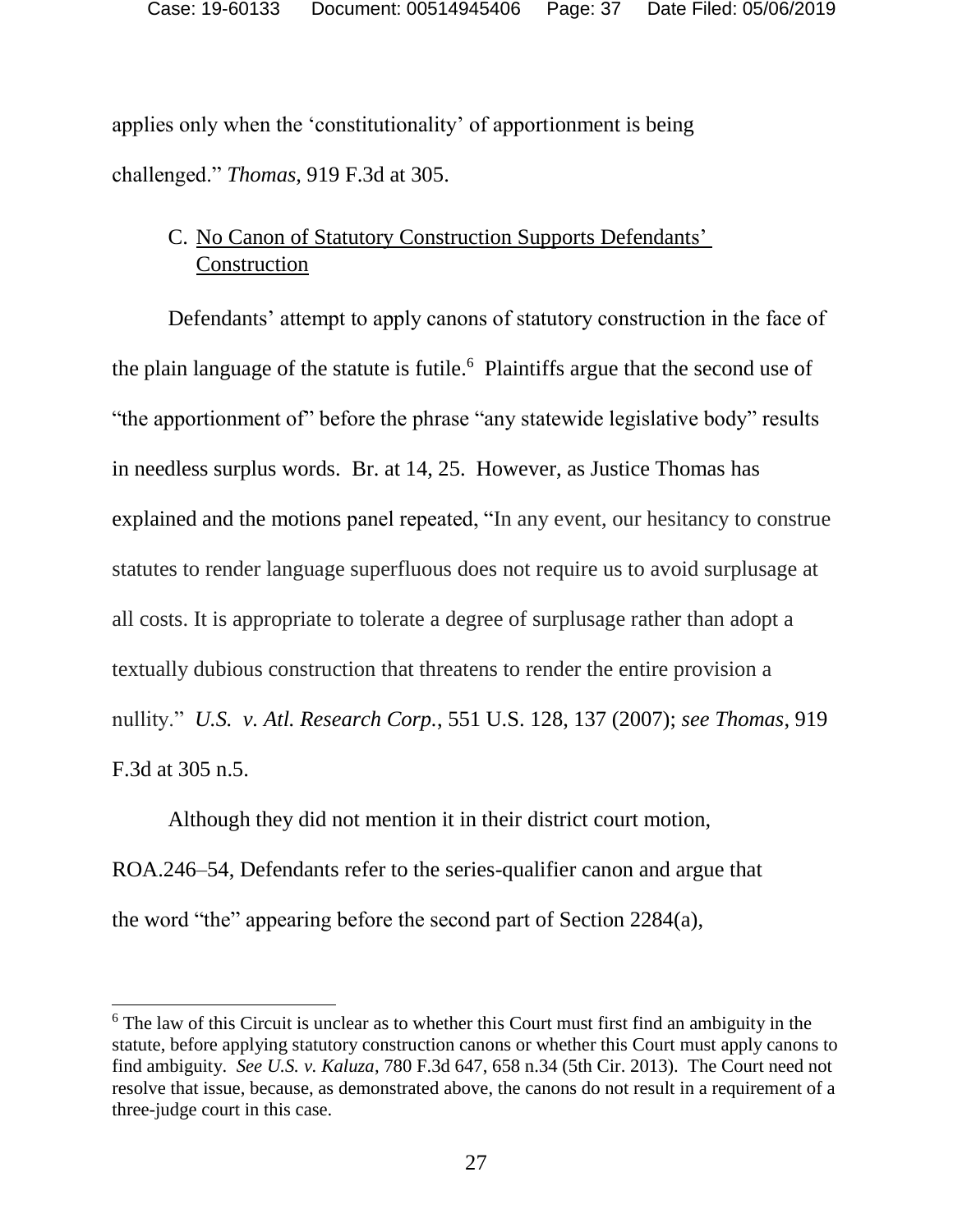"apportionment of any statewide legislative body" was intended to cut off the application of "constitutionality" to the second phrase. Br. at 13–14. As this motions panel recognized, *Thomas*, 919 F.3d at 306, and Justice Scalia artfully put it: "Congress . . . does not alter the fundamental details of a regulatory scheme in vague terms or ancillary provisions—it does not, one might say, hide elephants in mouseholes." *Whitman v. Am. Trucking Ass'n*, 531 U.S. 457, 468 (2001). The series-qualifier canon is highly sensitive to context, Scalia & Garner, *Reading Law: The Interpretation of Legal Texts* 150 (2012), and that context "supports the natural reading that courts have long given it: that 'constitutionality' modifies both 'the apportionment of congressional districts' and 'the apportionment of any statewide legislative body.'" *Thomas*, 919 F.3d at 306. It is "highly unlikely" that Congress would make such an important decision as delegating a specific set of cases to three-judge panels "through such a subtle device. . . ." *Whitman*, 531 U.S. at 468. 7

l

<sup>7</sup> Amicus Judicial Watch makes a similar argument, relying on *U.S. ex rel. Vaughn v. United Biologics, L.L.C.*, 907 F. 3d 187 (5th Cir. 2018), where this Court construed a phrase in the False Claims Act providing that an action "may be dismissed only if the court and the Attorney General give written consent to the dismissal and their reasons for consenting." *Id.* at 195. This Court held that the word "their" broke the connection between "written" as modifying "consent" and "reasons for consenting". *Id.* at 195; *see* Amicus Br. at 5. That construction made sense, because otherwise the phrase would read "give written . . . their reasons." Here, "constitutionality of" makes sense modifying both "the apportionment of congressional districts or the apportionment of any statewide legislative body."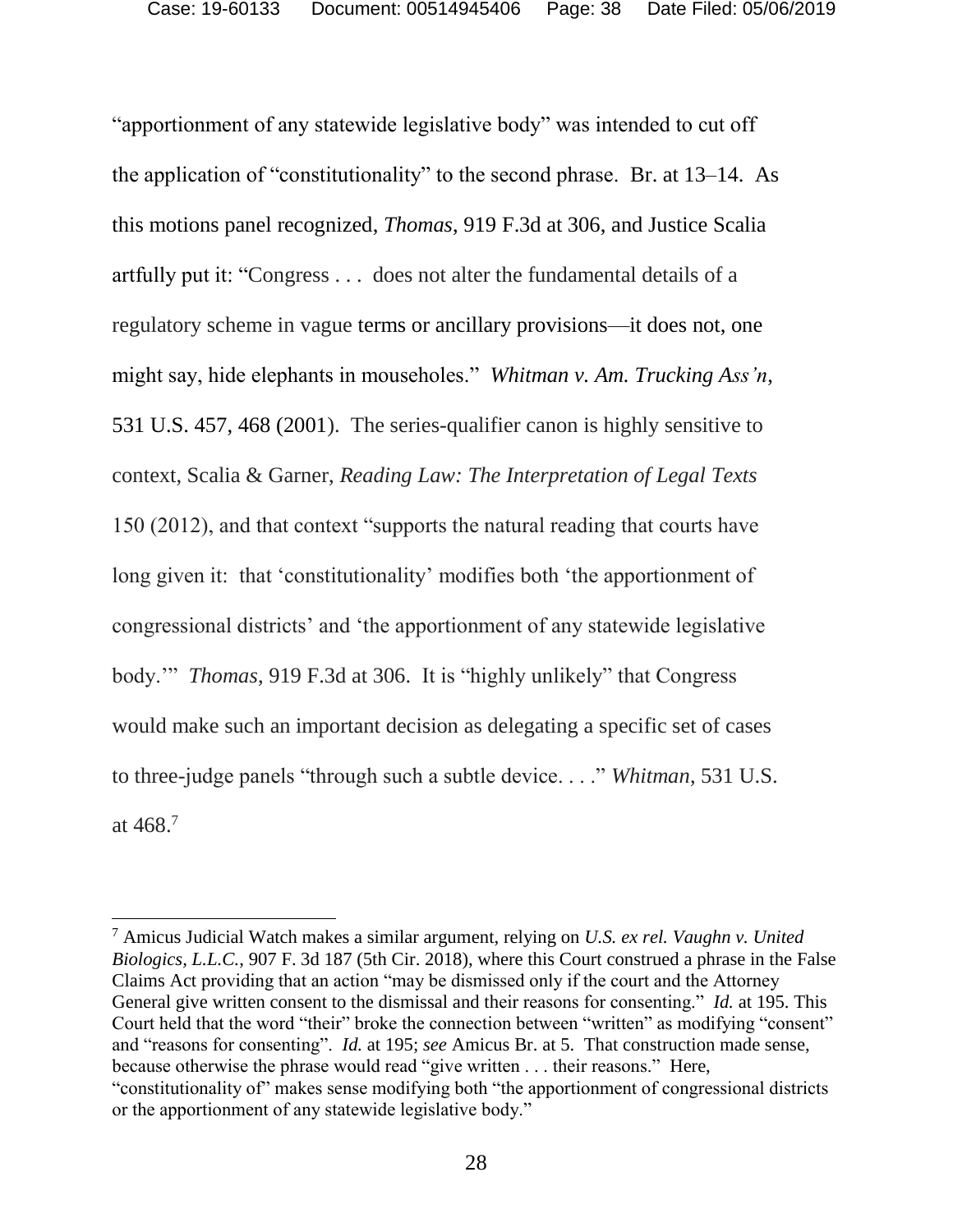Congress knew how to assign cases to three-judge panels, and it did so in several other sections of the Voting Rights Act. Congress explicitly included language in Section 5 of the Voting Rights Act authorizing a threejudge court to adjudicate such claims. 52 U.S.C. § 10304. Likewise, Congress explicitly clarified that claims brought under Section 4 of the Voting Rights Act must be heard by a three-judge court. 52 U.S.C. § 10303. Congress also explicitly clarified that poll tax claims under Section 10 of the Voting Rights Act shall be heard before a three-judge district court. 52 U.S.C. § 10306. In addition, Congress specified claims brought by the Attorney General under Sections 201, 202, and 203 of the Voting Rights Act also are heard in front of a three-judge court. 52 U.S.C. § 10306. Congress did not include language in Section 2 requiring a three-judge court.

D. The Legislative History Does Not Support Defendants' Contention that Congress Intended Three-Judge Courts to Hear Statutory Challenges to the Apportionment of State Legislative Bodies but Single Judges to Hear Statutory Challenges to Congressional Apportionment

Finally, even if the statutory language has "two equally plausible meanings," as Defendants asserted in their district court motion, ROA.248, the legislative history does not support Defendants' interpretation.

The provision of the three-judge courts was enacted by Congress in 1910 for all cases challenging the constitutionality of state statutes in federal court. Act of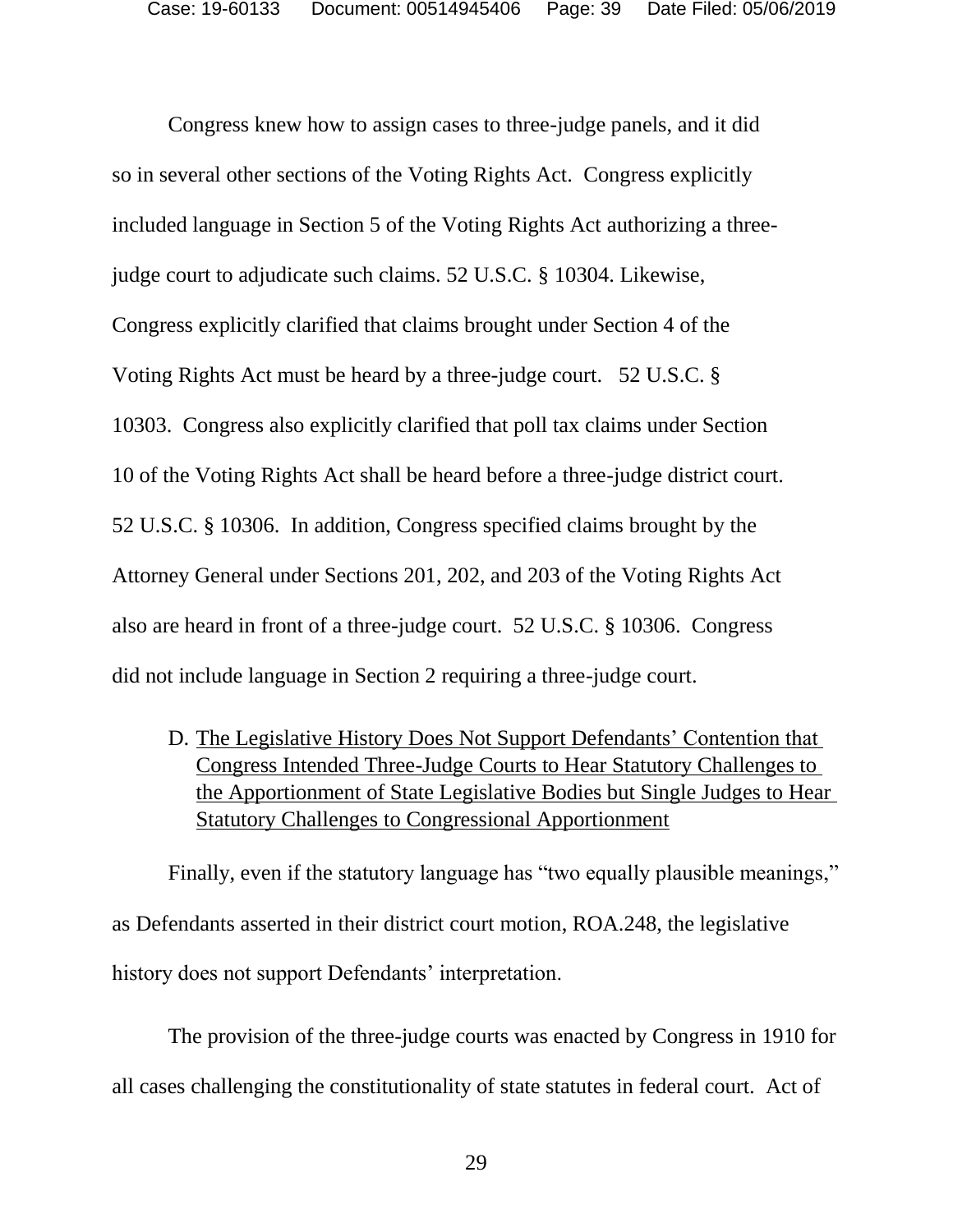June 18, 1910, Pub. L. No. 61-218, 36 Stat. 557. In 1975, Congress decided to eliminate the requirement of three-judge courts in all cases except certain enumerated ones, in part to reduce federal judges' workload. Br. at 17; S. Rep. 94- 204, at 3-4 (1975), WL 12516 (hereinafter, "Rep.").

Defendants cherry-pick two sentences from a single fourteen-page Senate Committee report from 1975. Br. at 17; Rep. at 4. In these sentences, the Committee merely explained its rationale for preserving three-judge courts in certain cases "involving congressional reapportionment or the reapportionment of a statewide legislative body" because "these issues are of such importance." Rep. at 9.

Defendants appear to say that because the word "constitutional" was not in these sentences, Congress did not mean for the word "constitutionality" to have any meaning. Indeed, Defendants imply that Congress included the word "constitutionality" in Section 2284 only because they failed to anticipate that some future challenges to state legislative and congressional redistricting plans might be filed solely under Section 2 and not under the Constitution. Br. at 18. Even were that true, that is not a justification for reading "constitutionality" out of the statute. Indeed, the Senate Report explicitly stated that "[s]ubsection (a) would also continue the requirement for a three-judge court in cases challenging the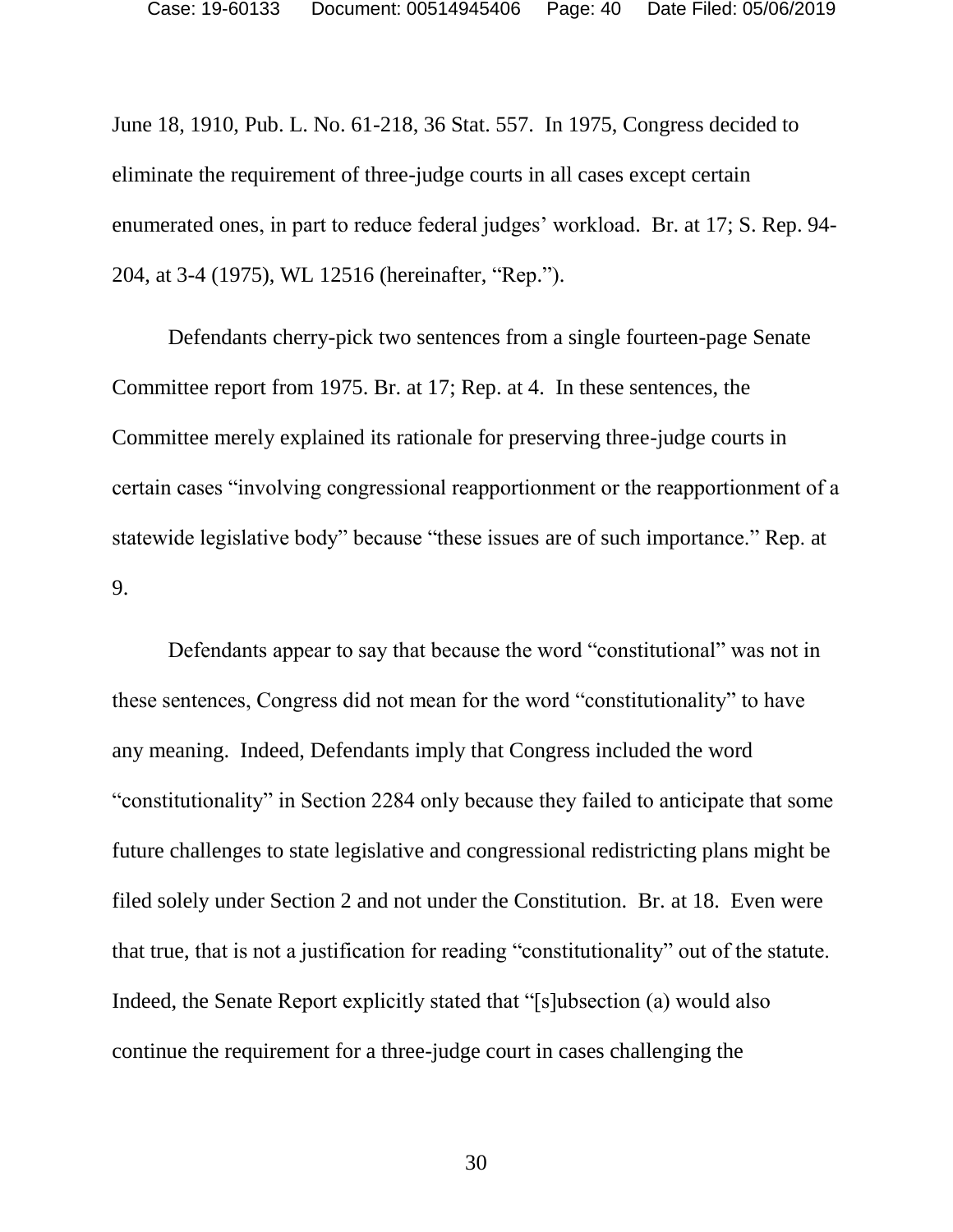*constitutionality of* any statute apportioning congressional district or apportioning any statewide legislative body." Rep. at 12 (emphasis in original).

The legislative history confirms that Congress intended to treat congressional redistricting cases and state legislative redistricting cases alike, which completely undermines Defendants' claim that "constitutionality" modifies only "the apportionment of congressional districts" and not "the apportionment of any statewide legislative body." Br. at 13. Even if Congress failed to anticipate that future challenges would be filed solely under Section 2, it had an opportunity to amend the statute to remove the word "constitutionality" in 1982, when it amended Section 2, Act of June 29, 1982, Pub. L. No. 97-205, 96 Stat. 134, and again in 1984 when it amended Section 2284 a second time. Act of Nov. 9, 1984, Pub. L. No. 98-620, 98 Stat. 3335. It did not do so. As the court noted in *Chestnut v. Merrill*:

> Nevertheless, Congress could have so amended Section 2 had it desired to send those cases invoking it to a threejudge court. But currently, § 2284 and Section 2 reading them together and separately—do not provide three-judge panels for purely statutory Section 2 challenges.

356 F. Supp. 3d at 1356. Similarly, this Court should not remove the word "constitutionality" or interpret it in such a limited manner that congressional redistricting cases are treated differently from state legislative cases.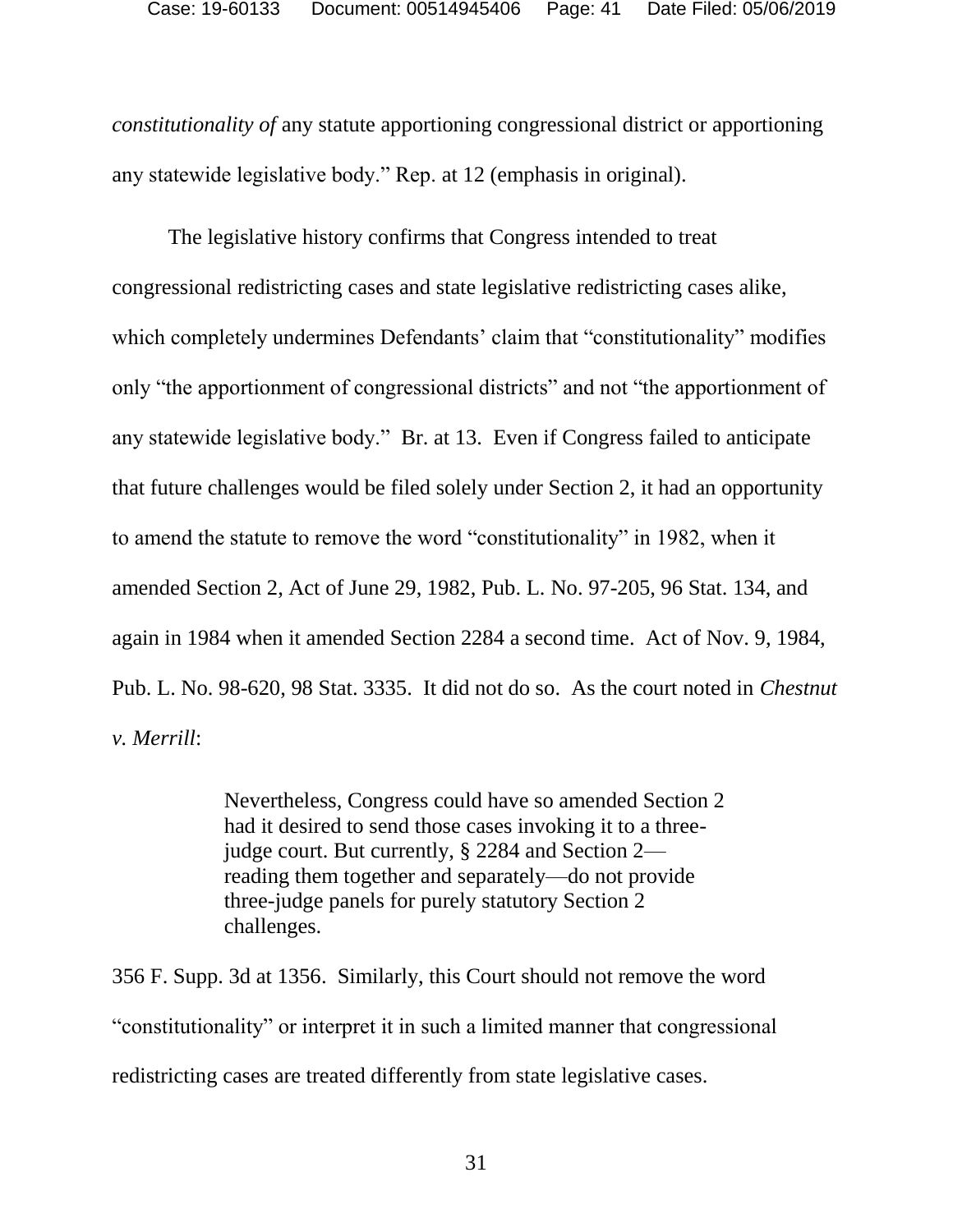# **II. The Trial Court Did Not Abuse Its Discretion or Commit Clear Error in Rejecting Defendants' Laches Defense**

Defendants had the burden of proof as to their affirmative defense of laches. *City of El Paso, Tex. v. El Paso Entm't, Inc.*, 382 Fed. App'x 361, 366 (5th Cir. 2010). To prove laches, a defendant must show: "(1) a delay in asserting a right or claim; (2) that the delay was not excusable; and (3) that there was undue prejudice to the party against whom the claim is asserted." *Save Our Wetlands, Inc. v. U.S. Army Corps of Eng'rs*, 549 F.2d 1021, 1026 (5th Cir. 1977). The district court enjoys "considerable discretion in deciding whether to apply the doctrine of laches to claims pending before it." *Nat'l Ass'n of Gov't Emps. v. City Pub. Serv. Bd. of San Antonio, Tex.*, 40 F.3d 698, 707 (5th Cir. 1994). The district court's factual findings regarding laches are reviewed for clear error. *Retractable Techs., Inc. v. Becton Dickinson & Co*., 842 F.3d 883, 898 (5th Cir. 2016). Where, as here, a district court finds no prejudice, there is no abuse of discretion unless the underlying finding was clearly erroneous. The same analysis applies here as in this Court's decision in *Retractable Technologies*:

> We need not decide . . . whether BD proved an inexcusable delay . . . because in any event, the district court neither erred nor abused its discretion in concluding that BD suffered no undue prejudice. . . The district court's factual findings are not clearly erroneous; as a result, the district court did not abuse its discretion in rejecting the affirmative defense of laches.

*Id.* at 900.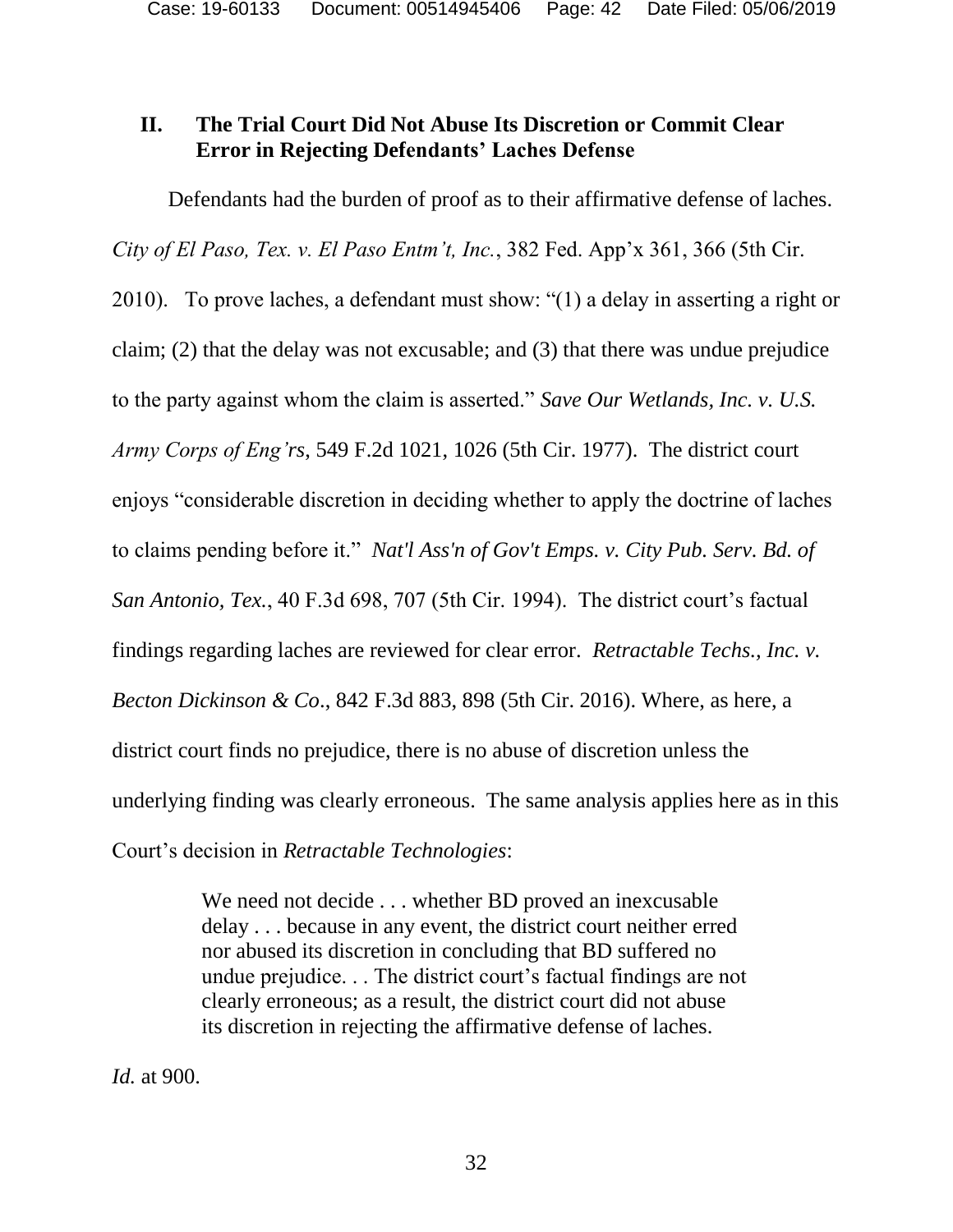The district court ruled that Defendants failed to meet their burden because, among other reasons, the suit was filed 13 months before the election and any delay in filing the Complaint after the 2015 election did not prejudice Defendants. ROA.379. "The evidence in our case weighs against a finding of undue prejudice." ROA.379. The district court's ruling and factual findings easily meet the appellate standards for affirmance. $8$  As the court found, the case was filed 13 months before the primary election and the parties had ample time to litigate this single-issue, single-district challenge. ROA.379. Moreover, the legislature easily implemented the limited two-district remedy that neither party claims is problematic. ROA.617; ROA.621. In the two affected districts, candidates from both parties have qualified. Any alleged prejudice to Defendants is no different from and, because of the limited nature of the claim, substantially less than that which occurs in the typical redistricting challenge.

A. Broad Rules as Urged by Defendants Have No Place in the Doctrine of Laches and District Courts that Decline to Dismiss on Laches Grounds Should Not Be Reversed Absent Extreme Facts that Do Not Exist Here

 Defendants seem to urge this Court to adopt two broad rules: first that any redistricting suit filed 13 months or less before an election should be barred by laches, and second that any suit of any kind should be barred unless filed in time for a full appeal on the merits to take place before an injunction is imposed. See

<sup>8</sup> Laches is not a defense against declaratory relief. *See Chestnut*, 356 F. Supp. 3d at 1351.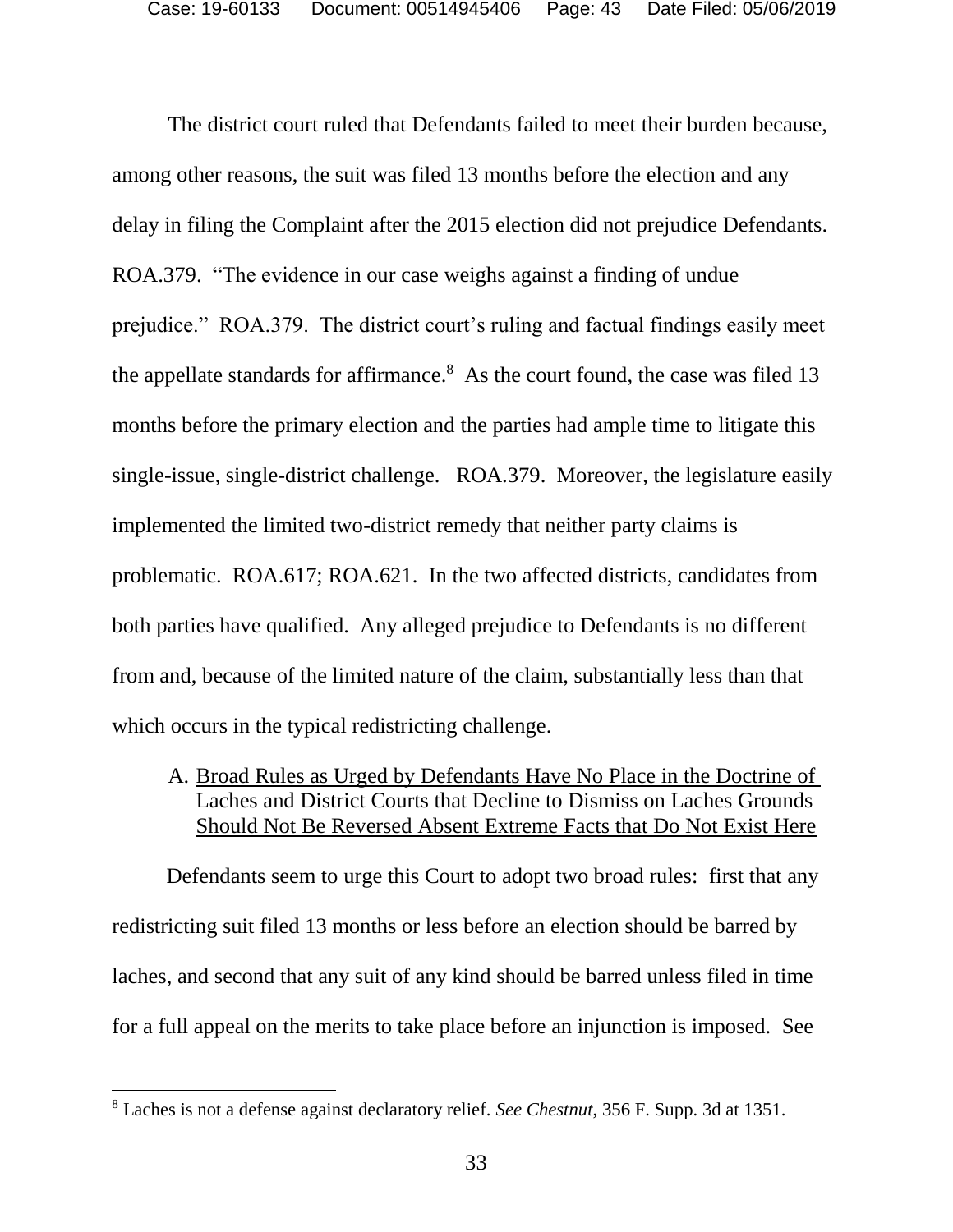Br. at 22–30. But broad rules of this sort have no place with respect to an equitable doctrine like laches. As noted in one of the cases cited by Defendants: "Whether laches bars an action is a *discretionary determination* to be made by the court *based on the particular facts presented*." *Arizona Minority Coal. for Fair Redistricting v. Ariz. Indep. Redistricting Comm'n*, 366 F. Supp. 2d 887, 908 (D. Ariz. 2005) (emphasis added). For example, the district court here found no prejudice stemming from a filing 13 months before the election because only one district was challenged and a remedy could easily be configured by redrawing only two of 52 districts. ROA.379; ROA.387. By contrast, a redistricting challenge with a statewide impact or a ripple effect through several districts may be a different matter. In *Chestnut*, 2019 WL 1376480, at \*3 (N.D. Ala. Jan. 28, 2019), where the plaintiffs claimed that Alabama packed African-American voters in one of Alabama's seven congressional districts and split them in three others; any remedy likely would have required redrawing a majority of the districts, and the prejudice would far exceed any that exists in this case.

Because laches is an equitable doctrine dependent upon the particular facts, district courts are invested with "considerable discretion." *Nat'l Ass'n of Gov't Emps.,* 40 F.3d at 707. Only one of the cases cited by Defendants involved an appellate reversal of a district court's decision declining to dismiss on laches grounds. That was *White v. Daniel*, 909 F.2d 99 (4th Cir. 1990), where the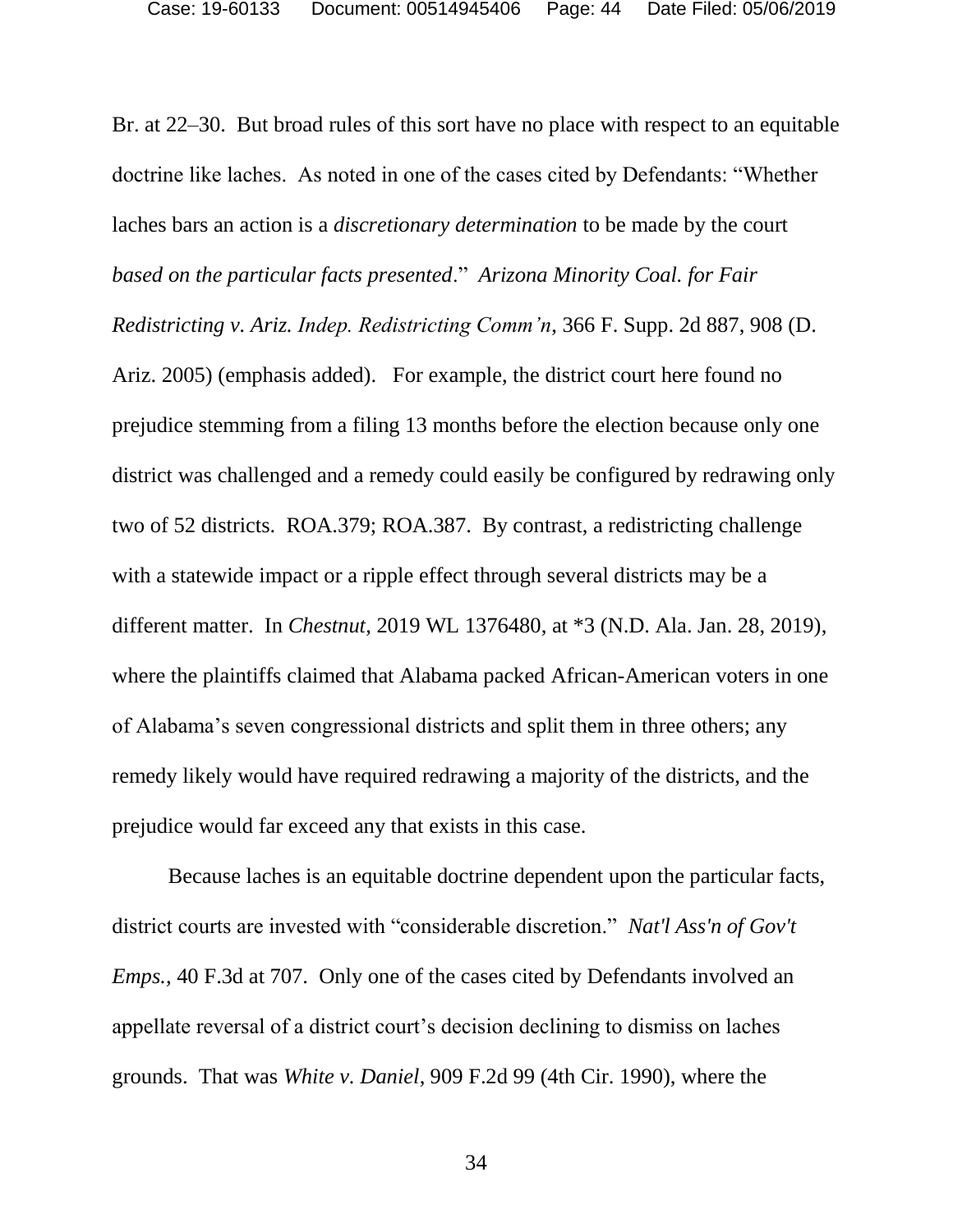plaintiffs did not file their challenge until "months *after* the last election under the 1981 plan took place" when any relief would have required a special election. *Id.* at 102–03 (emphasis added). The court specifically noted that the disruption of a remedial redistricting "is not justified when there will be no election prior to November 1991, at which time the court-ordered plan may no longer be appropriate because of new census information." *Id.* at 104. *White* involved a challenge to the entire county board of supervisors redistricting plan. Id. at 100– 01. By contrast, the present case was filed 13 months before the 2019 election, only one prior election had been held under the plan, no special election relief was required, and only two of 52 districts needed to be redrawn. These are not the sort of extreme facts justifying reversal of a district court's discretionary decision to decline to dismiss a case because of laches.

Although Defendants argue that the district court failed to consider "the need for this Court to have the time to exercise its powers of review in an orderly manner," this was not a factor they raised in their laches motion in the district court. ROA.134–50. More important, Defendants have cited no decision holding that cases must be dismissed on laches grounds if not filed in time for full appellate review on the merits before an injunction takes effect. Part of the orderly processes for appellate courts to exercise their authority is the power to review injunctions pursuant to motions for stay. Defendants availed themselves of that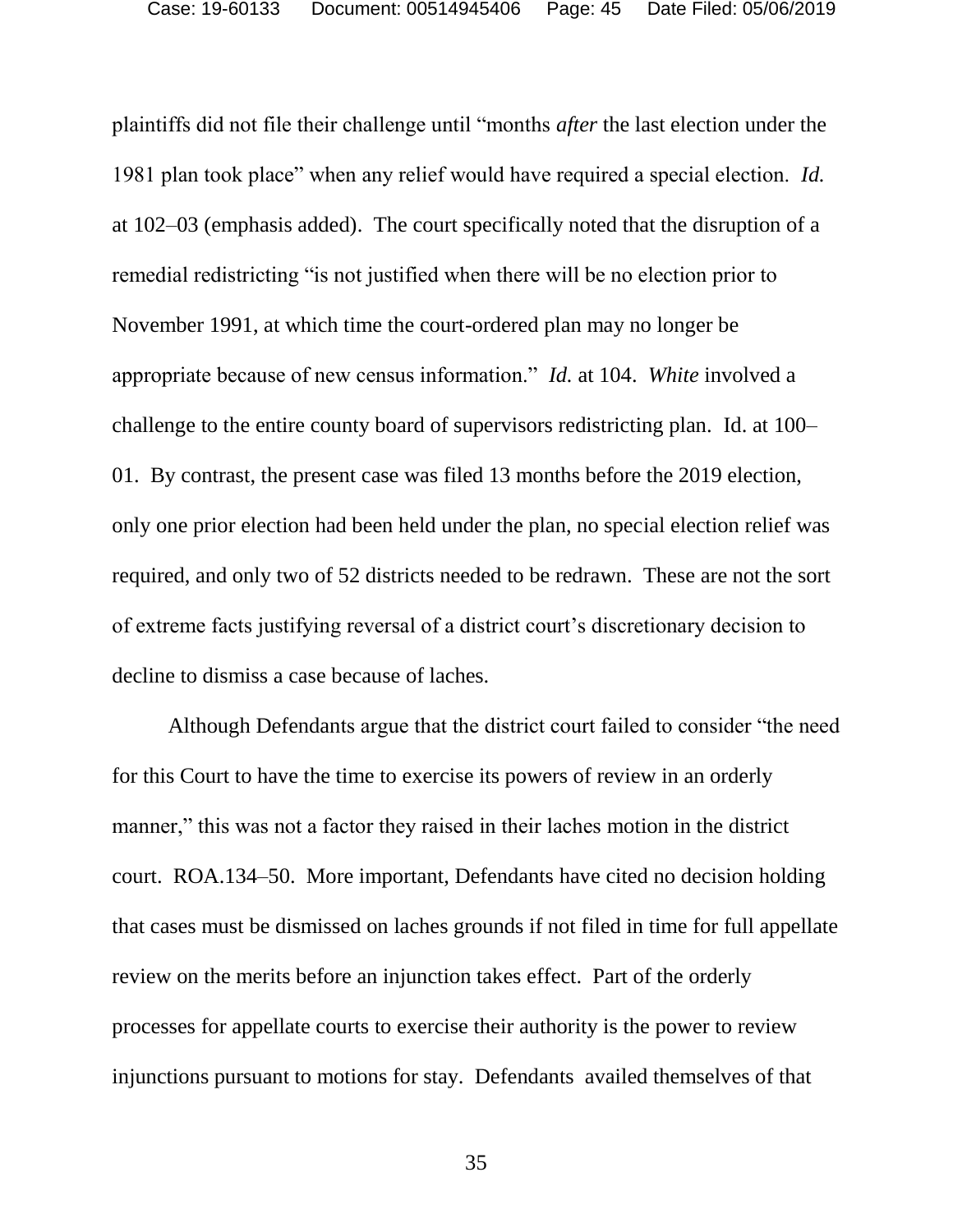procedure in this Court. This is not a basis for ruling that the district court committed clear error in finding there was no undue prejudice.

### B. The District Court's Finding That Defendants Were Not Unduly Prejudiced by Any Delay Was Not Clearly Erroneous

The district court did not commit clear error in finding that any delay was not unduly prejudicial to Defendants. Prejudice "requires more than simply negligence or delay in bringing an action." *Matter of Bohart*, 743 F.2d 313, 326 (5th Cir. 1984). "Measuring prejudice entails balancing equities." *Envtl. Def. Fund, Inc. v. Alexander*, 614 F.2d 474, 479 (5th Cir. 1984). Under this Court's precedent, one asserting the defense of laches must show either "a delay which causes a disadvantage in asserting and establishing a claimed right or defense," *Matter of Bohart*, 743 F.2d at 327, or "other damage caused by a detrimental reliance on his adversary's conduct." *Id.* Defendants' proof as to prejudice is woefully lacking in either regard.<sup>9</sup>

Unlike the cases relied upon by Defendants, the Complaint in this case was filed not just days or weeks before critical election dates, but nearly eight months

<sup>&</sup>lt;sup>9</sup> The district court correctly noted that Plaintiff Joseph Thomas "did not perceive a legal violation in 2012 and then sit on his laurels," but "decided to take a risk and enter the 2015 election in an attempt to prove that an African-American could win District 22 despite its boundaries." ROA.378. The district court also concluded that laches was not appropriate for Plaintiffs Ayers and Lawson because "[t]here is no evidence that either had any indication of a problem with District 22's boundaries and slept on his rights." ROA.377. For the reasons expressed by the motions panel majority, the district court can be affirmed on this ground alone. But this Court need not reach the issue of excusable delay given that the district court's factual finding of no undue prejudice is not clearly erroneous.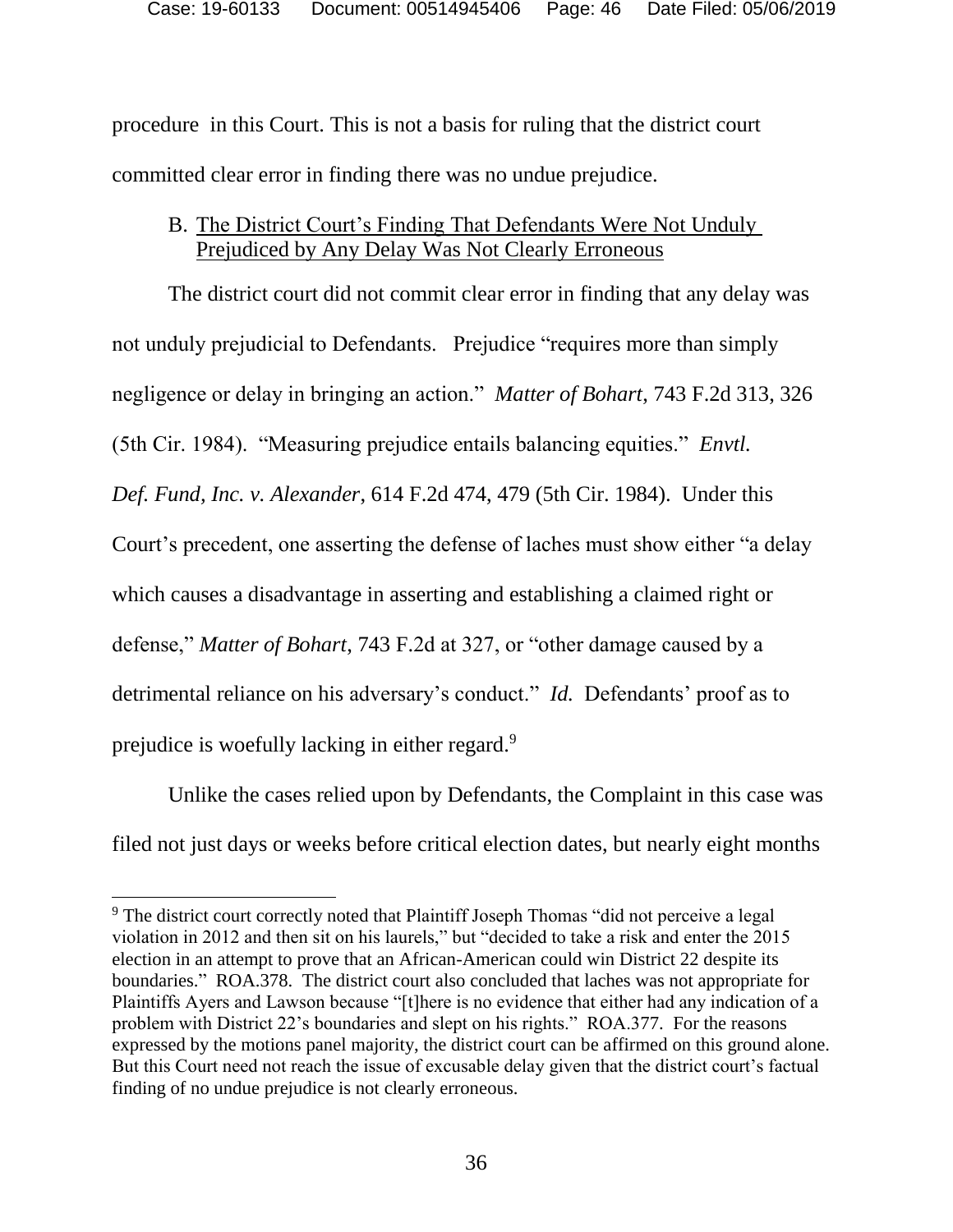before the qualifying candidate deadline, nearly 13 months before the primary, and nearly 16 months before the general election.<sup>10</sup> Defendants have not claimed, let alone demonstrated, they did not have sufficient time to defend the case or that with more time, they would have presented additional evidence. The district court's finding that, "This timeframe is more than enough to litigate [Plaintiffs'] single-district, single-count claim," ROA.379, was not clear error.

Defendants do contend on appeal that they "suffered prejudice in their ability to try the case" because they were provided "only several days before trial" Plaintiffs' expert's analysis which they say was "done almost a year before" and "showed that 2,000 voters in 2015 mistakenly voted outside the district." Br. at 29. Their claim is false and misleading. The expert analysis to which Defendants refer was Dr. Palmer's report, produced as required by the district court's scheduling order on December 10, 2018, almost two months before trial. ROA.201; ROA.1065–83. There is no basis for the claim that this report was "done almost a year before" trial. Br. at 29. Dr. Palmer was not even contacted by Plaintiffs until

<sup>10</sup> Compare with *MacGovern v. Connolly*, 637 F. Supp. 111, 116 (D. Mass. 1986) (complaint filed 26 days before qualifying candidate deadline, three months before primary, eight months before general elections and after new state Census had begun); *Lopez v. Hale Cty., Tex.*, 797 F. Supp. 547, 550–51 (N.D. Tex. 1992), *aff'd sub nom.* 506 U.S. 1042 (1993) (complaint filed months after qualifying deadline and weeks after primary); *Ariz. Minority Coal.*, 366 F. Supp. 2d at 887 (complaint filed "just weeks before critical election deadlines"); *Simkins v. Gerrette*, 631 F.2d 287 (4th Cir. 1980) (complaint filed 16 days before opening of candidate qualifying period and five-and-a-half weeks before primary election).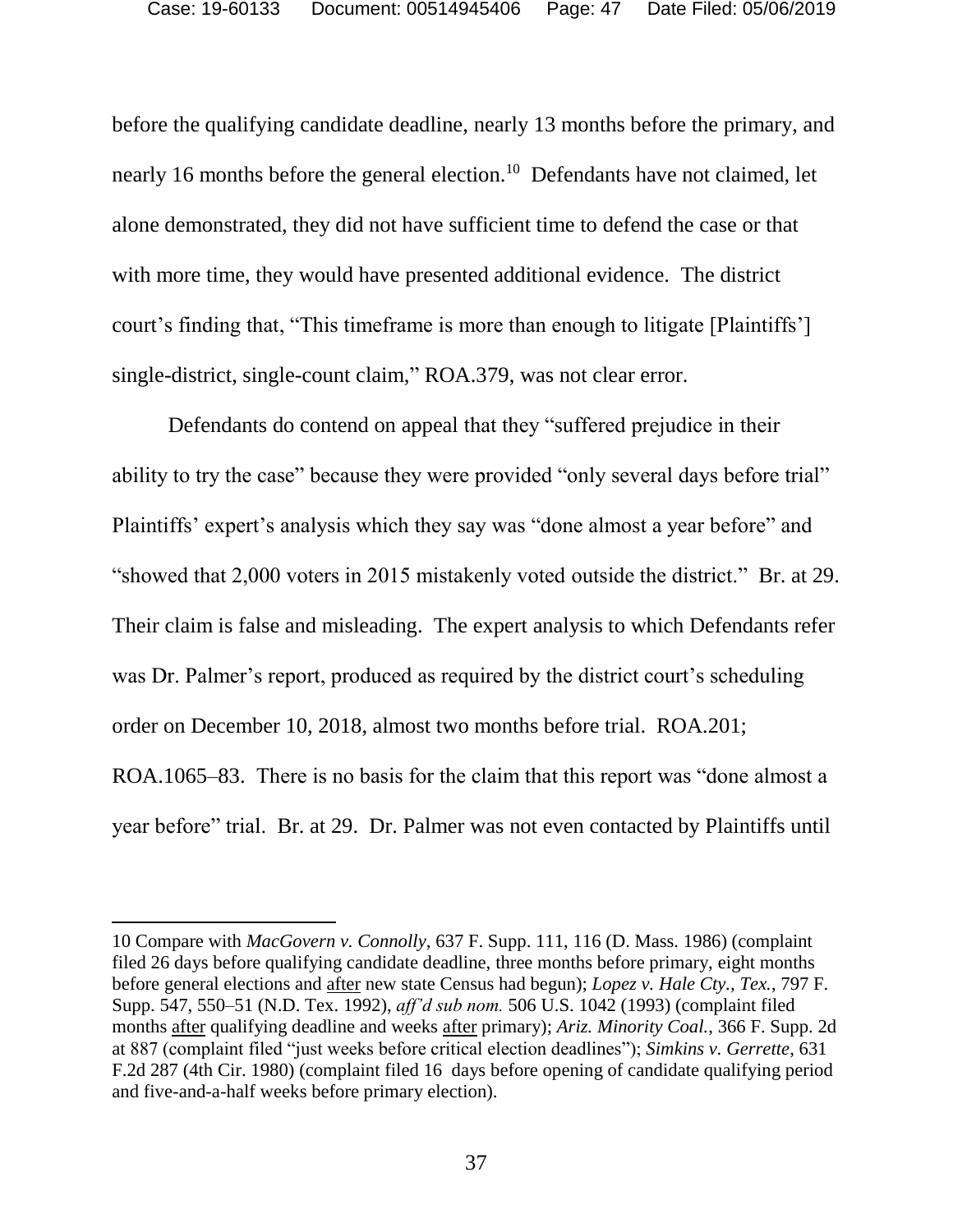July or August 2018, approximately six months before trial. ROA.769. The information produced a few days before trial simply clarified the specific data used for certain precincts, including his logical exclusion from the analysis of the two Bolivar County precincts where most voters were given the wrong senate ballots. ROA.1085–89. But this was no surprise to Defendant Hosemann, Secretary of State, who issued a press statement about the Bolivar County ballot mix-up in 2015 when it happened. ROA.1088 n.12.

During trial, Defendants never made any complaint about the timing of this information. They never asked for additional time so their expert could review the impact of this information, they never made a record as to what analysis they purportedly would have done had they learned about it previously, and they never made a record as to how they allegedly were prejudiced this timing. Indeed, Defendants expressly withdrew any objection to the admission of the supplement. ROA.735–36. Defendants suffered no prejudice.

As the district court noted, this case focuses on a single district which further supports the finding of no undue prejudice. ROA.379. Most of the cases relied upon by Defendants challenged statewide apportionment or called for a remedy that would affect many, if not all, of the legislative districts in the state.<sup>11</sup>

<sup>11</sup> *See*, *e.g.*, *Md. Citizens for a Representative Gen. Assembly v. Governor of Md.*, 429 F. 2d 606, 608 (1970) (challenge to statewide apportionment); *Simkins*, 631 F.2d at 287 (4th Cir. 1980) (same); *Ariz. Minority Coal.*, 366 F. Supp. 2d at 887 (same); *Maxwell v. Foster*, 1999 WL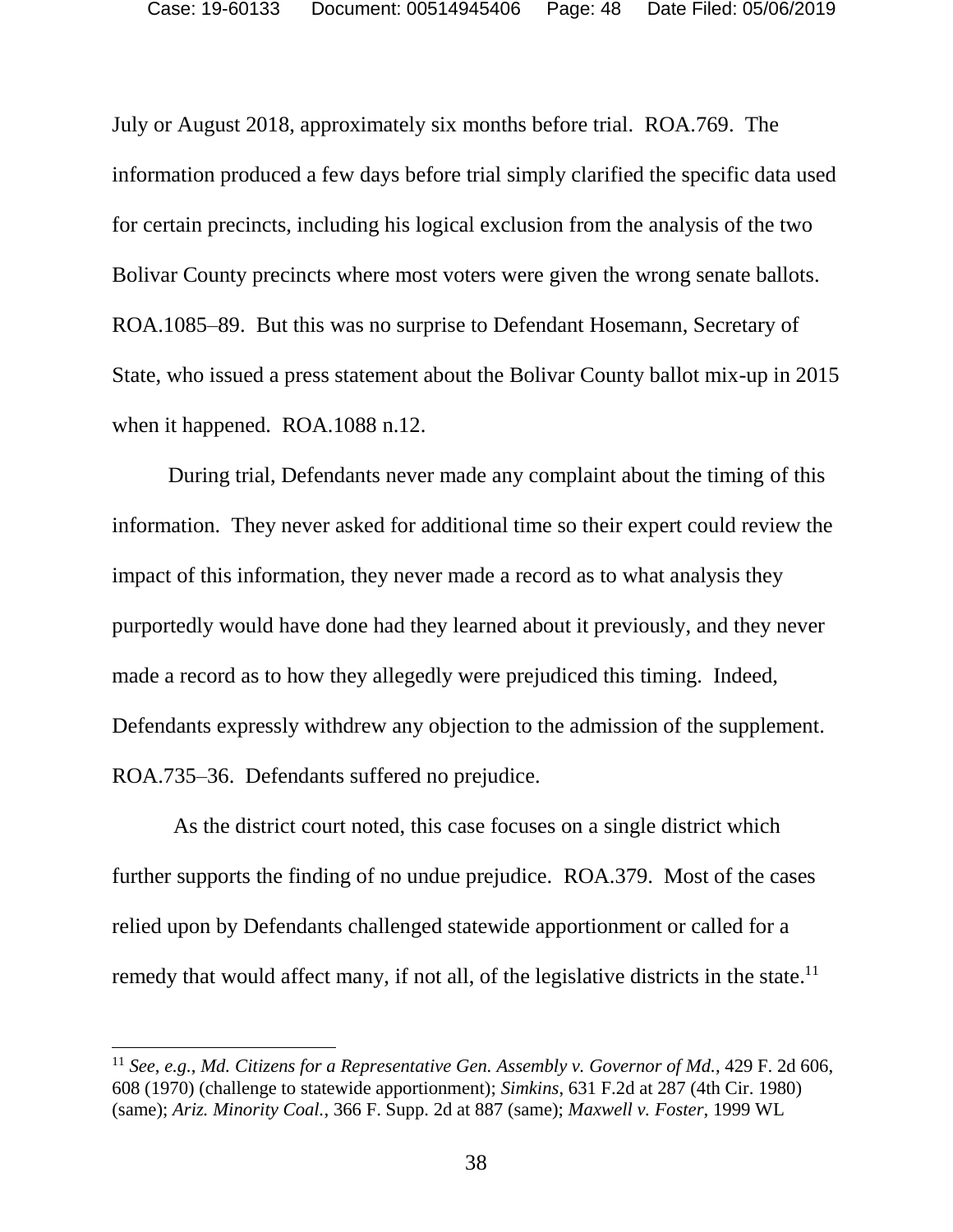The district court did not abuse its discretion in ruling that there was no undue prejudice to Defendants in proceeding to try this single-issue, limited facts, case within a seven-month period.

Curiously, Defendants rely on snippets from *Reynolds v. Sims*, 377 U.S. 533 (1964), as apparent protection from what they call "the unseemly spectacle before us now." Br. at 25, 32. But the Court in *Reynolds* gave its imprimatur to a district court order issued on July 25, 1962, that changed statewide district lines for the November 1962 election. 377 U.S. at 620. The Court in *Reynolds* described the district court's order there, a far more drastic remedy issued with considerably less notice than the district court's order here, as "an appropriate and well considered exercise of judicial power," *id.* at 586–587, a far cry from an abuse of discretion. The motions panel recognized, "[I]t would be the unusual case in which a court would be justified in not taking appropriate action to insure that no further elections are conducted under the invalid plan." *Thomas*, 919 F.3d at 304 (quoting *Reynolds*, 377 U.S. at 585). Or as this Court put it in another voting rights case: "It would be untenable to permit a law with a discriminatory effect to remain in operation for that election." *Veasey v. Abbott*, 830 F.2d 216, 270 (5th Cir. 2016) (en banc).

l

<sup>33507675,</sup> at \*4 (W.D. La, Nov. 24. 1999) (remedy implicated statewide redistricting); *MacGovern*, 637 F. Supp. at 111 (challenge to statewide redistricting).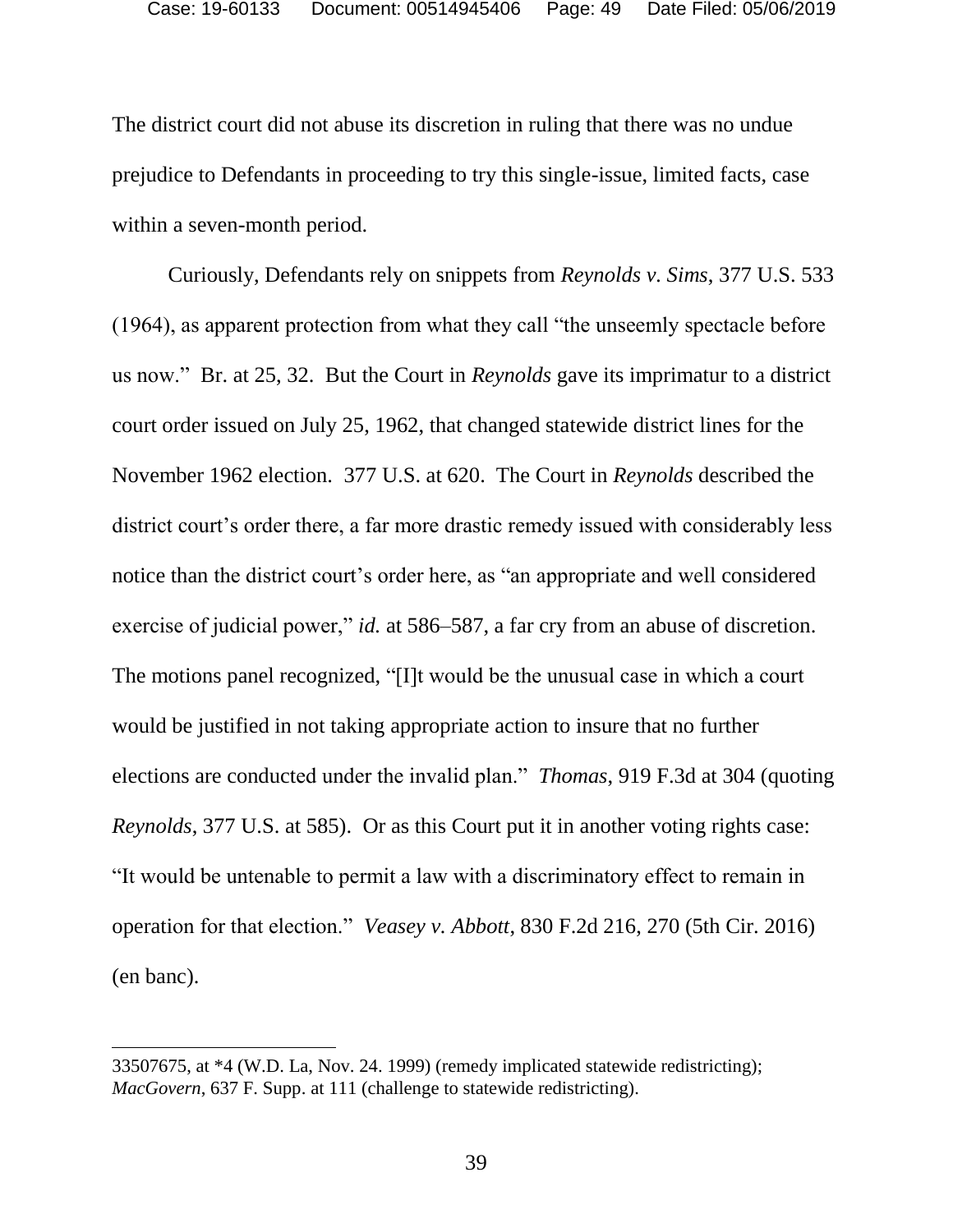Defendants also complain that the filing of this case 13 months before the election led to a compressed appellate procedure. Br. at 30. Plaintiffs are aware of no principle of law that mandates that a complaint is untimely filed if the timing is such that the defendants may not get the benefit of a completed appellate review process before it is forced to hold an election under a court-ordered new plan. To the contrary, it is not uncommon for elections to proceed under court-ordered plans as appeals proceed. *Larios v. Cox*, 305 F. Supp. 2d 1335, 1336–37 (N.D. Ga. 2004) (collecting cases).

Indeed, this is what stay procedure is all about. Here, Defendants had the opportunity to prove to this Court that it had a strong likelihood of success on the merits, meriting a stay of the court-ordered plan. It could not meet that standard, and many redistricting cases have proceeded under like circumstances through the appellate process without being dismissed for laches.

While Defendants claim that the district court's denial of their laches defense failed to account for "the need for the Mississippi legislature to have the time to take up redistricting in an orderly manner," Br. at 24, the legislature clearly had sufficient time to redraw two districts. Indeed, the legislature did. After the motions panel issued its Order on March 15 specifying that the legislature should formulate a remedial plan by April 3, the legislature adopted a plan on March 26.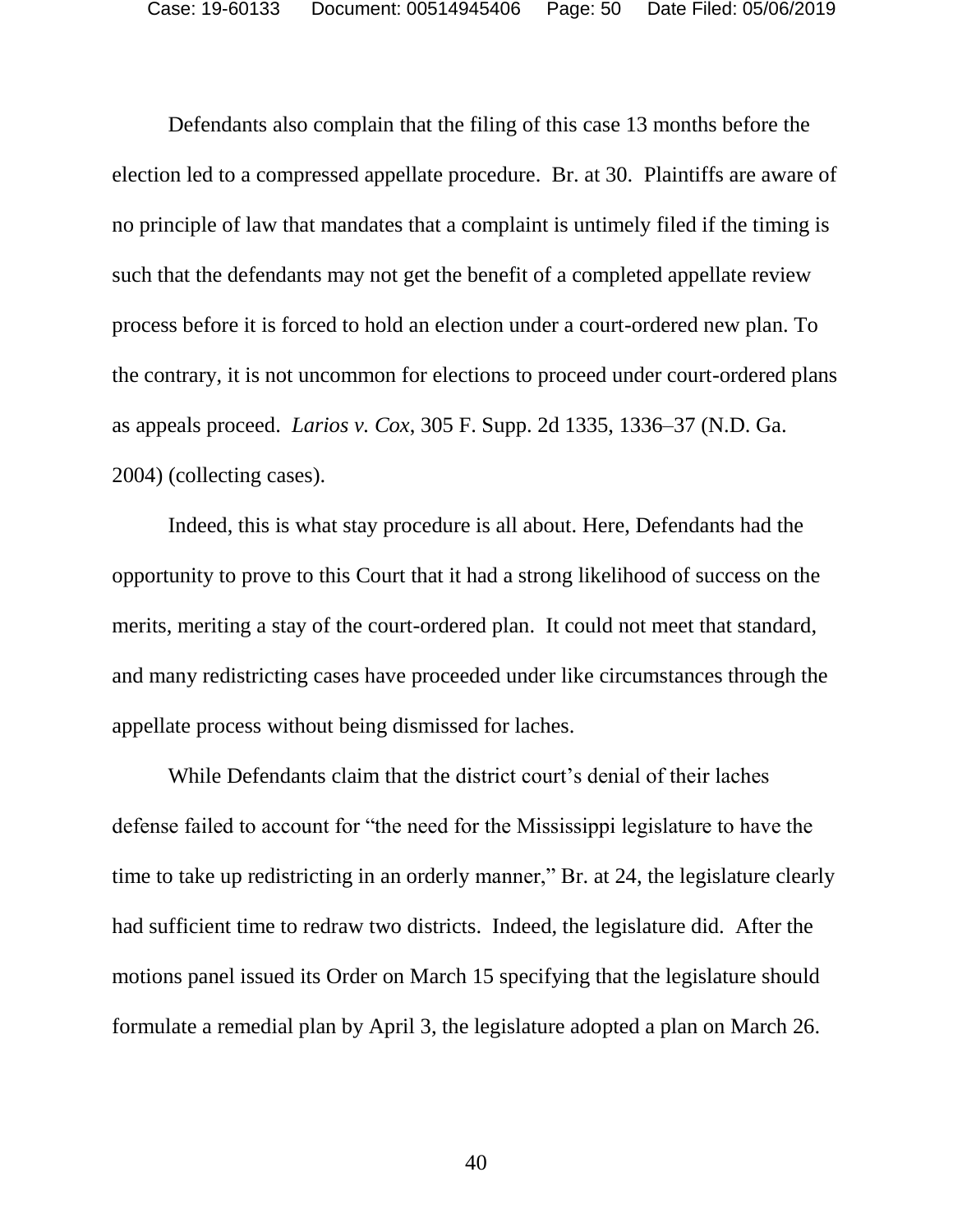*See Thomas*, 919 F.3d at 316; ROA.608–10; ROA.617; ROA.621. Neither party has objected to that plan.

As to Defendants' claim that the prejudice flows from the injection of "needless uncertainty into the November 2019 election," because voters and candidates "suddenly" find themselves in new districts, Br. at 28 n.6 (quoting *Thomas*, 919 F.3d at 321 (Clement, J. dissenting)), that is not undue prejudice. Changes in the drawing of a district's lines within months before an upcoming election occur in many successful redistricting cases.

Defendants' argument that the delay also prejudiced the Mississippi legislature because it will have to redraw the district twice within a period of a few years is without merit. *See* Br. at 29. Unlike many of the cases relied upon by Defendants, there has been only one election under the 2012 plan and elections are held every four years rather than every two years.<sup>12</sup> Thus voter reliance is not as significant as in other cases. *See, e.g., Fouts*, 88 F. Supp. 2d at 1354 ("over the six years and three election cycles voters have come to know their districts and candidates").

<sup>&</sup>lt;sup>12</sup> *See White*, 909 F.2d at 99 (complaint filed 17 years after redistricting and 17 elections under the challenged plan); *Chestnut*, 356 F. Supp. 3d at 1353 (complaint filed seven years after redistricting and four elections under challenged plan); *MacGovern,* 637 F. Supp. at 111 (complaint filed nine years after redistricting); *Fouts v Harris*, 88 F. Supp. 2d 135 (S.D. Fla. 1999) (complaint filed six years after redistricting and four elections under the challenged plan).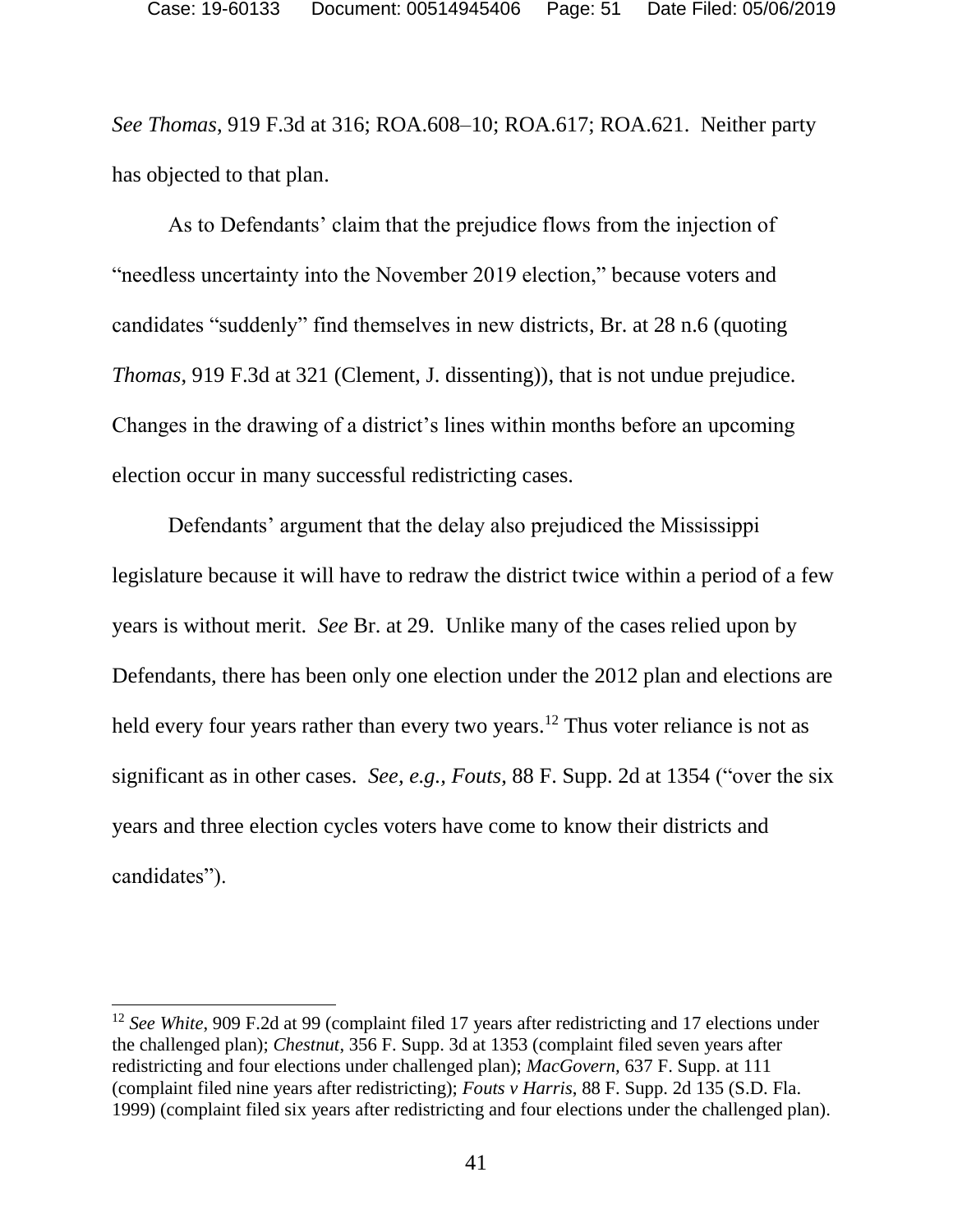Whenever the case was filed, whether in 2012 or 2016 or 2018, the legislature would have been required to redraw the district twice—first to remedy the dilution for the upcoming election and second after the 2020 Census (likely in 2021 or 2022, prior to the 2023 elections). There is no prejudice stemming from the fact that the remedial plan was adopted in early 2019 as opposed to 2018 or 2017 or 2012.

That the remedial plan is drawn using Census data toward the end of the Census cycle does not demonstrate prejudice. This is the same data that was employed to draw the challenged district, which would have been used in the 2019 election. "The true comparison is between out-of-date districts that . . . dilute the black vote, and out-of-date districts that do not." *Jeffers v. Clinton*, 730 F. Supp. 196, 202–203 (E.D. Ark. 1989), *aff'd sub nom.* 498 U.S. 1019 (1991).

Other factors distinguish Defendants' authority from this case. In *White v. Daniel*, the key finding was that judicial relief would make "no sense" because there was no election before the next census. 909 F.2d at 104. In *MacGovern*, 637 F. Supp. at 111, the complaint was filed after the 1985 state Census had occurred, but its challenge was based on the 1975 state Census.

In *Jeffers*, the court's December 4, 1989, opinion rejected the defendants' laches argument and held that the Arkansas legislative redistricting plan of 1981 violated Section 2 and required an extensive redrawing of legislative districts prior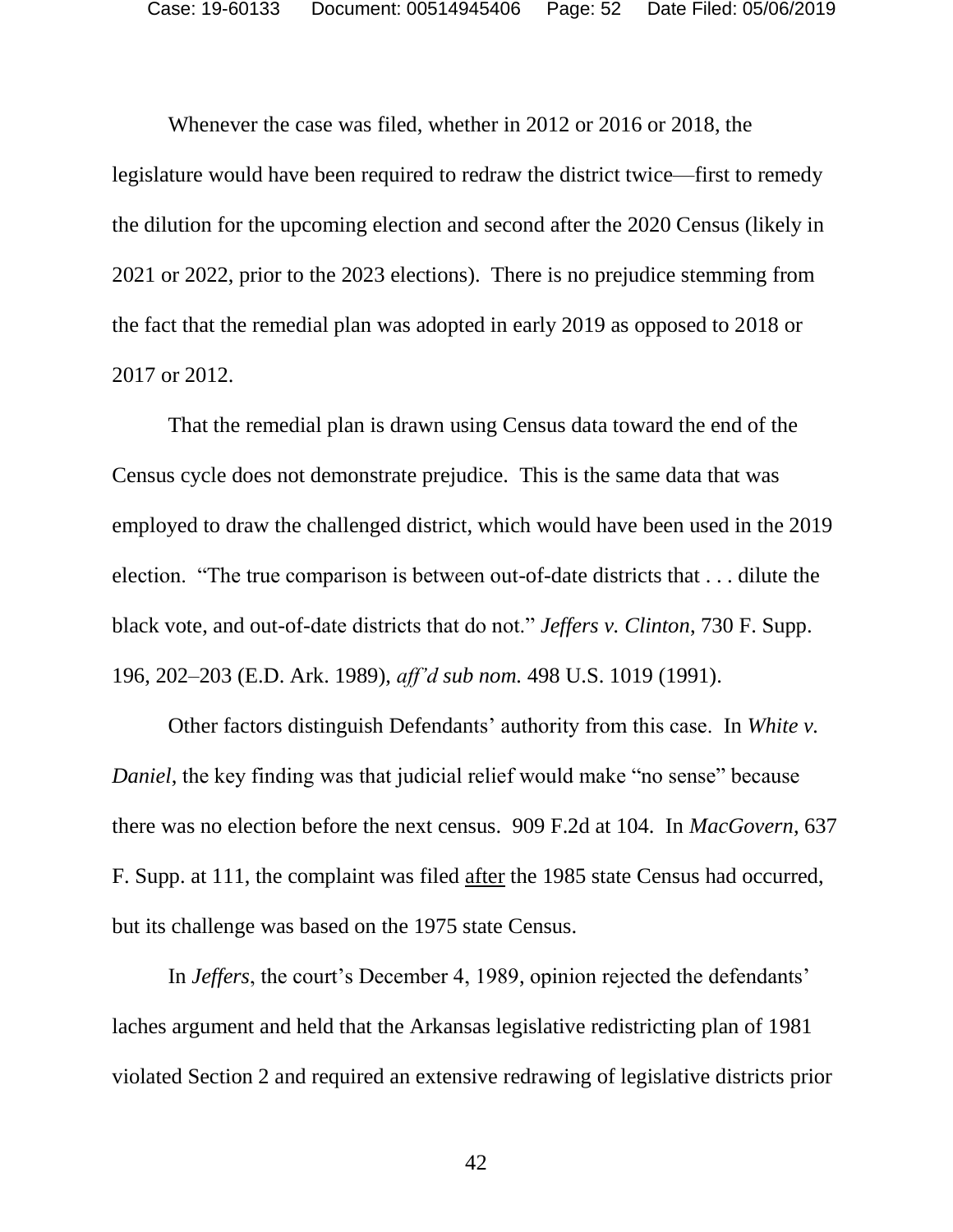to the 1990 election. 730 F. Supp. at 198, 202. The opinion describes a court's task of deciding the laches issue: "The Court must weigh the facts and interests on both sides, summon up the discretion of a chancellor, remember that it is a court of conscience and not of legal stricture, and come as close as it can to a fair result." *Id.* at 202. While the *Jeffers* court recognized "the expense, trouble, and disruption of compliance" in increasing the number of black-majority districts, it noted that these problems "would have occurred whenever the suit was filed." *Id.* at 198, 202. It also noted that there would be public confusion caused by the changing of districts so close to an election but stated that all of these issues did not outweigh the harm that would be caused by not remedying the violation:

> The question is essentially one of judgment and degree. Logic cannot absolutely exclude either answer. In our judgment, the defense of laches must fail. In part, the expense and disruption that will undeniably occur are nothing but a consequence of the wrong that has been done. . . . To the extent that electoral confusion and disruption exceed what they would have been if the case had been filed earlier, we think that fairness and equal opportunity in voting are worth it. We will not say to these plaintiffs, "Wait for another census. The time is not yet ripe." They have heard these words too many times in the past.

*Id.* at 202–203.

This case presents no special circumstances that constitute clear error in the district court's finding of no undue prejudice. The Complaint was filed more than a year before the election and the district court tried this single-claim, single-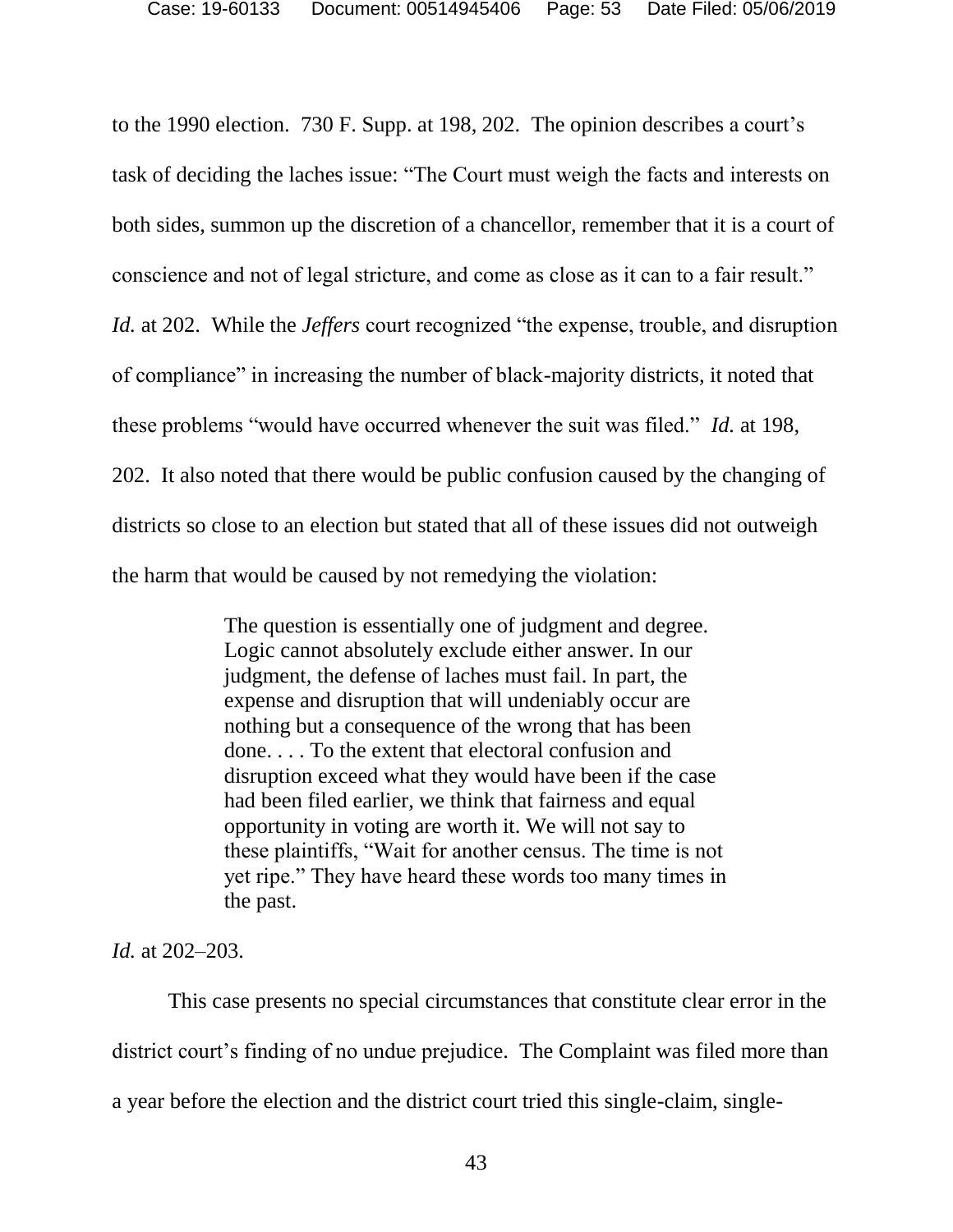district case in time. *See* ROA.20–29. Defendants did not claim any prejudice in the district court resulting from the trial schedule and made no showing that the schedule or any other development prevented them from presenting a complete defense. *See* ROA.201. Defendants have availed themselves of the opportunity, albeit unsuccessfully, to prove to this Court that they deserved a stay pending appeal. *Thomas*, 919 F.3d at 316. Unlike the cases relied upon by Defendants, only one election has been held under the challenged plan, so that there was little likelihood of deep-seeded reliance on the old plan. The legislature had sufficient time to redraw two districts and was able to do so by moving only eight precincts. Whatever minor disruption results from that move is vastly outweighed by the need to remedy the Section 2 violation. Under the specific facts of this case, the district court acted well within its scope of discretion in rejecting Defendants' affirmative defense of laches and its finding of the absence of undue prejudice is not clearly erroneous. ROA.379.

# **III. Contrary to Defendants' Contention, There Is No** *Per Se* **Rule Against Section 2 Claims in Bare Majority-Minority Districts, and the District Court Committed No Error in Its Finding Regarding Turnout Differentials**

Although Defendants label Section III of their brief with a broad heading— "[t]he district court erred as a matter of law by finding that the boundaries of SD 22 violates § 2 of the Voting Rights Act"—they make only two basic arguments. Br. at 33. First, they claim that Section 2 claims are not legally cognizable in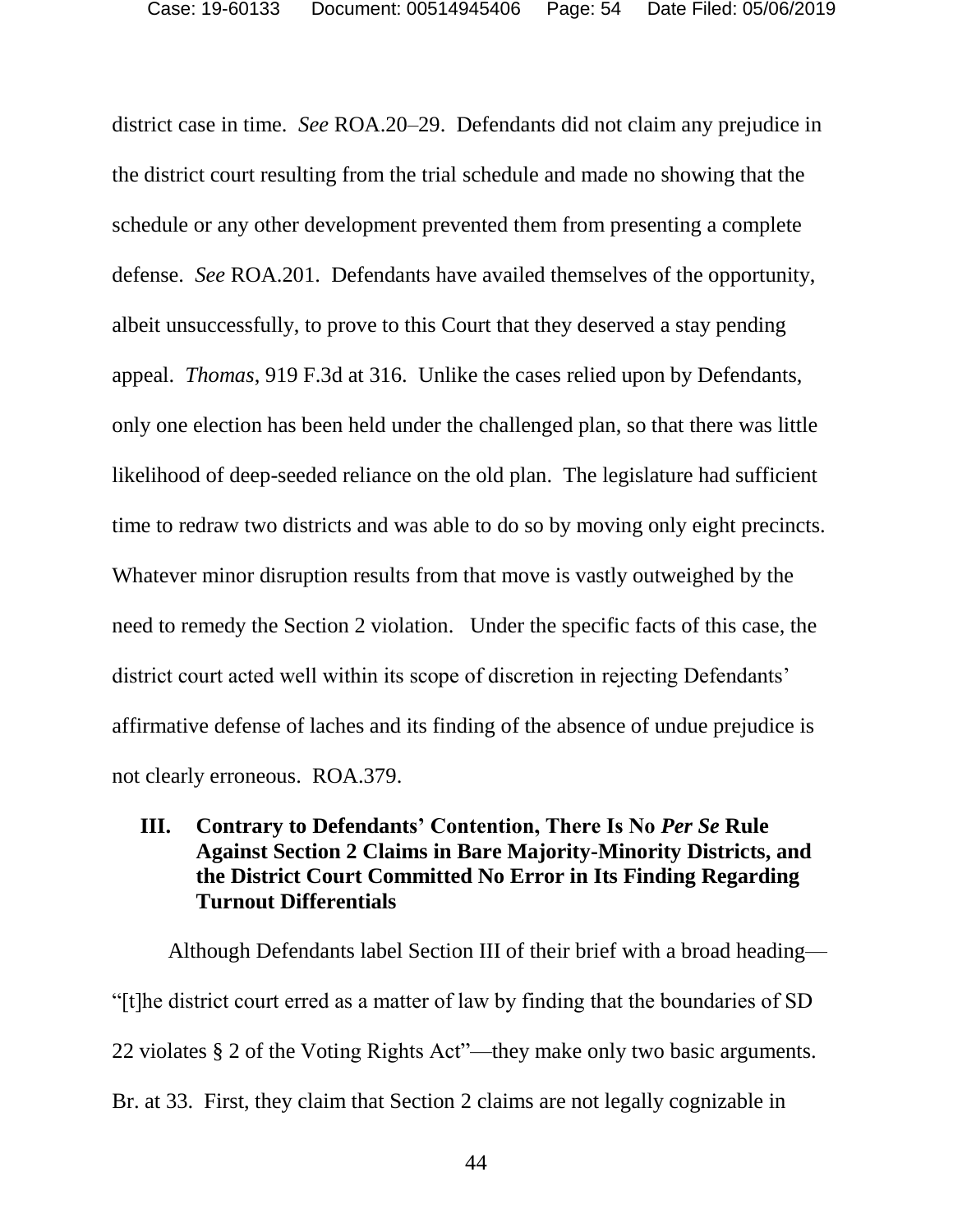districts with a majority-minority population. This is a legal claim subject to de novo review. Second, they claim that "[t]he results test of § 2 is not violated unless participation in the political process is depressed among black citizens." Br. at 40. Although that is a legal claim, the district court's factual finding of depressed African-American political participation is subject to the clear error standard.

# A. No *Per Se* Rule Prohibits Section 2 Claims in Bare Majority-Minority **Districts**

The Supreme Court has recognized that "it may be possible for a citizen voting-age majority to lack real electoral opportunity." *LULAC v. Perry,* 548 U.S. at 428. This Court stated that "[u]nimpeachable authority from our circuit has rejected any *per se* rule that a racial minority that is a majority in a political subdivision cannot experience vote dilution." *Monroe,* 881 F.2d at 1327. Decisions from other circuits have reached the same conclusion. *Mo. State Conf. of the NAACP v. Ferguson-Florissant Sch. Dist*., 894 F.3d 924, 934 (8th Cir. 2018); *Pope v. Cty. of Albany*, 687 F.3d 565, 575 n.8 (2d Cir. 2012); *Kingman Park Civic Ass'n v. Williams*, 348 F.3d 1033, 1041 (D.C. Cir. 2003); *Meek v. Metro Dade Cty*., 908 F.2d 1540, 1546 (11th Cir. 1990).

This principle extends to at-large systems and single-member districts alike. *LULAC*, *Kingman*, and *Pope* all involved challenges to districts. With respect to a proposed county supervisors districting plan in which all five districts were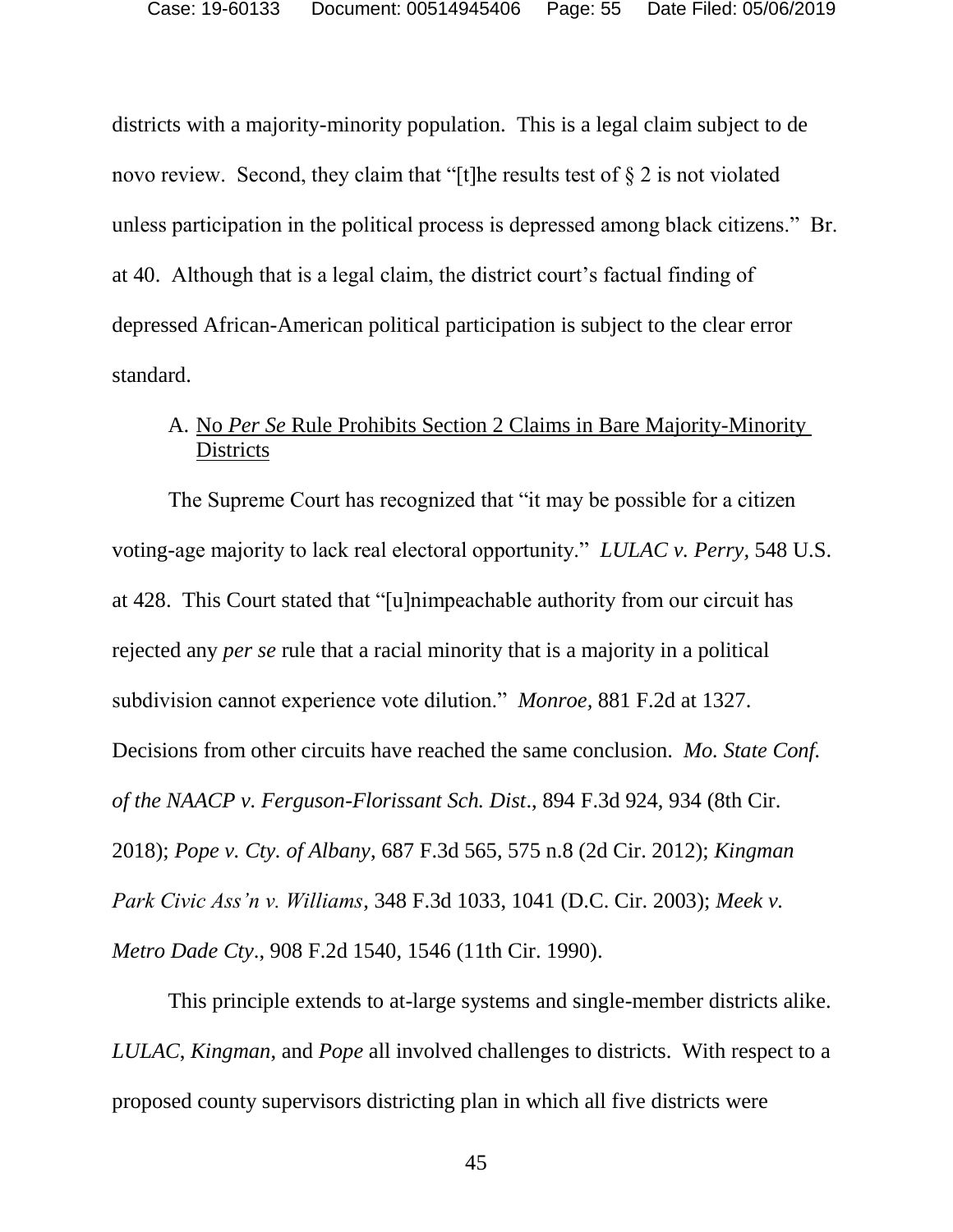majority African-American in total population—but where "blacks would have exceedingly slim [voter-registration] majorities in some of these districts and minorities in others"—this Court held that "[t]he mere existence of a black population majority does not preclude a finding of dilution." *Moore v. Leflore Cty. Bd. of Election Comm'rs*, 502 F.2d 621, 624 (5th Cir. 1974).

The primary case Defendants cite, *Bartlett v. Strickland*, 556 U.S. 1 (2009), involves a fundamentally different issue. Br. at 33–34. There, the plaintiffs attempted to meet the first *Gingles* precondition by creating an illustrative district where African-American voters made up less than 50 percent but could, along with white crossover voters, elect representatives of their choice. *Id*. at 6. The Supreme Court rejected this argument. *Id.* at 12–13. The Supreme Court's holding in *Bartlett* precluding a Section 2 violation when the minority population is too small does not suggest a *per se* rule barring a claim on the ground that the minority population is too large. Such a rule would nullify the Court's statement four years earlier in *LULAC*, which, like the *Bartlett* plurality opinion, was authored by Justice Kennedy.

Defendants rely on Judge Clement's claim in her motions panel dissent that "[n]o court has ever found that a majority-minority single-member district violates Section 2 by itself." Br. at 37 (quoting Thomas, 919 F.3d at 319 (Clement, J., dissenting)). However, the *Ferguson-Florissant* decision from the Eighth Circuit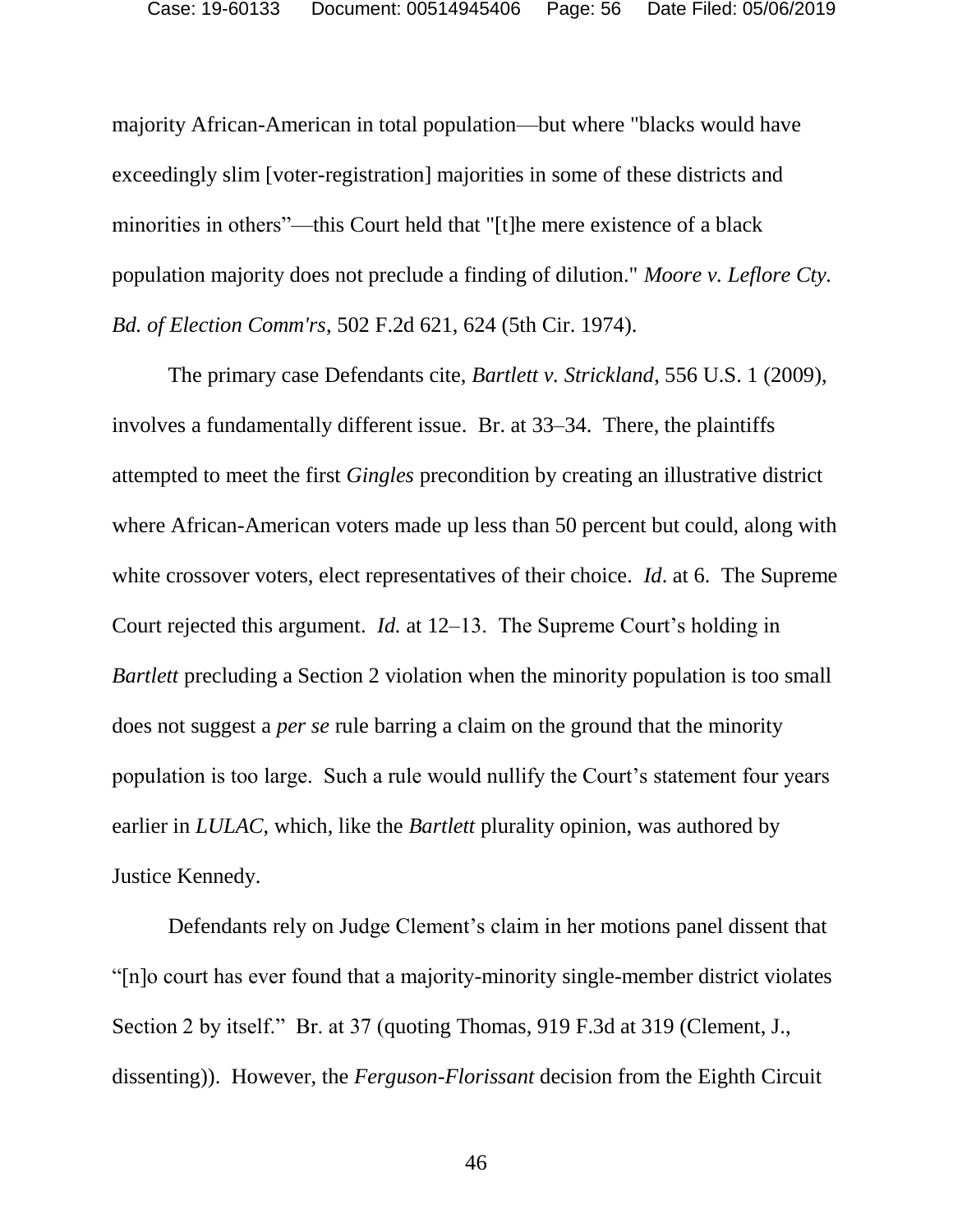specifically affirmed the lower court's holding that even if the population of the challenged district was majority-minority, the district's election system still violated Section 2. 894 F.3d at 933–34, 941. As the Eighth Circuit noted, "minority voters do not lose VRA protection simply because they represent a bare numerical majority within the district." *Id.* at 941.<sup>13</sup>

*Ferguson-Florissant* involved an at-large election but as mentioned earlier, the case law demonstrates there is no such per se ban for either at-large systems or districts. The Supreme Court's statement in *LULAC* that "it may be possible for a citizen voting-age majority to lack real electoral opportunity" related to a districting plan. Judge Clement acknowledged in her dissent there is no *per se*  prohibition with respect to this case. "I agree with the majority that, at least as a matter of theory, it may be possible for a state to violate Section 2 of the Act even when a protected group forms a majority of the voting population. That option is left open by our precedent." *Thomas*, 919 F.3d at 319.

The Supreme Court's statement in *LULAC* and the similar precedent from this Court and other courts makes perfect sense. In the present case, District 22 under the prior plan used in the 2003, 2007, and 2011 elections was 49.82 percent African-American according to the 2010 census. ROA.993. Each time the

l

<sup>13</sup> Defendants cite *Jeffers v. Beebe,* 895 F. Supp. 2d 920 (E.D. Ark. 2012), Br. at 35, but that decision has been effectively overruled by the Eighth Circuit's contrary holding in the *Ferguson-Florissant* case.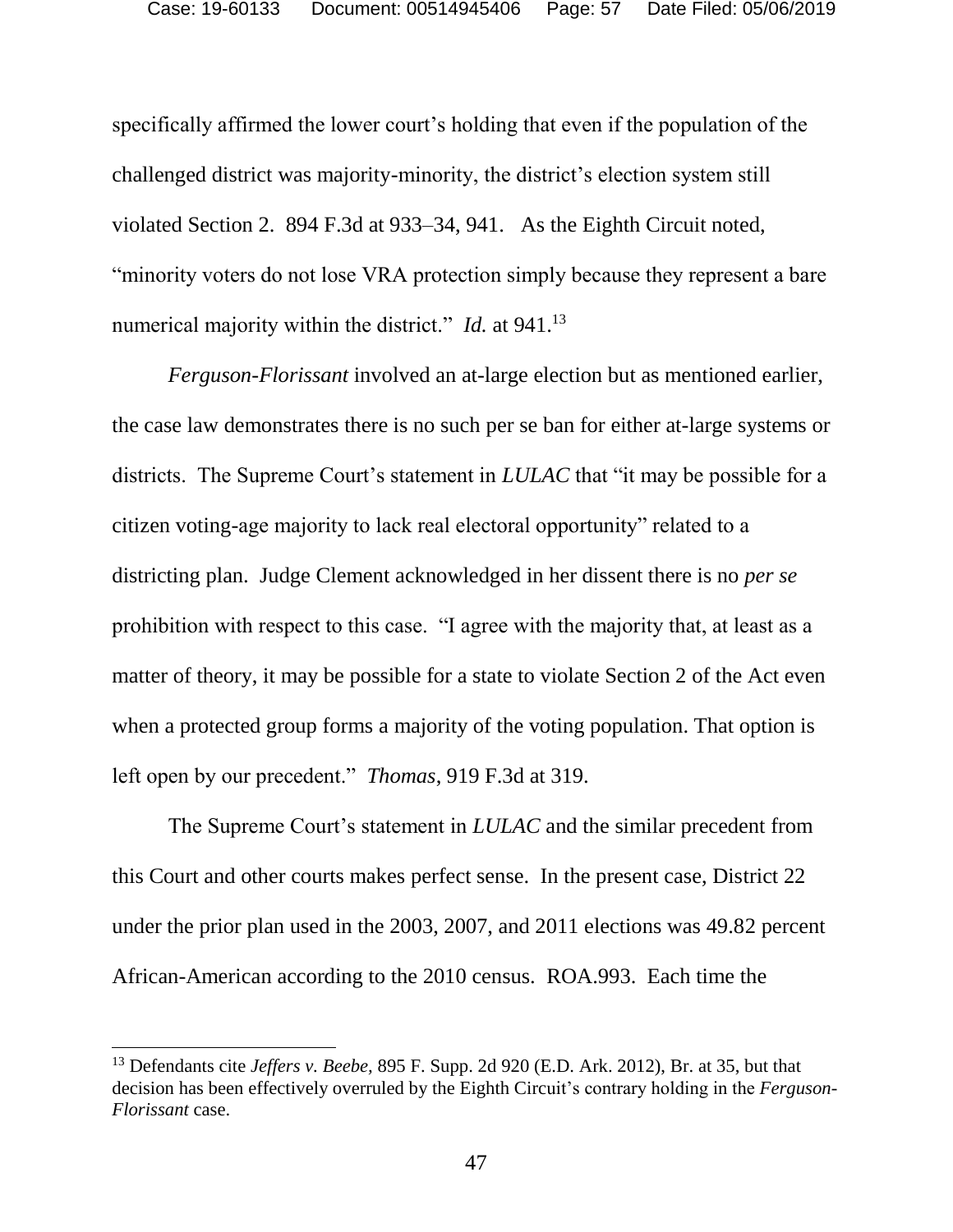African-American preferred candidates were defeated by white bloc voting. ROA.362–63; ROA.382–83. With the 2012 plan, the legislature increased the BVAP by one percentage point from 49.8 to 50.8 percent and called the district a majority-minority district. ROA.993–94. But as the 2015 election demonstrated, the addition of that percentage point did not interrupt the pattern and again the African-American candidate of choice was defeated by white bloc voting. ROA.362–63; ROA.1069. Racial vote dilution continues to infect District 22. The district should not suddenly be immune to Section 2 enforcement because the legislature pushed the BVAP barely across the 50 percent line.<sup>14</sup>

Given the Supreme Court's recognition that "it may be possible for a citizen voting-age majority to lack real electoral opportunity," the task for a district court in a case like this is to examine the *Gingles* factors and the totality of the circumstances to determine if the very slim majority-minority population in the relevant district "lack[s] real electoral opportunity." *LULAC v. Perry*, 548 U.S. at 428. That is exactly what the district court did here, finding that "plaintiffs have established District 22's lines result in African-Americans having less opportunity

l

<sup>&</sup>lt;sup>14</sup> Defendants lament that "each of the 15 majority-minority Senate districts could be subject to suit, and, of course, the same would be true of every majority-minority House district, supervisor district, or city council district." Br. at 39. But this is the only suit involving a Section 2 challenge to any current Mississippi legislative district and the undersigned are aware of no similar suits involving local districts in Mississippi. Obviously, there is no incentive to bring a suit unless the evidence demonstrates legally significant racial bloc voting and other indicia of a Section 2 violation. For most majority-minority districts, that will not be the case.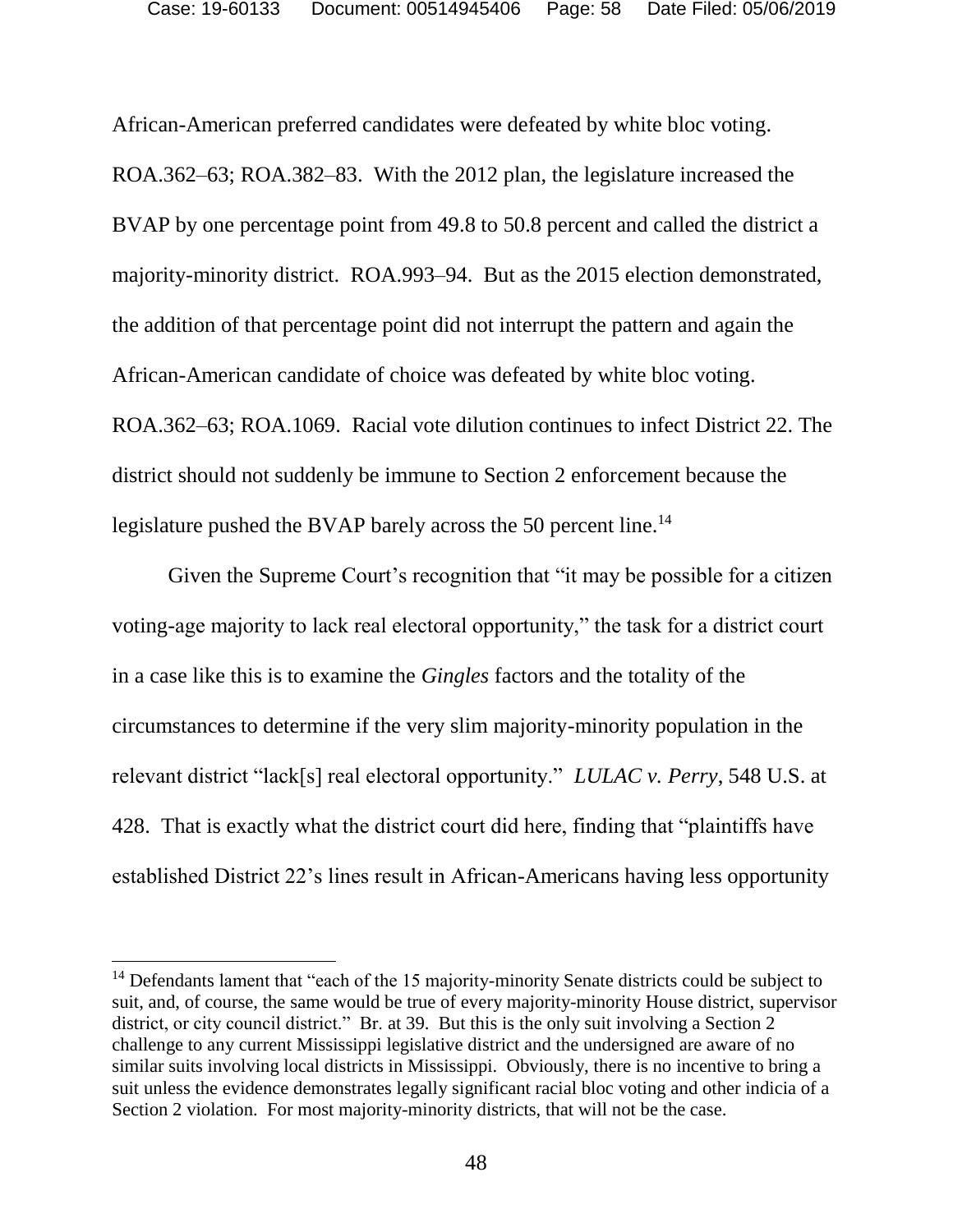than others members of the electorate to elect the State Senator of their choice." ROA.386. That decision may not be overturned absent clear error. "[T]he ultimate finding of vote dilution as a question of fact subject to the clearlyerroneous standard of Rule 52(a)." *Gingles,* 478 U.S. at 78.

B. The District Court's Finding Regarding Turnout Differentials Is Not Clearly Erroneous and, Even If It Were, Proof of Depressed Political Participation Is Not Essential to a Section 2 Claim

Neither Section III-B of Defendants' brief nor any other section of the brief claims that the district court's finding of vote dilution—or the district court's finding that "white bloc voting in District 22 defeats the African-American community's candidate of choice," ROA.382–83—was clearly erroneous. The only discussion of the *Gingles* factors in the argument portion of their brief is contained in two paragraphs of Section III-B. First, Defendants state that "because SD 22 already contains a majority-minority voting-age population, plaintiffs cannot meet the first *Gingles* precondition and their claim must be dismissed." Br. at 41. But that is just another way of arguing that no claim can be brought against bare majority-minority districts, an argument addressed in the prior section.

Second, they contend that "plaintiffs attempted to satisfy the second and third *Gingles* preconditions without a single election for senator that has ever been properly conducted in SD 22" and that plaintiffs were therefore unable "to prove that whites have ever actually defeated 'the minority's preferred candidate' for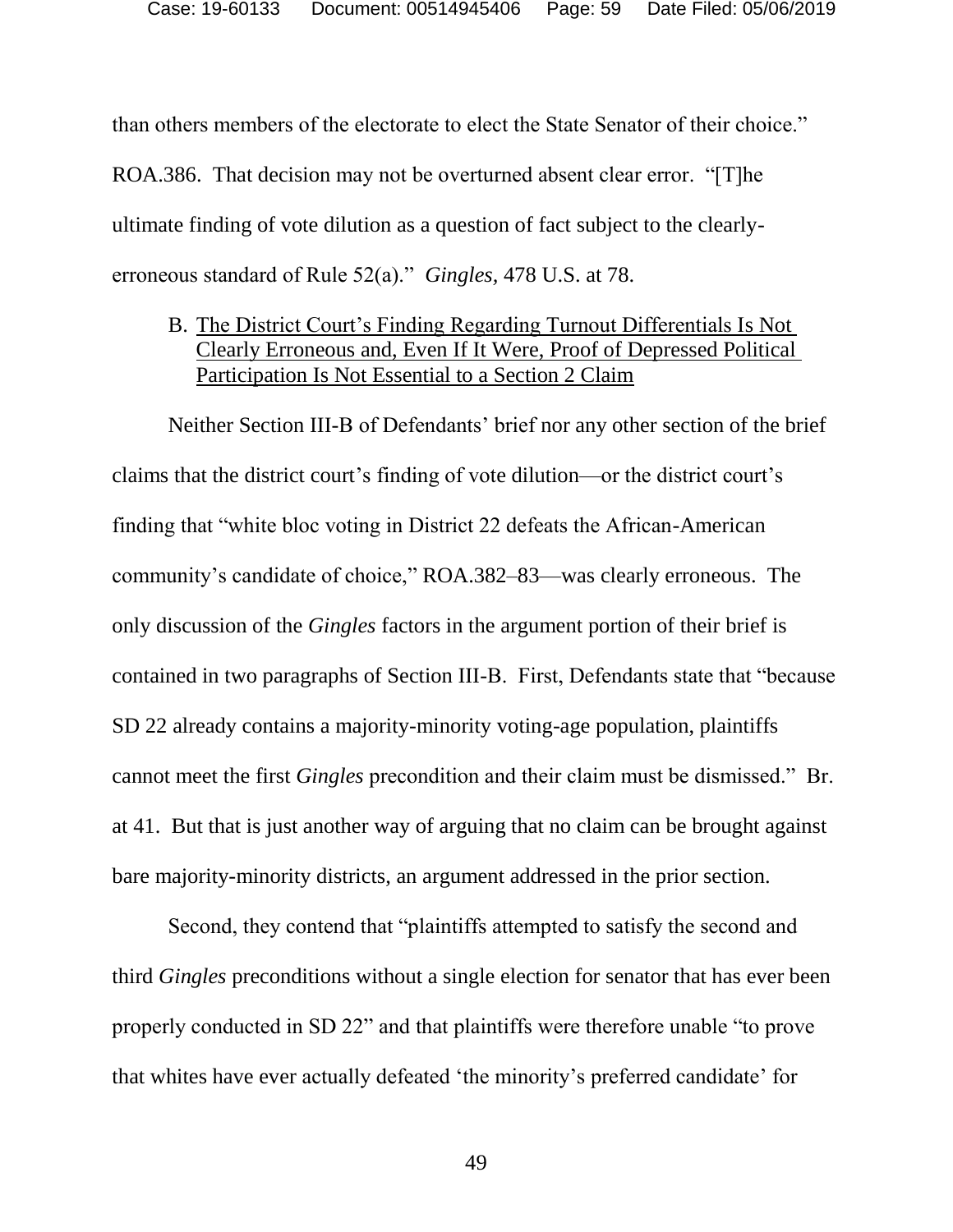Senator for SD 22." *Id*. This is a reference to the election error in Bolivar County in 2015 when most voters in two District 22 precincts were given ballots that did not include the District 22 election. *See* ROA. 1088. While those voters received the wrong ballot, the rest of the voters across District 22 received the proper ballot. *See* ROA.1088 n.12. Had those two heavily white precincts received the proper ballots, they likely would have added to the winning totals of the white candidate. ROA.785–86. This mistake in Bolivar County in no way detracts from the fact that white bloc voting defeated the African-American candidate of choice in the 2015 senate race just as it did within District 22 in the 2015 statewide elections and also in senate and statewide elections in the three earlier election cycles under the prior version of the district. Thus, Defendants have not demonstrated clear error regarding the district court's finding of legally significant racially polarized voting and its overall finding of vote dilution.

Instead, Defendants' argument hinges on a claim that proof of depressed political participation among African-American voters is essential to a Section 2 claim and that the district court was wrong to conclude that it was depressed. Defendants are wrong as a matter of law, and their attack on the district court's fact-finding does not approach clear error.

The district court's opinion described the conclusion of Plaintiffs' expert Dr. Palmer based on an ecological inference analysis of the last four District 22 senate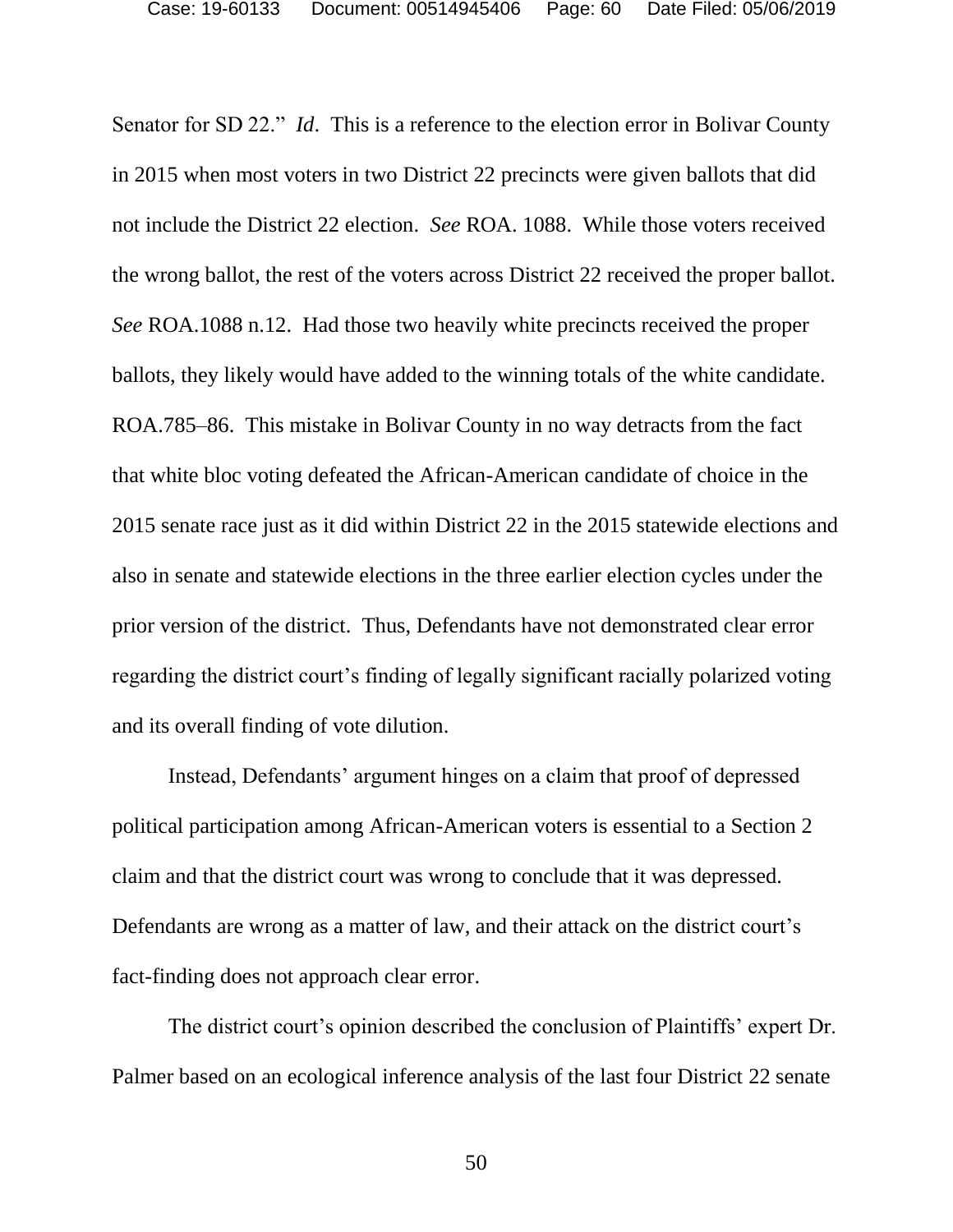elections: "[T]here is a sizable turnout gap between African-American and white voters in District 22. On average, white turnout is 10.2 percentage points higher than black turnout." ROA.363. Defendants claim the court should have disregarded this analysis and relied on self-reporting statewide census surveys showing that African-American voter registration and turnout equals or exceeds that of whites in even-numbered years during presidential and congressional elections. Br. at 44. But after hearing the expert testimony the district court found that the surveys "look at the wrong jurisdiction [statewide rather than District 22], the wrong election years, and rely upon known issues with self-reported voting surveys—issues that EI [ecological inference], in contrast, seeks to overcome." ROA.384; *see* ROA.640–80; ROA.960–62. This is a sensible and supportable finding based on actual turnout at the polls in the Senate District 22 race during odd-year elections for state offices.<sup>15</sup> There is no clear error.<sup>16</sup>

 $15$  Contrary to Defendants' suggestion there was no evidence of problems with the Census Bureau's self-reported figures, Br. at 44 n.12, Dr. Palmer testified about all of these problems, including the unreliability of self-reporting estimates. ROA.764–65. Even were the Census Bureau's self-reported figures accurate, they reflected statewide measures in federal elections in even-numbered years rather than turnout in District 22 elections during the state office elections in odd-numbered years.

<sup>16</sup> Defendants cite the statement in *NAACP v. Fordice* that the plaintiffs' expert there "acknowledged that in recent years Mississippi's African-American and white citizens have maintained virtual parity in voter turnout."252 F.3d 361, 368 (5th Cir. 2001). But the accompanying footnote states that white turnout was slightly higher in 1994 and 1996 while African-American turnout was slightly higher in 1995. *Id.* at 368 n.1. These statewide numbers from 1994–96 do not undermine Dr. Palmer's expert analysis regarding turnout in District 22 from 2003 to 2015.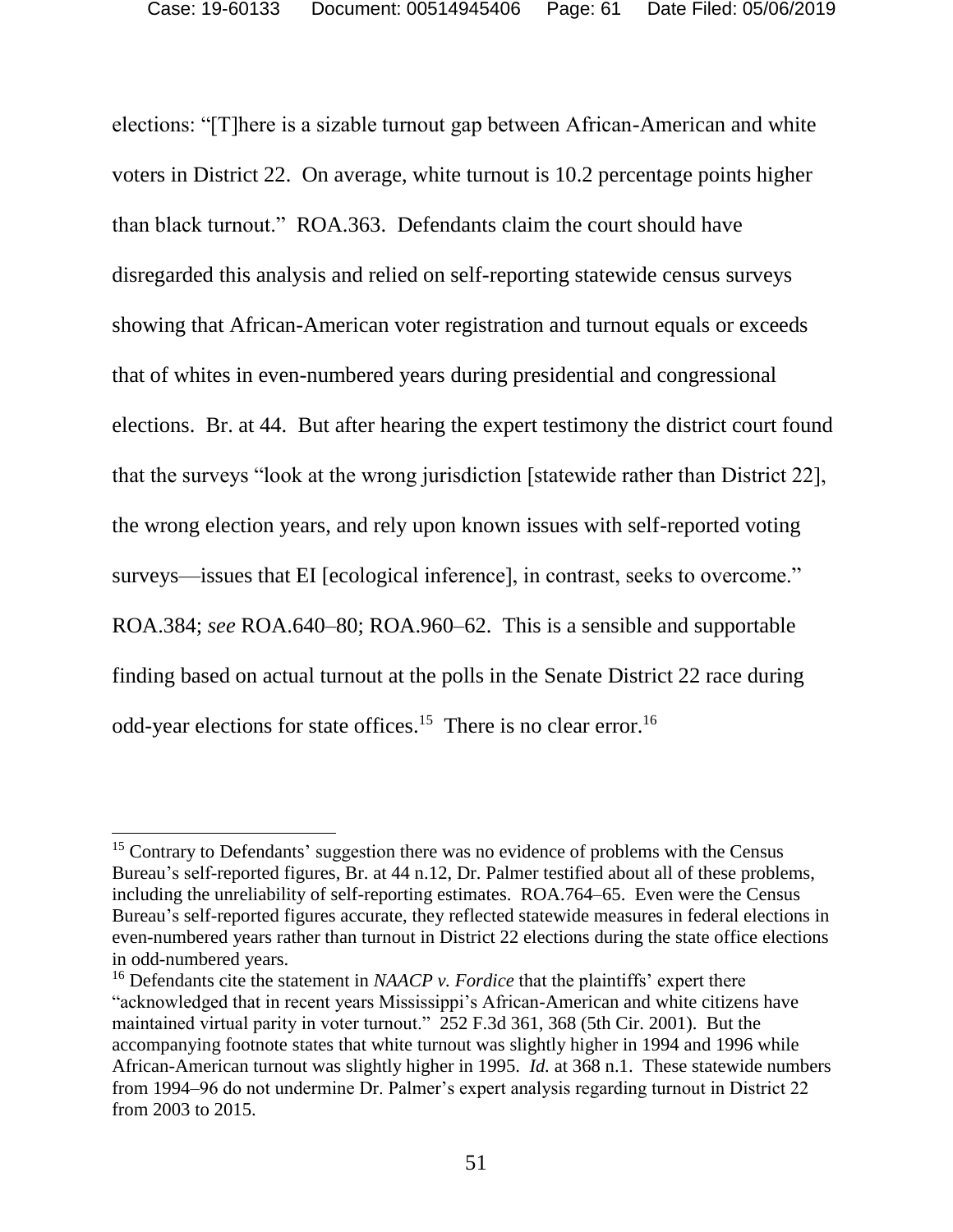Defendants renew their claim that the court erred by considering the 2015 District 22 election given that Dr. Palmer properly excluded from his analysis two majority white precincts in Cleveland within District 22 where most voters were mistakenly given ballots for another senate district. Dr. Palmer based his conclusion on his analysis of the other approximately 50 precincts in District 22 where voters received the proper ballots. *See* ROA.384. Moreover, the analysis of prior District 22 elections corroborates these turnout differentials.<sup>17</sup>

As the district court found, Defendants did not present any evidence on this issue: "The defendants presented no evidence indicating that Dr. Palmer's approach was in error or would cast any shadow on his conclusions." ROA.382. Their contention rests solely on their attorneys' statement asserting that the court could take "judicial notice that Cleveland is the location Delta State University, a predominantly white institution," and had Dr. Palmer included the wrong-ballot precincts, "the level of white participation *throughout SD 22* would necessarily have fallen." Br. at 46 (emphasis added). But these attorneys' arguments cannot

<sup>&</sup>lt;sup>17</sup> The current plan, adopted in 2012, was used for the 2015 election. The 2011, 2007, and 2003 elections were conducted under the prior plan adopted in 2002. Having claimed in their laches arguments in district court that this case should have been filed once the plan was precleared in 2012, Defendants now imply that the one election held in 2015 under the existing plan was an insufficient basis for the decision in this case. According to Defendants, "the Court reversed the district court's decision finding legally significant white bloc voting based on a single contest." Br. at 47; *see also Rangel v. Attorney Gen.,* 8 F.3d 242, 246 (5th Cir. 1993). In *Rangel,* this Court based its ruling on five statewide judicial elections where minority candidates won in the territory covered by the judicial district under challenge. *Id.* at 247. By contrast, the candidates supported by African-American voters lost due to white bloc voting in both senate and statewide elections in District 22 from 2003 to the present. ROA.363.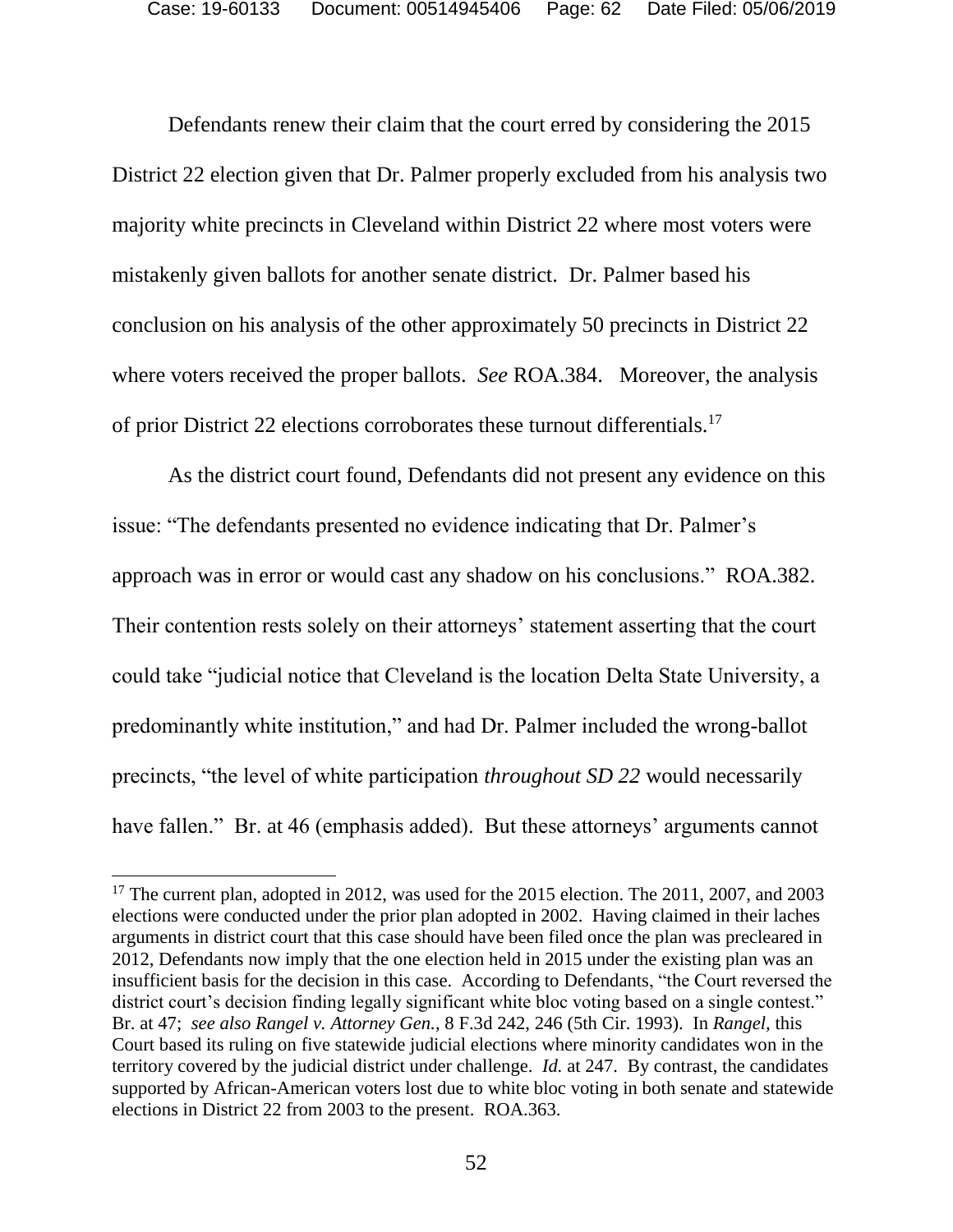substitute for expert witness testimony. Defendants produced no statistical analysis and did not even identify which precinct Delta State is in. Their expert never testified to the publicly available figures on actual turnout in the precincts with the wrong ballots and made no effort to demonstrate that their inclusion would have changed the turnout figures throughout the district. *See* ROA.960–62. Moreover, that a pocket of mostly white college students in one precinct might not vote because they are registered elsewhere—and ineligible to vote in District 22 does not demonstrate that African-American turnout somehow equals white turnout among eligible voters through the entirety of District 22. *See* ROA.1087– 89; ROA 382–83.

Even had the district court committed clear error in its finding regarding turnout, that subsidiary finding is not essential to the court's ultimate finding of a violation. Defendants claim that in order to win, Plaintiffs "bore the burden to demonstrate that the African-American citizens of Mississippi 'do not in fact participate to the same extent as other citizens.'" Br. at 44 (quoting *Fordice,* 252 F.3d at 368). But they omit part of the quote. The Fifth Circuit in *Fordice* was referring to the impact of the Senate factors on the history of discrimination and socioeconomic disparities on present-day participation. The Fifth Circuit simply said that "*to support a favorable finding on these factors*, [the plaintiff] bore the burden to demonstrate that the African-American citizens of Mississippi 'do not in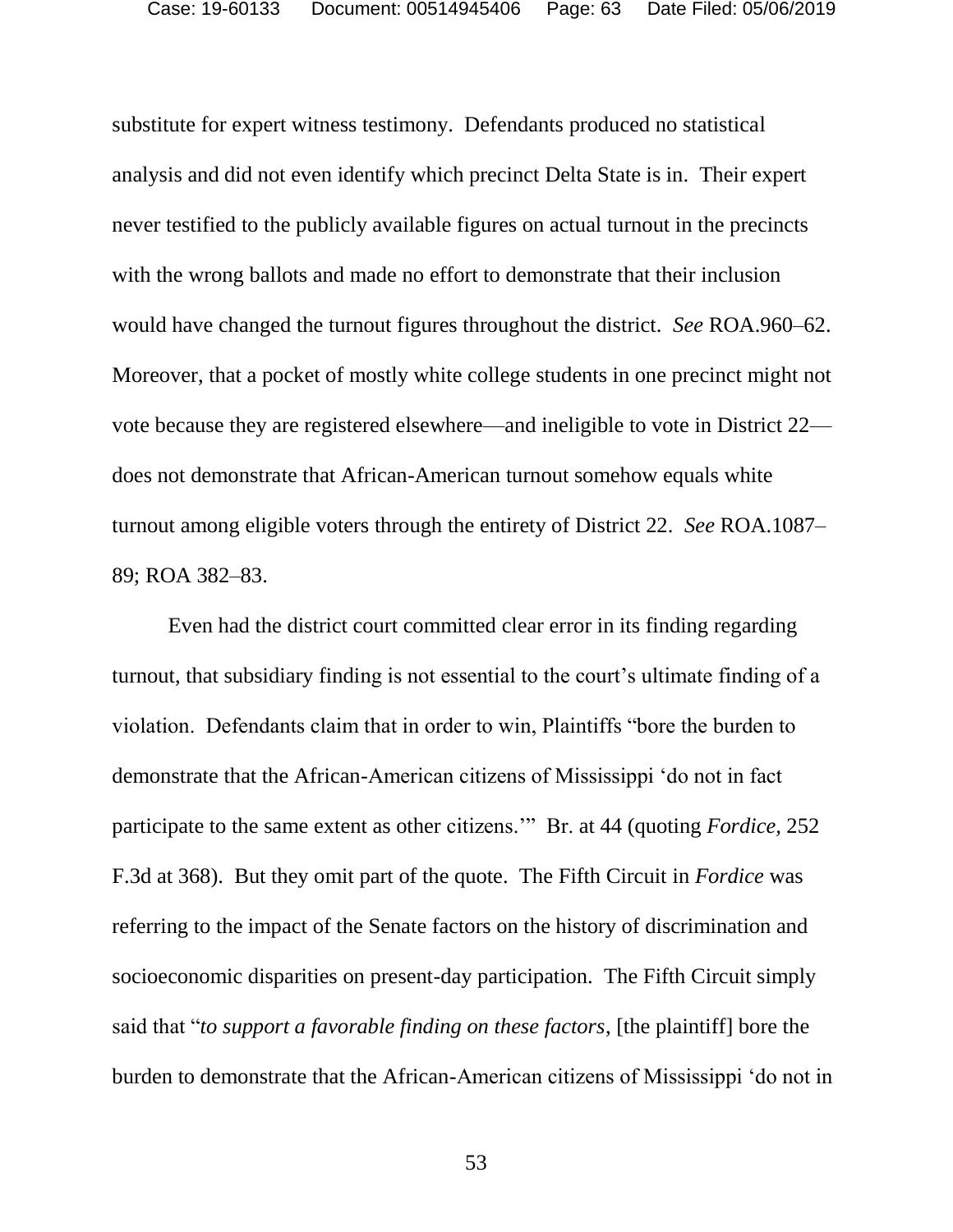fact participate to the same extent as other citizens.'" 252 F.3d at 368 (emphasis added) (internal citation omitted). The absence of proof on certain Senate factors does not usually override proof of the *Gingles* factors. "[I]t will be only the very unusual case in which Plaintiffs can establish the existence of the three *Gingles* factors but still have failed to establish a violation of § 2 under the totality of the circumstances." *Clark,* 88 F.3d at 1396. Thus in *Clark,* this Court held that a Section 2 violation had been demonstrated even though there was no proof of depressed African-American political participation. *Id.* at 1396, 1399.

# **IV. Any Claim of Error Regarding Remedy Is Moot Because the Mississippi Legislature Exercised Its Prerogative and Adopted the Plan that Is to Be Used for the Election**

Defendants spend three and a half pages of their brief complaining about the district court's remedial plan without acknowledging, except in an indirect way at the very end, that the district court's plan *is not being used* in the upcoming election. Br.at 48–51. Instead, the plan adopted by the legislature on March 26 is being used. ROA.608–36.

Even after the district court made a finding of a Section 2 violation and adopted its own plan after being informed that the legislature would not take action unless and until the stay motions were denied, the district court continued to emphasize that the legislature "still [has] every right to seek to implement a remedy" and "this Court . . . has put itself in the second position to the legislature."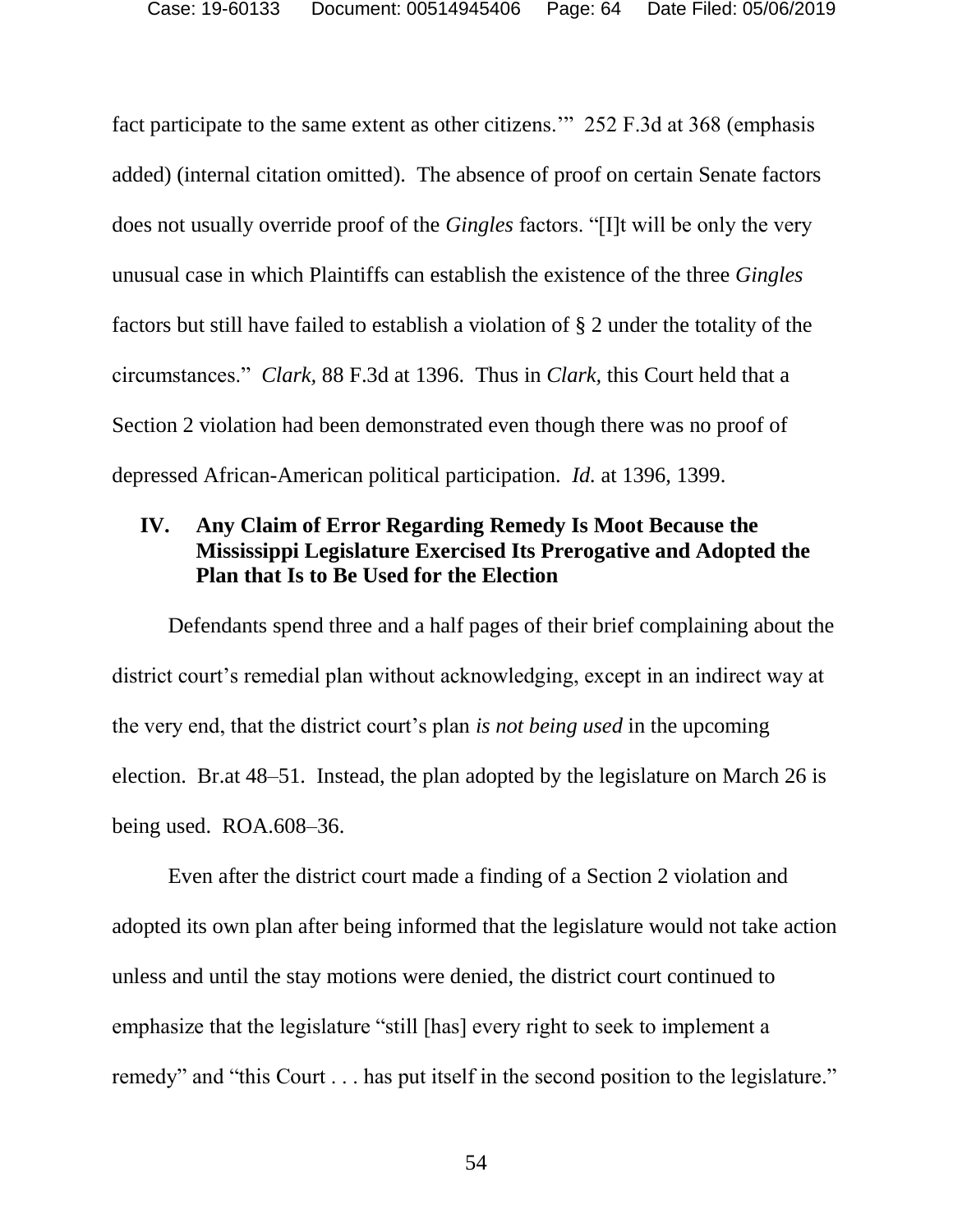ROA.1044. "I just don't think the legislature should be under the assumption that they cannot act." ROA.1056. The legislature exercised that authority and easily redrew District 22 and also District 13 on March 26. ROA.608–36. No party has challenged that plan.

This claim of error is moot.

# **V. In Response to the Amicus Argument, the District Court Explained that It Examined the African-American Representation Gap Solely to Demonstrate that No Affirmative Defense of Proportional Representation Existed**

As if it did not read the district court's opinion, amicus Judicial Watch claims the district court gave "great probative weight," Amicus Br. at 10, to what the district court called "the representation gap" in African-American representation in the Mississippi Senate. ROA.386. But the district court expressly noted that "the representation gap is not itself a sufficient reason to ... create additional majority-minority districts" given that Section 2 explicitly denies a right to proportional representation. ROA.386. Instead, the court said that the gap demonstrates that "defendants do not qualify for the kind of § 2 immunity" that exists when there is proportional representation. ROA*.*386.There is no error.

### **CONCLUSION**

For the foregoing reasons, this Court should affirm the district court's finding of liability and leave the legislative remedy in place.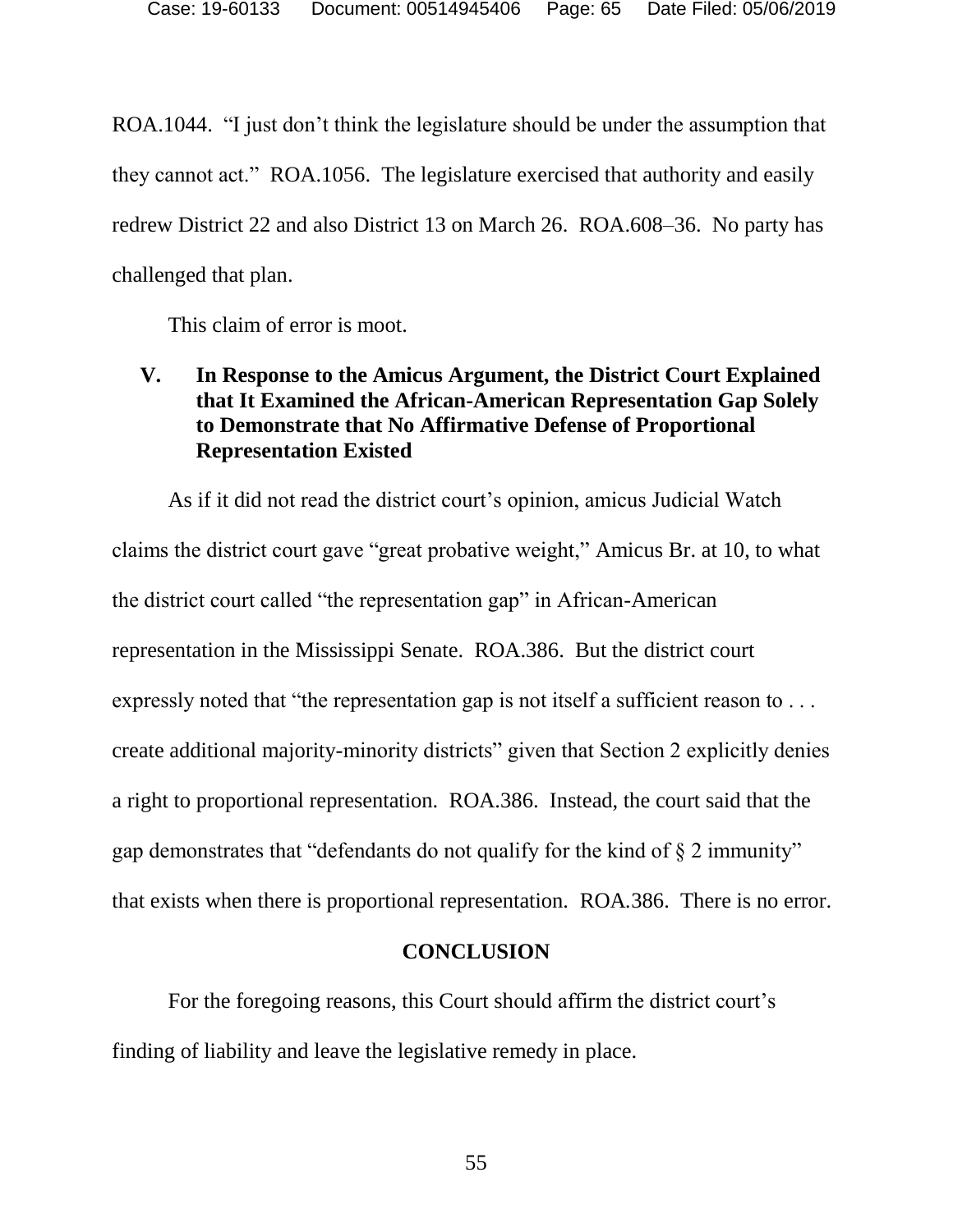May 6, 2019 Respectfully submitted

*/s/ Robert B. McDuff* ROBERT B. MCDUFF, MSB 2532 767 North Congress Street Jackson, MS 39202 (601) 969-0802 [rbm@mcdufflaw.com](mailto:rbm@mcdufflaw.com)

JON GREENBAUM EZRA D. ROSENBERG ARUSHA GORDON POOJA CHAUDHURI LAWYERS'COMMITTEE FOR CIVIL RIGHTS UNDER LAW 1500 K Street, NW, Ste. 900 Washington, D.C. 20005 (202) 662-8600 [erosenberg@lawyerscommittee.org](mailto:erosenberg@lawyerscommittee.org) [agordon@lawyerscommittee.org](mailto:agordon@lawyerscommittee.org)

BETH L. ORLANSKY, MSB 3938 MISSISSIPPI CENTER FOR JUSTICE P.O. Box 1023 Jackson, MS 39205-1023 (601) 352-2269 [borlansky@mscenterforjustice.org](mailto:borlansky@mscenterforjustice.org)

ELLIS TURNAGE, MSB 8131 TURNAGE LAW OFFICE 108 N. Pearman Ave. Cleveland, MS 38732 (662) 843-2811 [eturnage@etlawms.com](mailto:eturnage@etlawms.com)

PETER KRAUS CHARLES SIEGEL CAITLYN SILHAN WATERS KRAUS 3141 Hood Street, Suite 700 Dallas, TX 75219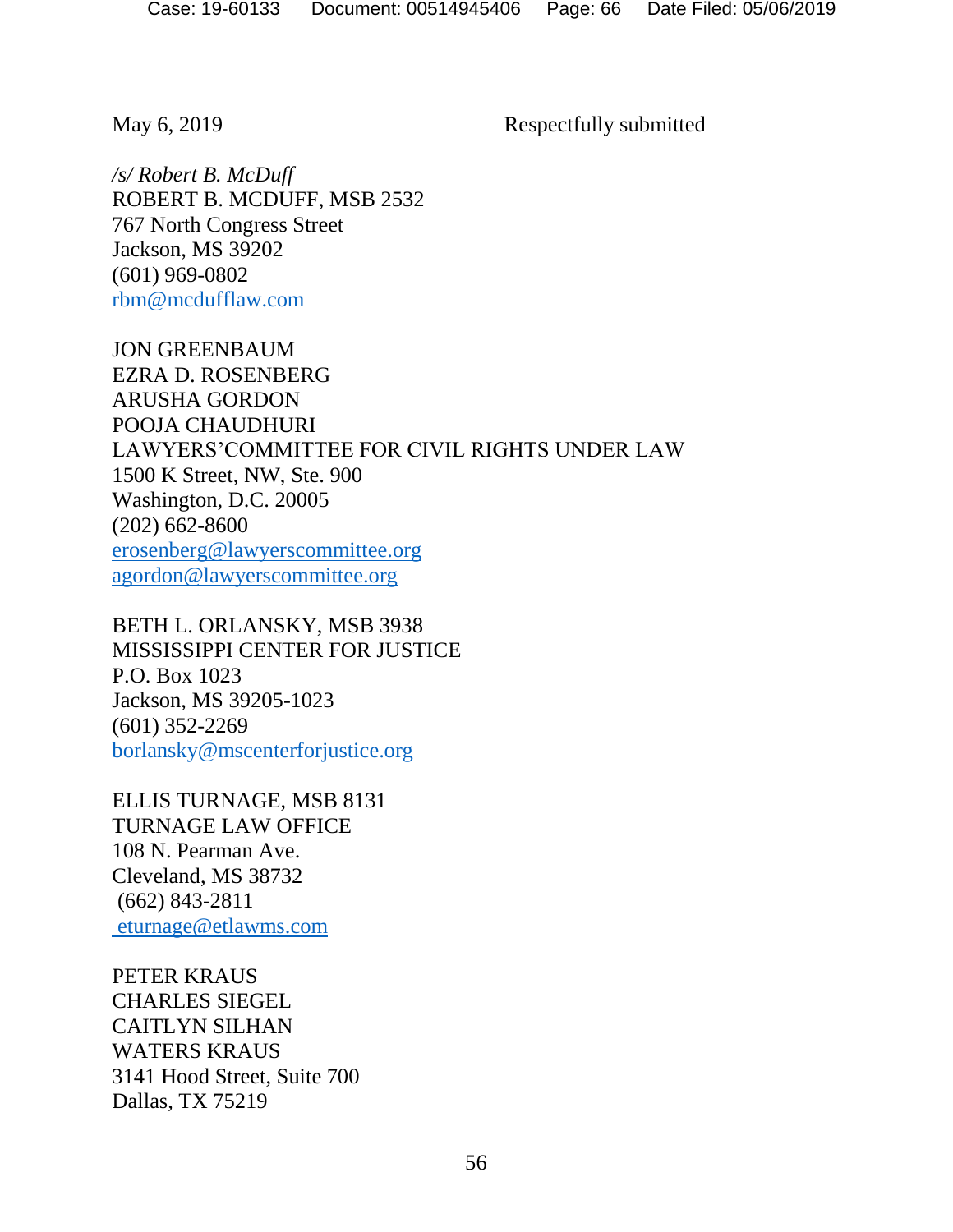(214) 357-6244 [pkraus@waterskraus.com](mailto:pkraus@waterskraus.com) [csiegel@waterskraus.com](mailto:csiegel@waterskraus.com) [csilhan@waterskraus.com](mailto:csilhan@waterskraus.com)

*Attorneys for Plaintiffs-Appellees*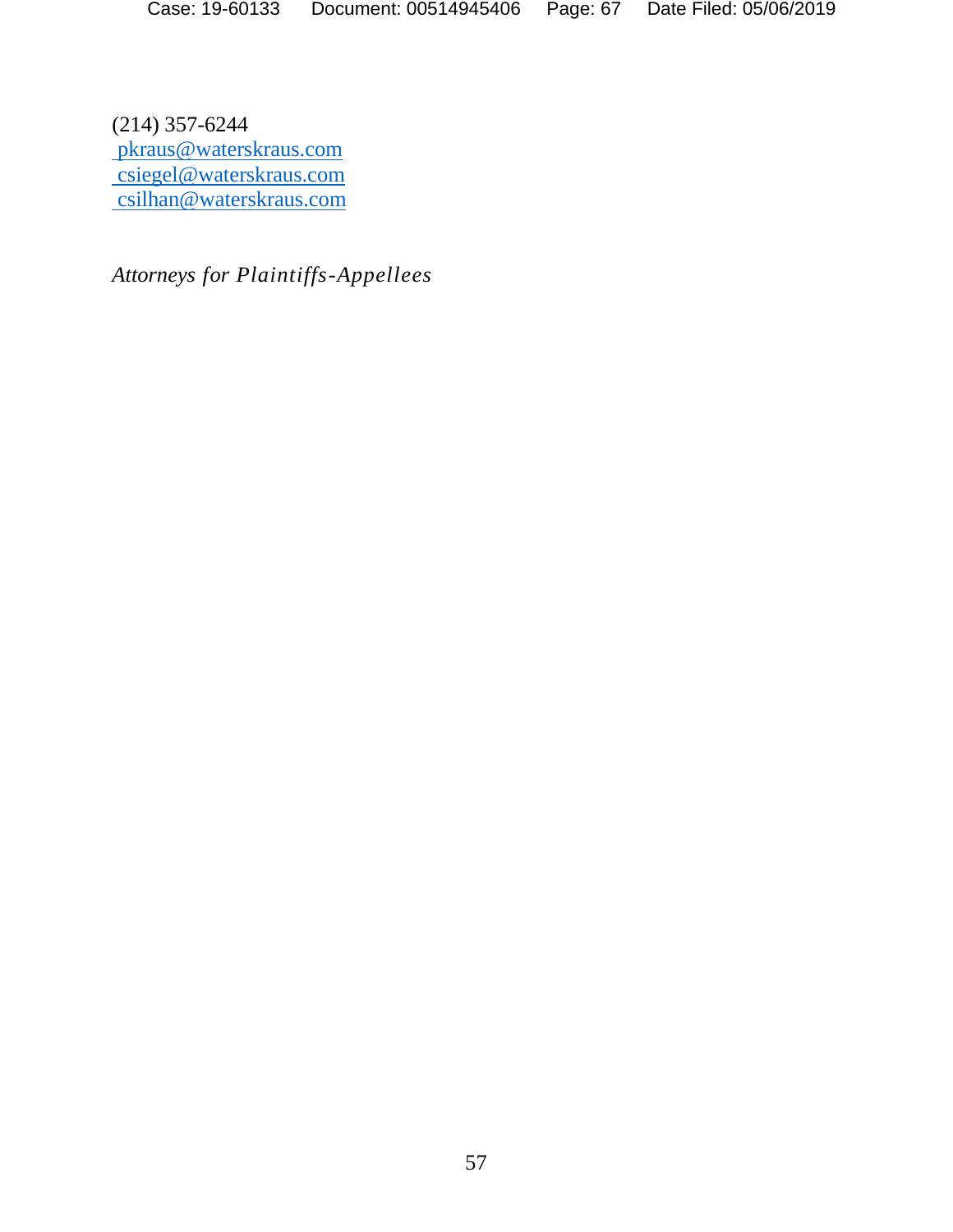# **CERTIFICATE OF SERVICE**

I hereby certify that I electronically filed with the Clerk of Court the foregoing

brief with a corrected cover on May 7, 2019 (and filed and served the original

brief on May 6, 2019) by using the CM/ECF system, which serves all counsel of

record, and that I have served the District Court by email as follows:

District Judge Carlton Reeves United States District Court Southern District of Mississippi, Northern Division 501 East Court Street, Ste. 5.500 Jackson, MS 39201 Reeves\_chambers@mssd.uscourts.gov

I have also served all counsel of record by email: Benjamin McRae Watson [ben.watson@butlersnow.com](mailto:ben.watson@butlersnow.com) Brian Parker Berry [parker.berry@butlersnow.com](mailto:parker.berry@butlersnow.com) Charles E. Cowan [cec@wisecarter.com](mailto:cec@wisecarter.com) Charles E. Griffin [charles.griffin@butlersnow.com](mailto:charles.griffin@butlersnow.com) Douglas T. Miracle [dmira@ago.state.ms.us](mailto:dmira@ago.state.ms.us)  Michael B. Wallace [mkp@wisecarter.com](mailto:mkp@wisecarter.com) Tommie S. Cardin [tommie.cardin@butlersnow.com](mailto:tommie.cardin@butlersnow.com) Russell T. Nobile [trn@wisecarter.com](mailto:trn@wisecarter.com)

 *s/ Robert B. McDuff\_*